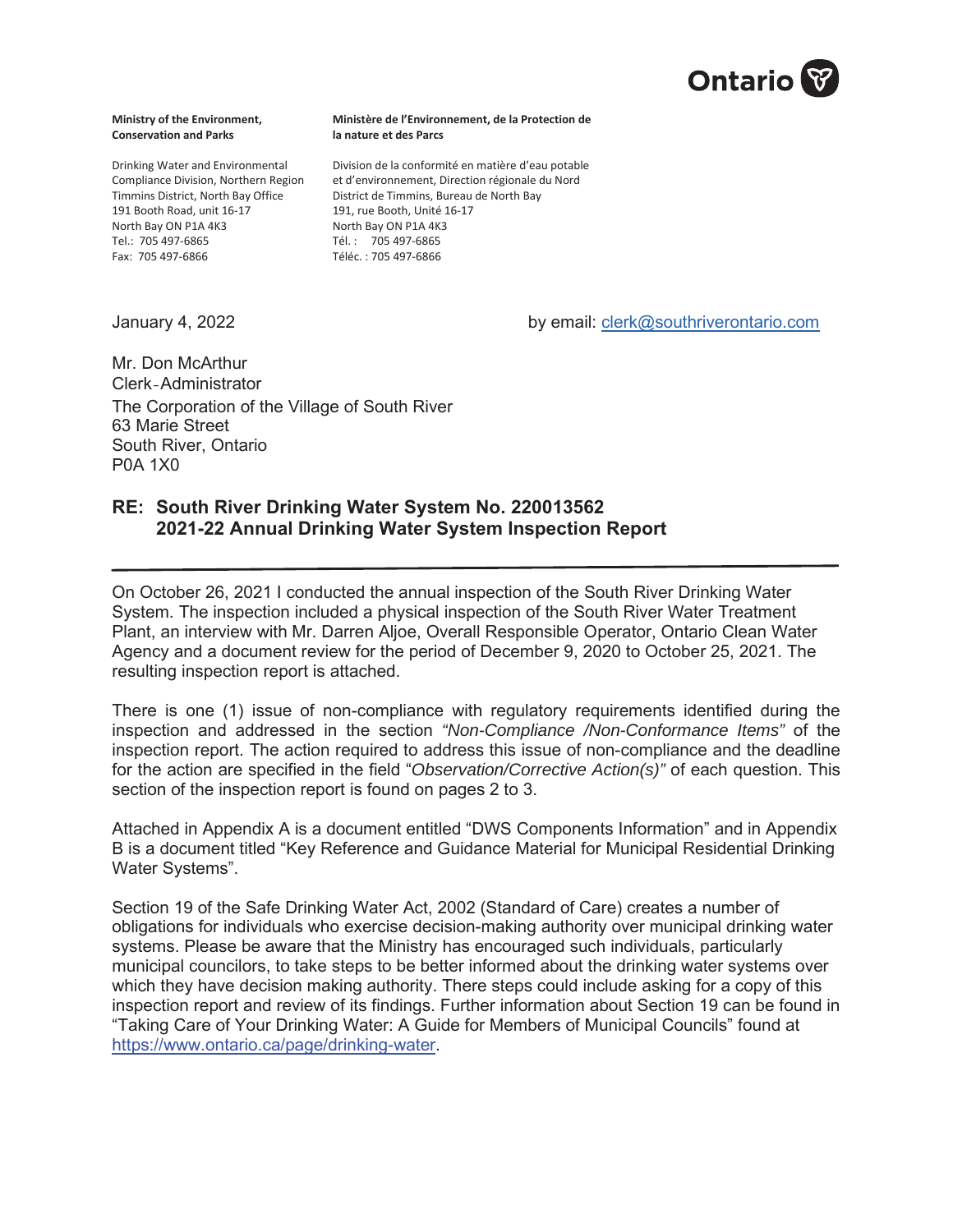To measure the individual inspection results, the Ministry has established an inspection compliance risk framework based on the principles of the Inspection, Investigation and Enforcement Secretariat and the advice of internal and external risk experts.

*Please note that due to a change in IT systems, the Inspection Rating Report (IRR) cannot be generated at the same time as the inspection report. The IRR will be sent separately and prior to any public release (typically within 1-2 month of the completion of the inspection)".*

IRR ratings are published (for the previous inspection year) in the Ministry's Chief Drinking Water Inspector's Annual Report. If you have any questions or concerns regarding the rating, please contact Sherry Ilersich, Water Compliance Supervisor at (705) 845-1544.

Electronic copies of this inspection report have been sent to the North Bay Parry Sound Health Unit and the North Bay-Mattawa Conservation Authority in accordance with the Ministry's Municipal Drinking Water Inspection Protocol.

Thank you for your co-operation. If you have any questions about this inspection report, please contact me at (705) 491-2781 or by email at vesna.alimpic@ontario.ca.

Sincerely,

UAlimpic

Vesna Alimpic Water Inspector/Provincial Officer Drinking Water and Environmental Compliance Division Ministry of the Environment, Conservation and Parks North Bay Office

c: Paul Dyrda, Senior Operations Manager, Near North Cluster, Ontario Clean Water Agency (OCWA) Yvan Rondeau, Safety, Process and Compliance Manager, North Eastern Ontario Hub, OCWA Joshua Gravelle, Process and Compliance Technician, North Eastern Ontario Hub, **OCWA** Darren Aljoe, Operator with Overall Responsibility, North Eastern Ontario Hub, OCWA Robert A-Muhong, Manager, Environmental Health Programs, North Bay Parry Sound District Health Unit David Ellingwood, Supervisor, Source Water Protection, North Bay-Mattawa Conservation Authority Sherry Ilersich, Water Compliance Supervisor, Timmins/North Bay, Northern Region,

Drinking Water and Environmental Compliance Division, Ministry of the Environment, Conservation and Parks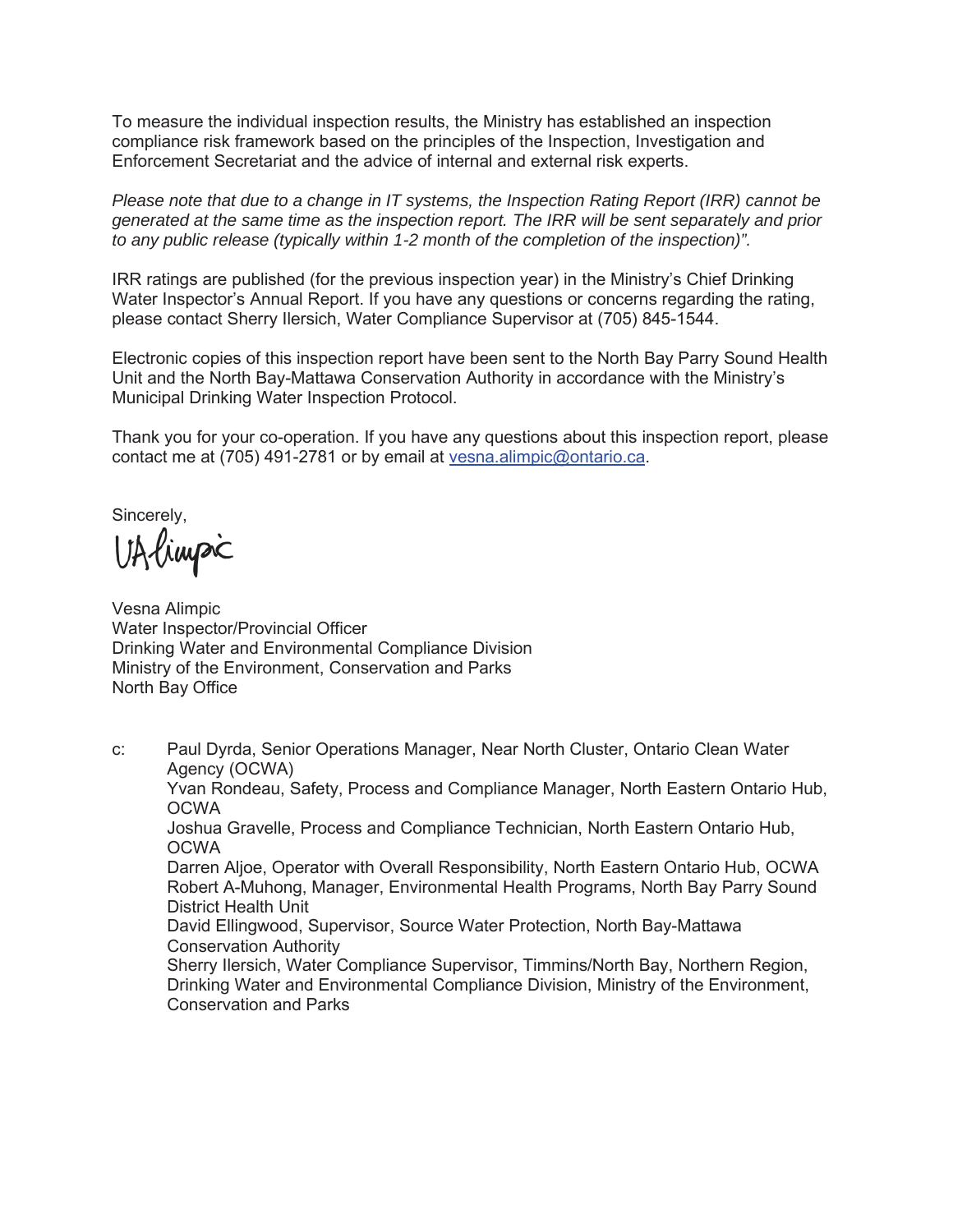

### SOUTH RIVER DRINKING WATER SYSTEM 28 HOWARD ST, SOUTH RIVER, ON, P0A 1X0 **Inspection Report**

**System Number: Inspection Start Date: Inspection End Date:** Inspected By: Badge #:

220013562 10/26/2021 01/04/2022 Vesna Alimpic 1882

UAlimpic

(signature)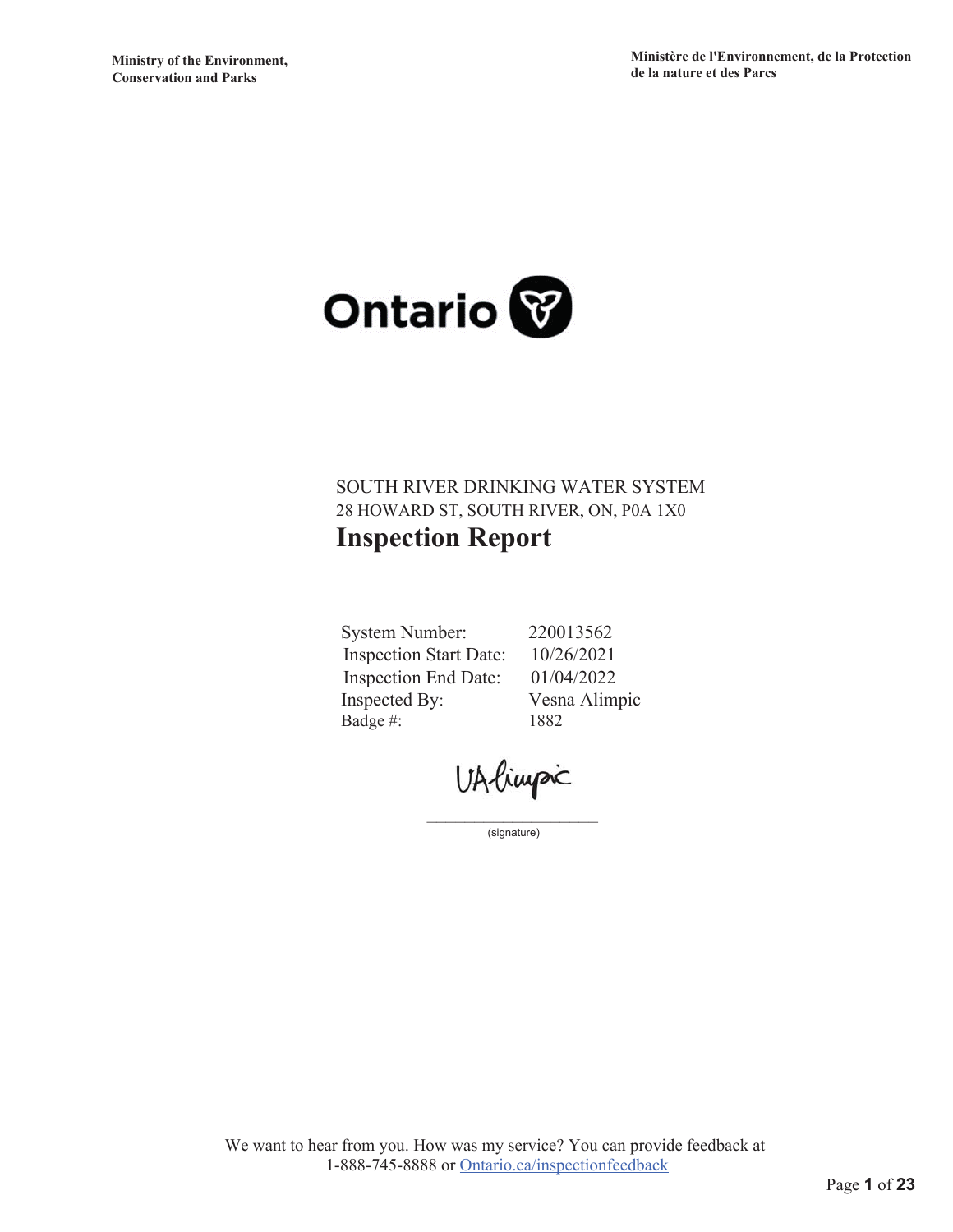#### NON-COMPLIANCE/NON-CONFORMANCE ITEMS

The following item(s) have been identified as non-compliance/non-conformance, based on a "No" response captured for a legislative or best management practice (BMP) question (s), respectively.

#### **Question Group: Other Inspection Findings**

| MRDW1115000<br><b>Question ID</b>                        |                 |                                |  |
|----------------------------------------------------------|-----------------|--------------------------------|--|
| <b>Question</b>                                          | <b>Question</b> | <b>Legislative Requirement</b> |  |
|                                                          | <b>Type</b>     |                                |  |
| In the event that an issue of non-compliance outside the | Legislative     | Not Applicable                 |  |
| scope of this inspection protocol is identified, a "No"  |                 |                                |  |
| response may be used if further actions are deemed       |                 |                                |  |
| necessary (and approved by the DW Supervisor) to         |                 |                                |  |
| facilitate compliance.                                   |                 |                                |  |
| <b>Observation/Corrective Action(s)</b>                  |                 |                                |  |
|                                                          |                 |                                |  |

The following instance(s) of non-compliance were also noted during the inspection:

Waste streams from the facility are treated in the facility's wastewater system. The sludge from the clarifier blowdown is directed to the wastewater surge tank. The supernatant from the wastewater surge tank is directed to the clarification tank; the settled solids are directed to the sludge holding tank. The filter backwash water is discharged to the clarification tank. The supernatant from the clarification tank is decanted and discharged to a storm sewer which discharges to the lake. The sludge that is built up in the clarification cell is pumped to the sludge holding tank. The tanks are equipped with level monitors triggering the pumping of supernatant to a storm sewer that discharges to a lake. The sludge from the sludge thickening tank is pumped to the sludge bagging system that dries out the sludge with addition of polymer and is disposed of at the local landfill 3-5 times/week.

In period 2011 to 2021, there have been fourteen  $(14)$  reported events of spills or overflows from this facility's wastewater treatment system. Volumes of spilled supernate in this period ranged from 0.05 to  $280 \text{ m}^3$ .

In period 2011 to 2019, these events were spills of supernate and filter backwash caused by unadjusted system or faulty equipment.

In period April 2019 to November 2021, there were five reported incidents of overflows or spills from South River WTP wastewater treatment facility:

- April 2, 2019 (date when the event was reported to MECP) - supernate and sludge discharging from a storm water grate on obstructed discharge pipe to Forest Lake. There was a layer of sludge surrounding the grate which indicates of possible backwash spills. Estimated volume of spilled sludge was 2 to 3 m<sup>3</sup>. Corrective action was to replace the storm sewer pipe and site clean up.

- September 16, 2019 - spill of supernatant while backwashing due to operator error. Estimated volume of supernatant was  $15 \text{ m}^3$ . Corrective action was to close valves and clean up the spill.

- September 19, 2019 - overflow of supernate due to faulty level sensor. Estimated overflow volume was 7.2 m<sup>3</sup>. Corrective action taken was to adjust supernatant pump setpoints in SCADA and clean transducer.

- December 27, 2020 - multiple backwashes of filters overwhelming the waste tank and SCADA did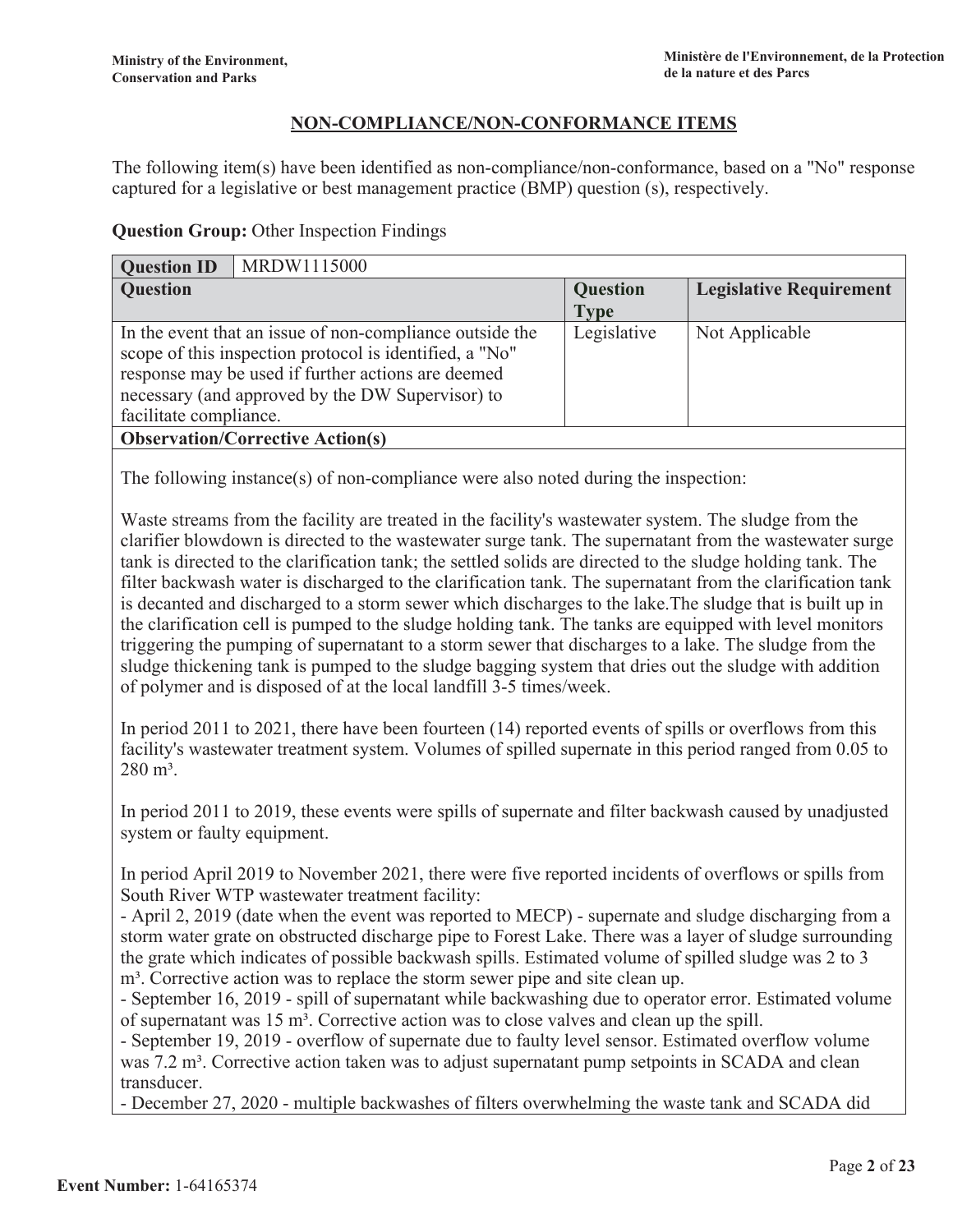not signal the overflow. Approximate volume spilled 10 m<sup>3</sup>. Corrective action taken was to adjust SCADA setpoints and clean up the site.

- May 5, 2021 - Overflow of supernate and sludge during maintenance of the system. Corrective action was to clean up the site.

The operating agency indicated that the following actions were also taken to address the issues of overflows and spills from the facility's wastewater system:

- polymer has been changed twice over the years - currently used is LT27AG,

- sludge is removed from the sludge tank once a year and

- internal alarm has been added to SCADA to warn of overflows.

Condition 10.1 to MDWL states that "Nothing in this licence or the drinking water works permit shall be read as to permit the discharge of a contaminant into the natural environment that causes or is likely to cause an adverse effect."

Condition 31(1) to Safe Drinking Water Act specifies that no person shall use or operate a municipal drinking-water system that was established before or after this section comes into force except under the authority of and in accordance with an approval under this Part or municipal drinking-water licence.

Required action:

By no later than February 4, 2022 the owner and the operating authority are required to provide Vesna Alimpic, Water Inspector and Provincial Officer, Ministry of Environment, Conservation and Parks with an Action Plan specifying the planned actions and timelines to prevent, with the objective to eliminate, future spills and overflows from South River WTP wastewater system to the environment.

The action plan is to be provided by email to vesna.alimpic@ontario.ca or by mail to 191 Booth Road, Unit 16 & 17, North Bay, ON, P1A 4K3.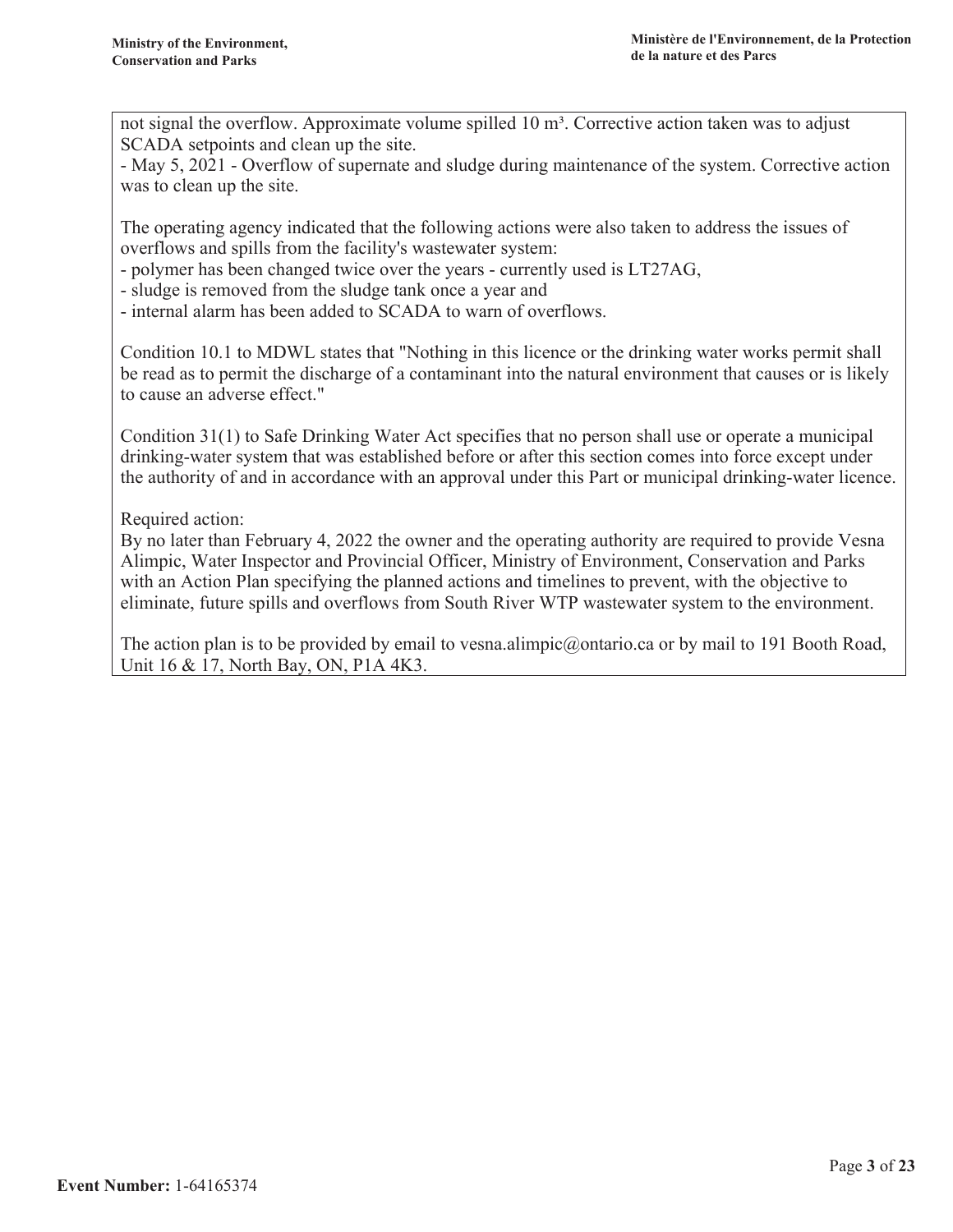### **INSPECTION DETAILS**

This section includes all questions that were assessed during the inspection.

#### Ministry Program: Regulated Activity: DRINKING WATER : DW Municipal Residential

| <b>Question ID</b><br>MRDW1001000                                                                                                                                                                                                                                                                                                                                                                                                                                                                                                                                                                                                                                                                                                                                    |                                |                            |  |
|----------------------------------------------------------------------------------------------------------------------------------------------------------------------------------------------------------------------------------------------------------------------------------------------------------------------------------------------------------------------------------------------------------------------------------------------------------------------------------------------------------------------------------------------------------------------------------------------------------------------------------------------------------------------------------------------------------------------------------------------------------------------|--------------------------------|----------------------------|--|
| <b>Question</b>                                                                                                                                                                                                                                                                                                                                                                                                                                                                                                                                                                                                                                                                                                                                                      | <b>Question</b><br><b>Type</b> | Legislative<br>Requirement |  |
| What was the scope of this inspection?                                                                                                                                                                                                                                                                                                                                                                                                                                                                                                                                                                                                                                                                                                                               | Information                    | Not Applicable             |  |
| <b>Observation</b>                                                                                                                                                                                                                                                                                                                                                                                                                                                                                                                                                                                                                                                                                                                                                   |                                |                            |  |
| The primary focus of this inspection is to confirm compliance with Ministry of the Environment,<br>Conservation and Parks (MECP) legislation as well as evaluating conformance with ministry<br>drinking water policies and guidelines during the inspection period. The ministry utilizes a<br>comprehensive, multi-barrier approach in the inspection of water systems that focuses on the<br>source, treatment, and distribution components as well as management practices.                                                                                                                                                                                                                                                                                      |                                |                            |  |
| This drinking water system is subject to the legislative requirements of the Safe Drinking Water<br>Act, 2002 (SDWA) and regulations made therein, including Ontario Regulation 170/03, "Drinking<br>Water Systems" (O.Reg. 170/03). This inspection has been conducted pursuant to Section 81 of<br>the SDWA.                                                                                                                                                                                                                                                                                                                                                                                                                                                       |                                |                            |  |
| This inspection report does not suggest that all applicable legislation and regulations were<br>evaluated. It remains the responsibility of the owner to ensure compliance with all applicable<br>legislative and regulatory requirements.                                                                                                                                                                                                                                                                                                                                                                                                                                                                                                                           |                                |                            |  |
| On October 26, 2021 Ministry of the Environment, Conservation and Parks Water Inspector and<br>Provincial Officer Vesna Alimpic conducted an inspection of the South River Drinking Water<br>System (DWS) with assistance from Darren Aljoe, Ontario Clean Water Agency (OCWA),<br>Overall Responsible Operator for the DWS.                                                                                                                                                                                                                                                                                                                                                                                                                                         |                                |                            |  |
| The Corporation of the Village of South River is the owner of the system. The operating authority<br>for the South River DWS is OCWA.                                                                                                                                                                                                                                                                                                                                                                                                                                                                                                                                                                                                                                |                                |                            |  |
| The inspection included a tour and physical review of the components of the drinking water<br>system and a review of the system documents for the period from the last inspection completed on<br>December 9, 2020 to the date of the current inspection. This period is referred to as the<br>"inspection period" in this report. Specifically, this included a review and assessment of operating<br>practices in relation to the following documents:<br>- Drinking Water Systems Regulation O. Reg. 170/03<br>- Certification of Drinking Water Systems Operators Regulation O. Reg. 128/04<br>- Permit to Take Water (PTTW) No. 4340-BA6RUQ, issued March 19, 2019<br>- Municipal Drinking Water Licence (MDWL) No. 200-101, Issue No. 4 dated January 15, 2021 |                                |                            |  |
| - Drinking Water Works Permit (DWWP) No. 200-201, Issue No. 4 dated January 15, 2021 and<br>- Previous ministry inspection report dated December 9, 2020.                                                                                                                                                                                                                                                                                                                                                                                                                                                                                                                                                                                                            |                                |                            |  |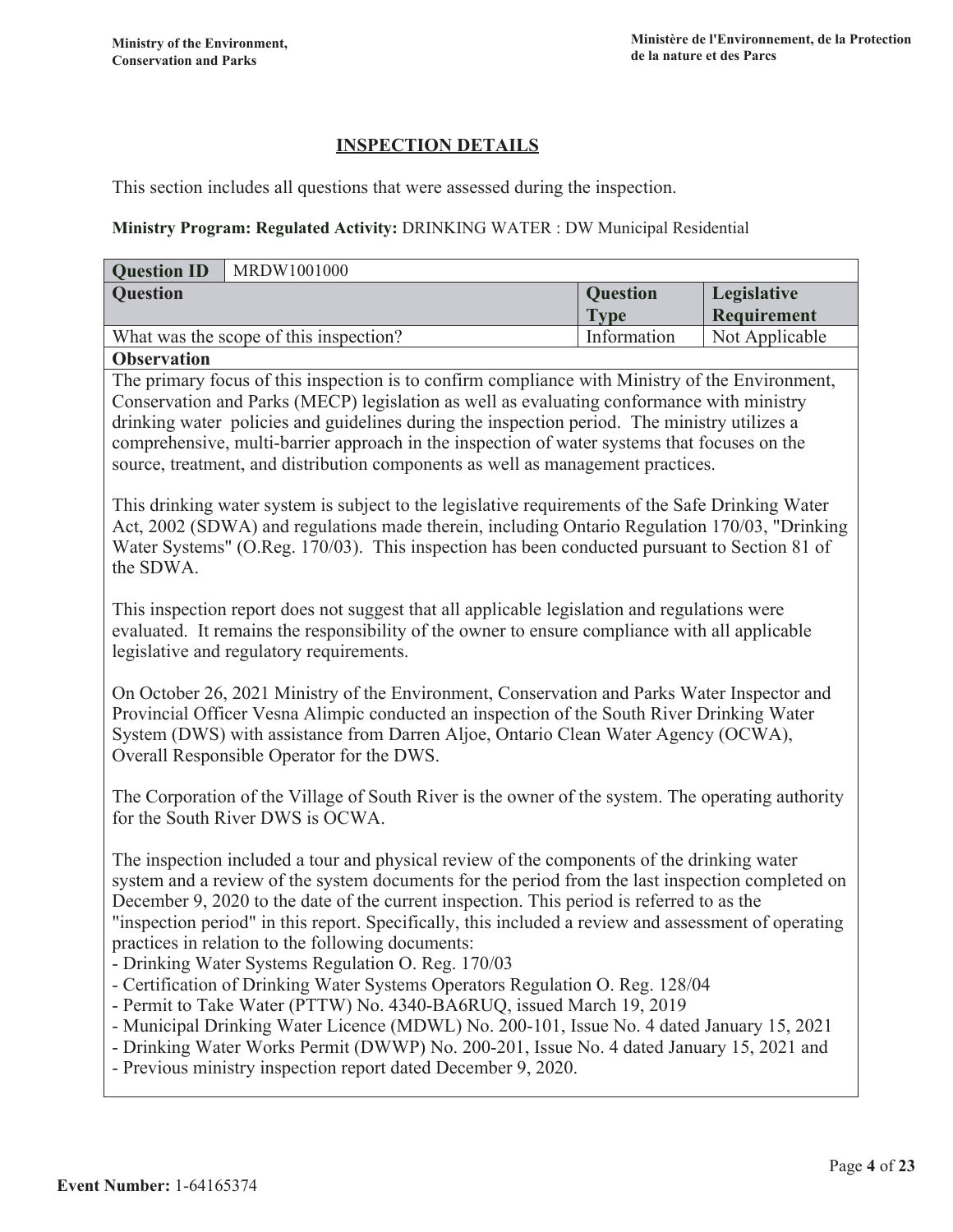| <b>Question</b>                                                                     | Legislative    |  |
|-------------------------------------------------------------------------------------|----------------|--|
| <b>Type</b>                                                                         | Requirement    |  |
| Information                                                                         | Not Applicable |  |
|                                                                                     |                |  |
|                                                                                     |                |  |
| This Drinking Water System provides for both primary and secondary disinfection and |                |  |
|                                                                                     |                |  |
|                                                                                     |                |  |

| <b>Question ID</b><br>MRDW1012000                         |                 |                 |
|-----------------------------------------------------------|-----------------|-----------------|
| <b>Question</b>                                           | <b>Question</b> | Legislative     |
|                                                           | <b>Type</b>     | Requirement     |
| Does the owner have a harmful algal bloom monitoring plan | Legislative     | SDWA   31   (1) |
| in place that meets the requirements of the MDWL?         |                 |                 |
| <b>Observation</b>                                        |                 |                 |

The owner had a harmful algal bloom monitoring plan in place.

Condition 6 to MDWL requires the owner to develop and keep up to date a Harmful Algal Bloom (HAB) monitoring, reporting and sampling plan, to be implemented when a potential harmful algal bloom is suspected or present. Conditions 6.1 to 6.4 specify the requirements for the content of the plan, implementation, training, definition of a HAB and sampling.

Based on the review of HAB reports in ministry's files, it appears that Forest Lake, the source water for South River DWS does not have a history of confirmed HAB.

A review of the HAB plan for South River WTP resulted in the following observations:

- A copy of the plan is kept in the facility's SOP binder,

- The plan is implemented from June 1 to October 31 each year,

- All relevant DWS staff were trained on the Plan prior to the beginning of 2021 warm season,

- There is proactive weekly sampling for microcystins of raw and treated water.

- There are provisions in the Plan for reporting and notifying when a HAB is suspected or occurring, sampling of raw and treated water, actions based on raw water microcystin results and treated water microcystin-LR results, treatment considerations and maintenance and training on the SOP. There was a typo in the number of consecutive samples required to consider an incident of suspected/observed HAB resolved; it was corrected during the preparation of this inspection report.

Samples of raw water collected from June 1 to October 31, 2021 did not have detectable concentrations of microcystin.

Note: On December 3, 2021, the operating authority requested further guidance from the ministry's Environmental Permissions Branch regarding the requirement for visual observations. As shared with the operating authority on December 15, 2021, Environmental Permissions Branch and Water Program Services Unit confirmed that for areas with no history of persistent blooms, the requirements are to have visual monitoring and a plan for weekly sampling if there is a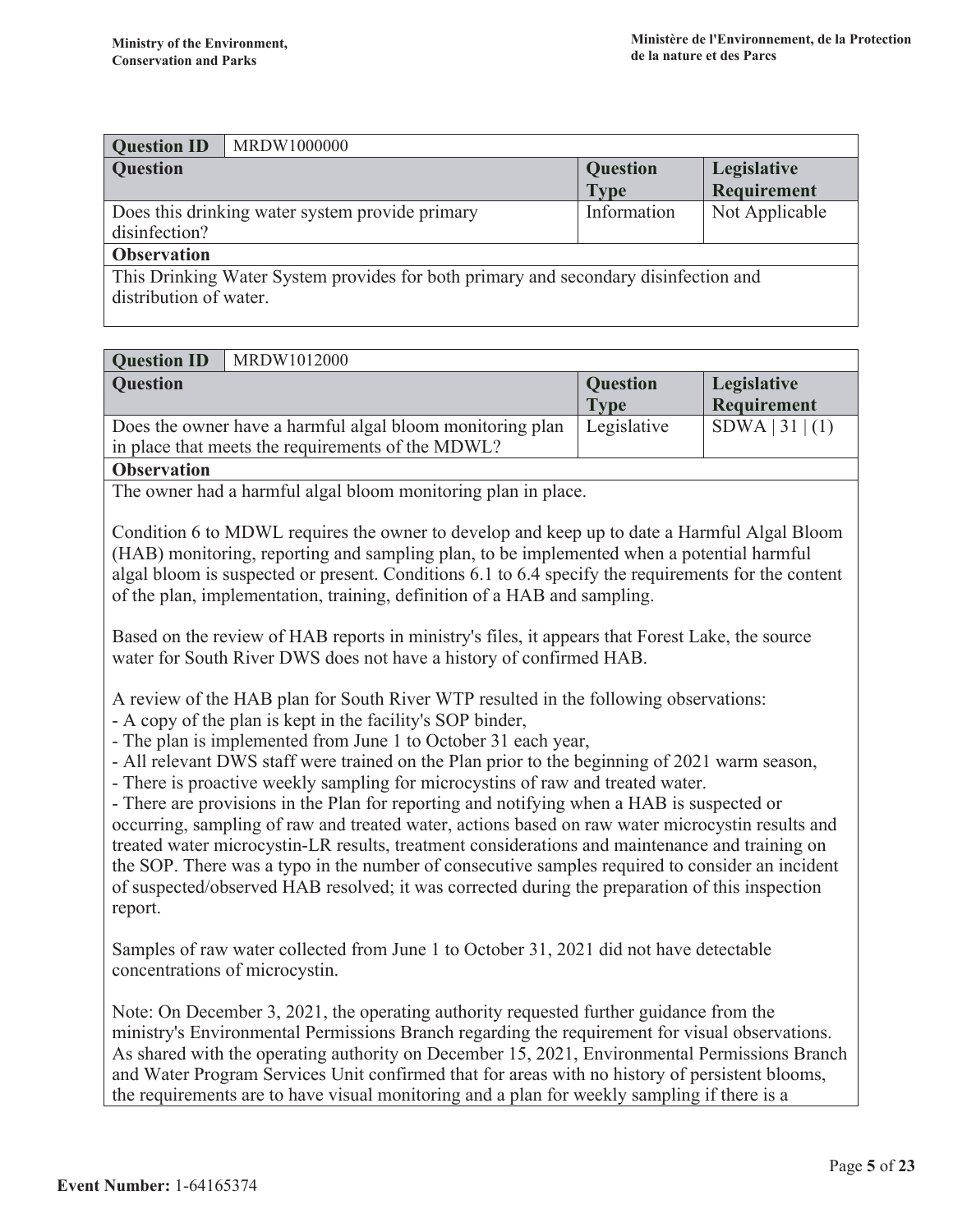suspected/observed bloom. The owner and the operating authority are instructed to follow the provided guidance and amend the HAB SOP for South River with visual observations.

#### **Ouestion ID** MRDW1014000

| $\sim$ $\sim$ $\sim$ $\sim$ $\sim$ $\sim$                 |                 |             |
|-----------------------------------------------------------|-----------------|-------------|
| <b>Question</b>                                           | <b>Question</b> | Legislative |
|                                                           | <b>Type</b>     | Requirement |
| Is there sufficient monitoring of flow as required by the | Legislative     | SDWA 31 (1) |
| MDWL or DWWP issued under Part V of the SDWA?             |                 |             |
|                                                           |                 |             |

#### **Observation**

There was sufficient monitoring of flow as required by the Municipal Drinking Water Licence or Drinking Water Works Permit issued under Part V of the SDWA.

Condition 2.1 to the MDWL specifies thar for South River Drinking Water System and in addition to any other flow measurement and recording that may be required, continuous flow measurement and recording shall be undertaken for:

2.1.1 The flow rate  $(L/s)$  and daily volume  $(m<sup>3</sup>/day)$  of treated water that flows from the treatment subsystem to the distribution system and

2.1.2 The flow rate (L/s) and daily volume ( $m^3$ /day) of water that flows into the treatment subsystem.

As required by the MDWL, there were a raw water flow meter and a treated water flow meter installed and in operation during the inspection. The flow measuring equipment was in service at all times during the inspection period.

| MRDW1016000<br><b>Question ID</b>                          |                 |                 |
|------------------------------------------------------------|-----------------|-----------------|
| <b>Question</b>                                            | <b>Question</b> | Legislative     |
|                                                            | <b>Type</b>     | Requirement     |
| Is the owner in compliance with the conditions associated  | Legislative     | SDWA   31   (1) |
| with maximum flow rate or the rated capacity conditions in |                 |                 |
| the MDWL issued under Part V of the SDWA?                  |                 |                 |

#### **Observation**

The owner was in compliance with the conditions associated with maximum flow rate or the rated capacity conditions in the Municipal Drinking Water Licence issued under Part V of the SDWA. The MDWL prescribes that for South River Drinking Water System, the maximum daily volume of treated water that flows from the treatment system to the distribution system shall not exceed  $1680 \text{ m}^3/\text{day}$ .

A review of treated water flows confirmed that the maximum flow rate was not exceeded during the inspection period.

The maximum daily flow into the distribution system during the inspection period was  $845.8 \text{ m}^3$ on October 4, 2021 which is 50.3% of the rated capacity.

**Question ID** MRDW1030000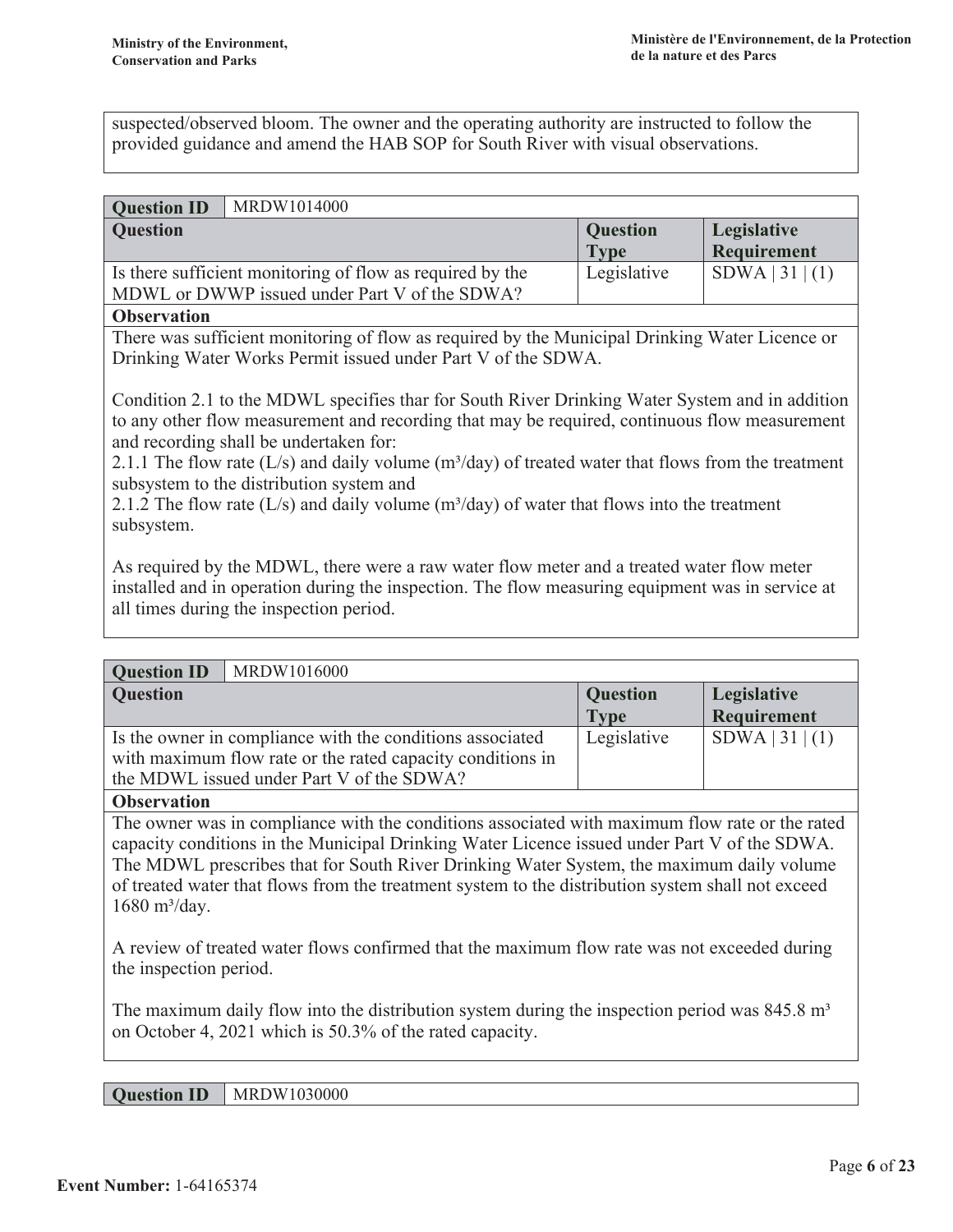| <b>Question</b>                                             | <b>Question</b> | <b>Legislative</b>    |
|-------------------------------------------------------------|-----------------|-----------------------|
|                                                             | <b>Type</b>     | Requirement           |
| Is primary disinfection chlorine monitoring being conducted | Legislative     | $SDWA$   O. Reg.      |
| at a location approved by MDWL and/or DWWP issued           |                 | $170/03$   7-2   (1), |
| under Part V of the SDWA, or at/near a location where the   |                 | $SDWA$   O. Reg.      |
| intended CT has just been achieved?                         |                 | $170/03$   7-2   (2)  |

**Observation** 

Primary disinfection chlorine monitoring was conducted at a location approved by Municipal Drinking Water Licence and/or Drinking Water Works Permit issued under Part V of the SDWA, or at/near a location where the intended CT has just been achieved.

The DWWP lists two on-line chlorine residual analyzers, one for the purpose of monitoring primary disinfection at the point of entry and one for preliminary Clearwell 1 monitoring.

The POE chlorine analyzer is located at the high lift header, prior to the entry of treated water into the distribution system and is used to confirm that the intended CT has been achieved.

| MRDW1032000<br><b>Question ID</b>                           |                 |                      |
|-------------------------------------------------------------|-----------------|----------------------|
| <b>Question</b>                                             | <b>Question</b> | Legislative          |
|                                                             | <b>Type</b>     | Requirement          |
| If the drinking water system obtains water from a surface   | Legislative     | $SDWA$   O. Reg.     |
| water source and provides filtration, is continuous         |                 | $170/03$   7-3   (2) |
| monitoring of each filter effluent line being performed for |                 |                      |
| turbidity?                                                  |                 |                      |
| Ohservation                                                 |                 |                      |

Continuous monitoring of each filter effluent line was being performed for turbidity.

There are two SCADA trended, monitored and alarmed turbidity analysers installed, one on each of the two filter effluent lines. These analysers draw water from locations prior to the clearwell inlets. These analysers operate at all a times, including during filter backwashes.

| <b>Question ID</b> | MRDW1033000                                                 |                 |                       |
|--------------------|-------------------------------------------------------------|-----------------|-----------------------|
| <b>Question</b>    |                                                             | <b>Question</b> | Legislative           |
|                    |                                                             | <b>Type</b>     | Requirement           |
|                    | Is the secondary disinfectant residual measured as required | Legislative     | $SDWA$   O. Reg.      |
|                    | for the large municipal residential distribution system?    |                 | $170/03$   7-2   (3), |
|                    |                                                             |                 | $SDWA$   O. Reg.      |
|                    |                                                             |                 | $170/03$   7-2   (4)  |

#### **Observation**

The secondary disinfectant residual was measured as required for the distribution system.

Subsection 7-2(3) of Schedule 7 of O. Reg.  $170/03$  requires that the owner of a large municipal residential system that provides secondary disinfection and the operating authority for the system must ensure that at least seven distribution samples are taken each week and are tested immediately for free chlorine residual. Unless at least one sample is taken on each day of the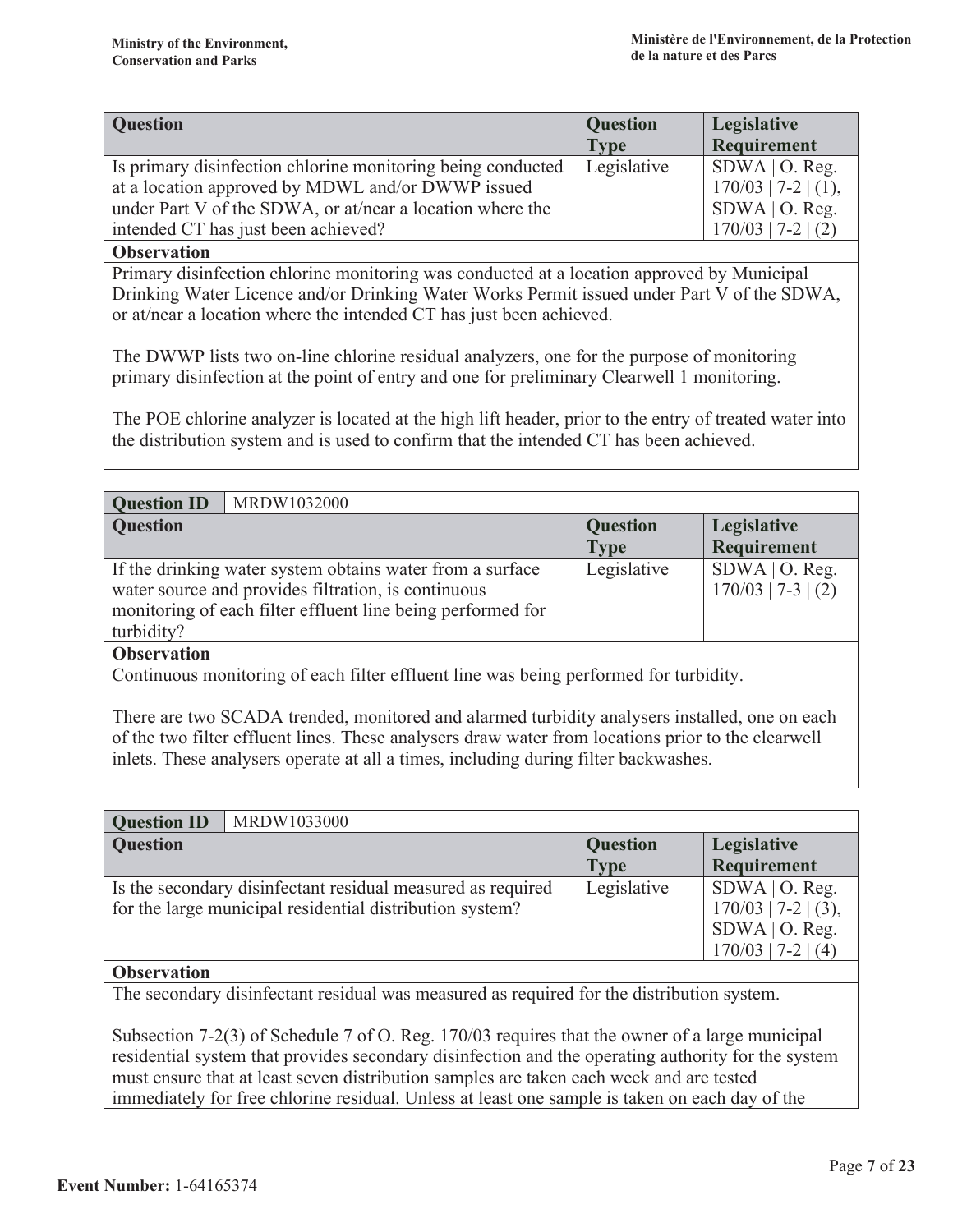week, at least four of the samples must be taken on one day of the week, at least 48 hours after the last sample was taken in the previous week. At least three of the samples must be taken on a second day of the week, at least 48 hours after the last sample was taken. When more than one sample is taken on the same day of the week under paragraph 1 or 2, each sample must be taken from a different location.

According to the data provided, secondary disinfectant was measured as required during the inspection period.

| <b>Question ID</b> | MRDW1037000                                                                                                                                                                                                                           |                 |                                                                                                                                              |
|--------------------|---------------------------------------------------------------------------------------------------------------------------------------------------------------------------------------------------------------------------------------|-----------------|----------------------------------------------------------------------------------------------------------------------------------------------|
| <b>Question</b>    |                                                                                                                                                                                                                                       | <b>Question</b> | Legislative                                                                                                                                  |
|                    |                                                                                                                                                                                                                                       | <b>Type</b>     | Requirement                                                                                                                                  |
| 6?                 | Are all continuous monitoring equipment utilized for<br>sampling and testing required by O. Reg. 170/03, or MDWL<br>or DWWP or order, equipped with alarms or shut-off<br>mechanisms that satisfy the standards described in Schedule | Legislative     | $SDWA$   O. Reg.<br>$170/03$   6-5   (1)<br>$1-4, SDWA \mid O.$<br>Reg. $170/03$   6-5<br>$(1)5-10, SDWA$<br>O. Reg. $170/03$<br>$6-5$ (1.1) |

#### **Observation**

All continuous monitoring equipment utilized for sampling and testing required by O. Reg.170/03, or Municipal Drinking Water Licence or Drinking Water Works Permit or order, were equipped with alarms or shut-off mechanisms that satisfy the standards described in Schedule 6.

Section 6-5 of Schedule 6 of O. Reg. 170/03 requires that the continuous monitoring equipment causes an alarm to sound when a test result for a parameter is above the maximum alarm standard or below the minimum alarm standard specified in the regulation. The maximum alarm standard for turbidity is 1.0 Nephelometric Turbidity Units (NTU). The minimum alarm standard for free chlorine residual required to achieve primary disinfection is  $0.1 \text{ mg/L}$  less than the concentration of free chlorine residual that is required to achieve primary disinfection.

Section 6-5(1)5 of Schedule 6 of O. Reg. 170/03 requires that where an automatic shut-off mechanism is not used on a continuous monitoring equipment, in addition to alarming when the test result for a parameter is outside the range prescribed in the table to Schedule 6-5, the continuous monitoring equipment must cause an alarm to signal if the analyzer loses power or malfunctions so that an operator can be immediately alerted and take appropriate action.

The high turbidity alarm for each filter effluent line is normally set at 0.45 NTU, but may range from 0.4 NTU to 0.6 NTU. If turbidity crosses the set point, the alarm signals on the monitor displaying Sensory Control and Data Acquisition (SCADA) and also alarms a security company contracted by the operating authority which immediately informs the on-call operator of the alarm. There is an automatic shut off mechanism for filter package plants for filter effluent turbidity which activates at 1 NTU.

According to the CT calculation spreadsheet provided by the operating authority, under the worstcase conditions of temperature at 0.5 degrees, water pH at 8.5, flow rate at 85 L/s and clearwell levels at 2.5 m, a free chlorine residual of 1 mg/L is sufficient to achieve CT disinfection. The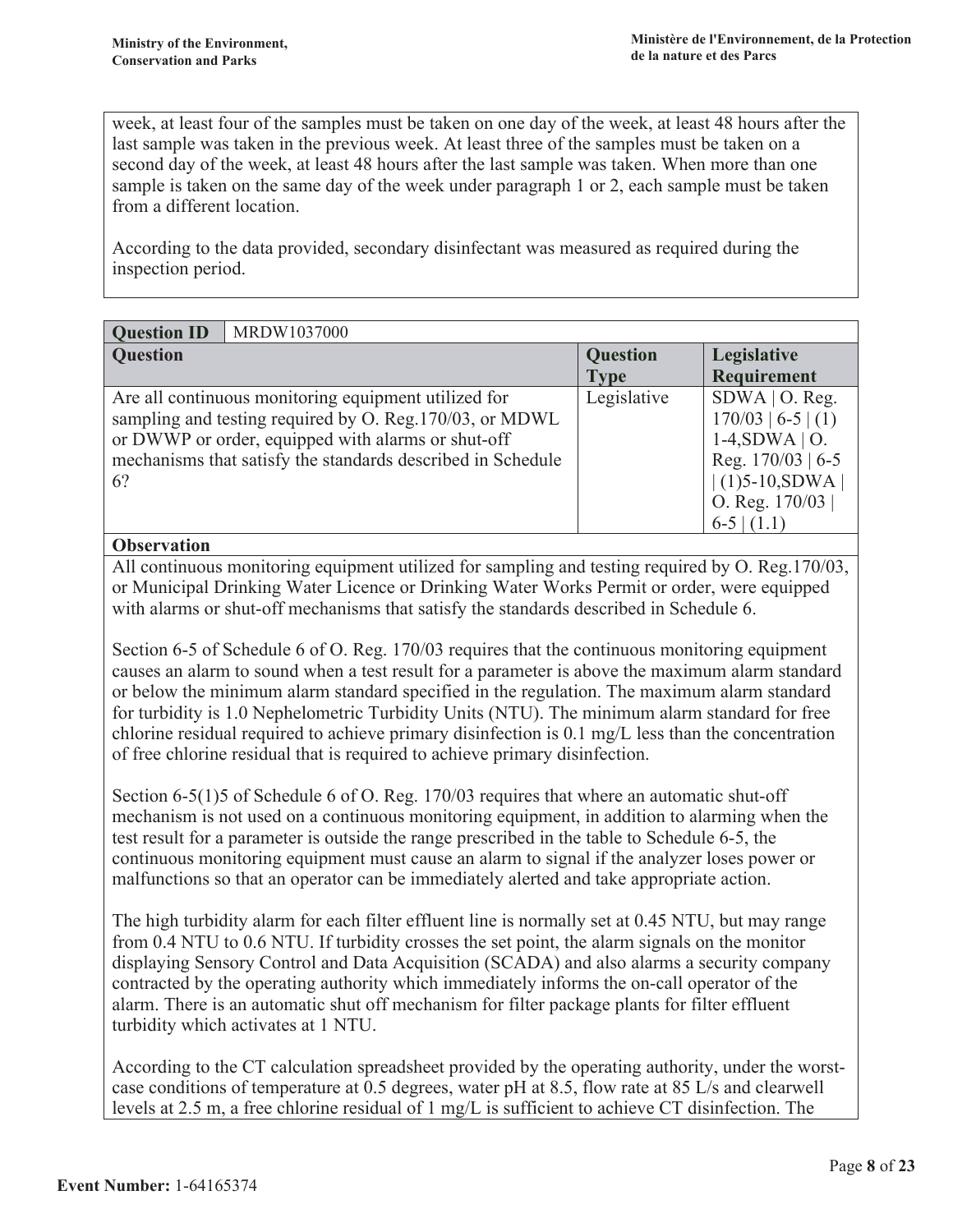minimum alarm standard under worst-case conditions would therefore be 0.9 mg/L. The low free chlorine residual alarm for primary disinfection is normally set at 1.75 mg/L and may range from 1.5 mg/L to 2.0 mg/L.

There are no programmed high lift pump (HLP) shut-offs for low free chlorine residual readings. The distribution system is pressurized by the HLPs and a loss of pressure could prove to be catastrophic for system integrity. The WTP has uninterruptable power supplies (UPSs) to support the analysers during power losses. Additionally, SCADA registers analyser power loss or malfunctions for all three instruments and will activate a call-out alarm for any of the three affected by this issue and will disable the affected package plant(s) for the affected turbidity analyser $(s)$ .

| MRDW1038000<br><b>Question ID</b>                                                                                                                                                                                                                                                          |                                |                                                     |
|--------------------------------------------------------------------------------------------------------------------------------------------------------------------------------------------------------------------------------------------------------------------------------------------|--------------------------------|-----------------------------------------------------|
| <b>Question</b>                                                                                                                                                                                                                                                                            | <b>Question</b><br><b>Type</b> | Legislative<br>Requirement                          |
| Is continuous monitoring equipment that is being utilized to<br>fulfill O. Reg. 170/03 requirements performing tests for the<br>parameters with at least the minimum frequency specified in<br>the Table in Schedule 6 of O. Reg. 170/03 and recording<br>data with the prescribed format? | Legislative                    | $SDWA$   O. Reg.<br>$170/03$   6-5   (1)<br>$1 - 4$ |
| <b>Observation</b>                                                                                                                                                                                                                                                                         |                                |                                                     |
| Continuous monitoring equipment that was being utilized to fulfill O. Reg. 170/03 requirements                                                                                                                                                                                             |                                |                                                     |

was performing tests for the parameters with at least the minimum frequency specified in the Table in Schedule 6 of O. Reg. 170/03 and recording data with the prescribed format.

| <b>Question ID</b><br>MRDW1035000                                                                                                |                                |                                                                                                   |
|----------------------------------------------------------------------------------------------------------------------------------|--------------------------------|---------------------------------------------------------------------------------------------------|
| <b>Question</b>                                                                                                                  | <b>Question</b><br><b>Type</b> | Legislative<br>Requirement                                                                        |
| Are operators examining continuous monitoring test results<br>and are they examining the results within 72 hours of the<br>test? | Legislative                    | $SDWA$   O. Reg.<br>$170/03$   6-5   (1)<br>$1-4, SDWA \mid O.$<br>Reg. 170/03   6-5<br>$(1)5-10$ |

#### **Observation**

Operators were examining continuous monitoring test results and they were examining the results within 72 hours of the test.

| <b>Question ID</b>                                           | MRDW1040000                                              |                 |                      |
|--------------------------------------------------------------|----------------------------------------------------------|-----------------|----------------------|
| <b>Question</b>                                              |                                                          | <b>Question</b> | Legislative          |
|                                                              |                                                          | <b>Type</b>     | Requirement          |
|                                                              | Are all continuous analysers calibrated, maintained, and | Legislative     | $SDWA$   O. Reg.     |
| operated, in accordance with the manufacturer's instructions |                                                          |                 | $170/03$   6-5   (1) |
| or the regulation?                                           |                                                          |                 | $1-4, SDWA \mid O.$  |
|                                                              |                                                          |                 | Reg. $170/03$   6-5  |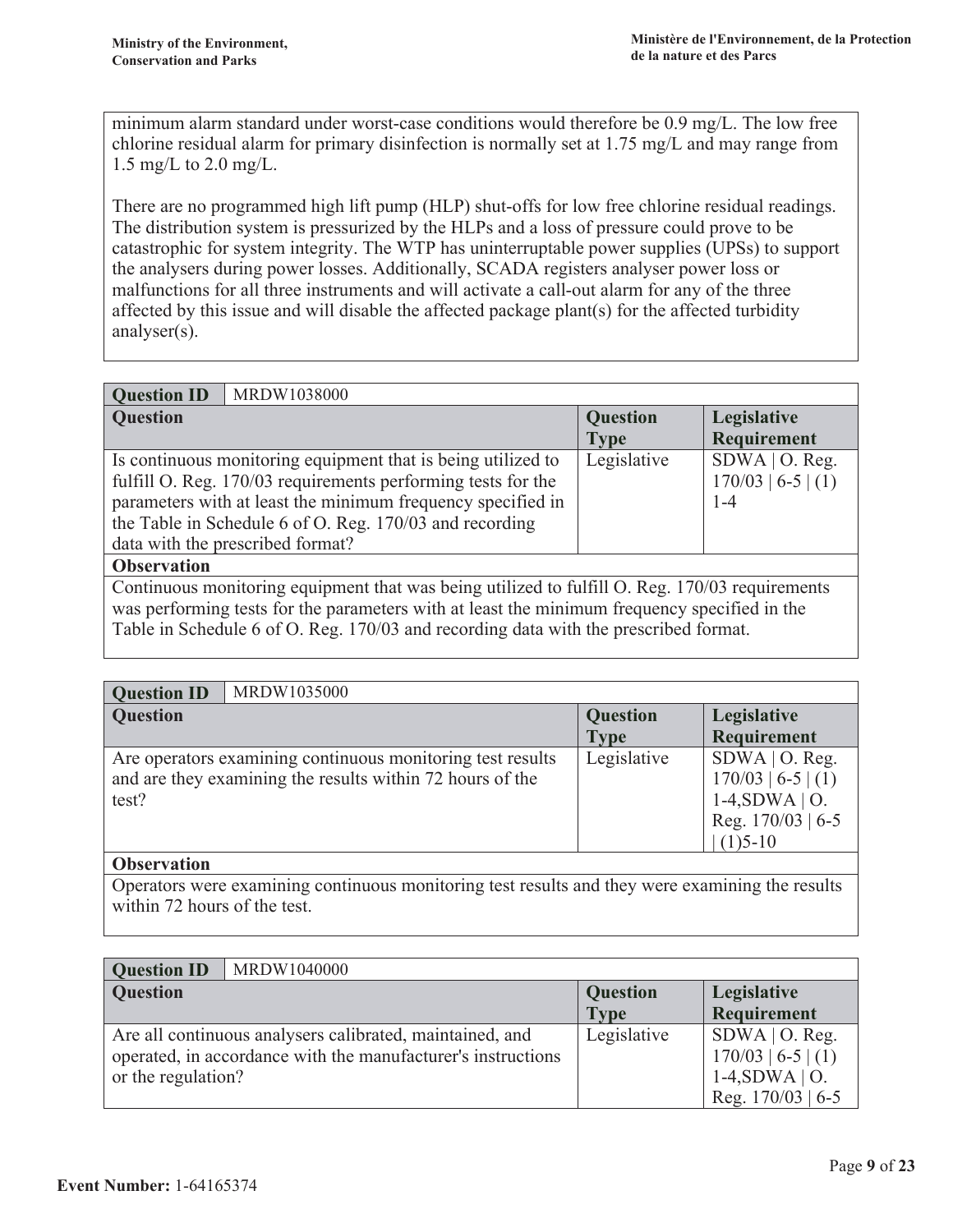| $\sim$ $\sim$ $\sim$<br>$\mathbf{v}$ as<br>$\cdots$ . We see a |  |  |
|----------------------------------------------------------------|--|--|

All continuous analysers were calibrated, maintained, and operated, in accordance with the manufacturer's instructions or the regulation.

There is a monthly routine for calibration and maintenance of online turbidity analyzers. The manufacturer's prepared stabilized formazin turbidity standards are used to calibrate and verify the measurements against a bench-top turbidity analyzer.

Verifications of the POE free chlorine on-line continuous analyzer are performed monthly comparing measured values with a pocket chlorine analyzer.

| MRDW1108000<br><b>Question ID</b>                              |                 |                      |
|----------------------------------------------------------------|-----------------|----------------------|
| <b>Question</b>                                                | <b>Question</b> | Legislative          |
|                                                                | <b>Type</b>     | <b>Requirement</b>   |
| Where continuous monitoring equipment used for the             | Legislative     | $SDWA$   O. Reg.     |
| monitoring of free chlorine residual, total chlorine residual, |                 | $170/03$   6-5   (1) |
| combined chlorine residual or turbidity, required by           |                 | $1-4, SDWA \mid O.$  |
| Regulation 170, an Order, MDWL, or DWWP issued under           |                 | Reg. $170/03$   6-5  |
| Part V, SDWA, has triggered an alarm or an automatic shut-     |                 | $(1)5-10, SDWA$      |
| off, did a qualified person respond in a timely manner and     |                 | O. Reg. $170/03$     |
| take appropriate actions?                                      |                 | $6-5$ (1.1)          |

**Observation** 

Where required continuous monitoring equipment used for the monitoring of chlorine residual and/or turbidity triggered an alarm or an automatic shut-off, a qualified person responded in a timely manner and took appropriate actions.

| MRDW1018000<br><b>Question ID</b>                                                                                                                                                                                             |                                |                            |  |
|-------------------------------------------------------------------------------------------------------------------------------------------------------------------------------------------------------------------------------|--------------------------------|----------------------------|--|
| <b>Question</b>                                                                                                                                                                                                               | <b>Question</b><br><b>Type</b> | Legislative<br>Requirement |  |
| Has the owner ensured that all equipment is installed in<br>accordance with Schedule A and Schedule C of the Drinking<br>Water Works Permit?                                                                                  | Legislative                    | SDWA   31   (1)            |  |
| <b>Observation</b>                                                                                                                                                                                                            |                                |                            |  |
| $T11$ 1 1 1 1 1 1 $T$ 1 $T$ 1 1 $T$ 1 1 $T$ 1 1 $T$ 1 1 $T$ 1 1 $T$ 1 1 $T$ 1 1 $T$ 1 1 $T$ 1 1 $T$ 1 1 $T$ 1 1 $T$ 1 1 $T$ 1 1 $T$ 1 1 $T$ 1 1 $T$ 1 1 $T$ 1 1 $T$ 1 1 $T$ 1 1 $T$ 1 1 $T$ 1 1 $T$ 1 1 $T$ 1 1 $T$ 1 1 $T$ 1 |                                |                            |  |

The owner had ensured that all equipment was installed in accordance with Schedule A and Schedule C of the Drinking Water Works Permit.

| <b>Question ID</b>                                        | MRDW1021000                                                |                 |                   |
|-----------------------------------------------------------|------------------------------------------------------------|-----------------|-------------------|
| <b>Question</b>                                           |                                                            | <b>Question</b> | Legislative       |
|                                                           |                                                            | <b>Type</b>     | Requirement       |
|                                                           | Is the owner/operating authority able to demonstrate that, | Legislative     | $SDWA$   31   (1) |
|                                                           | when required during the inspection period, Form 2         |                 |                   |
| documents were prepared in accordance with their Drinking |                                                            |                 |                   |
| Water Works Permit?                                       |                                                            |                 |                   |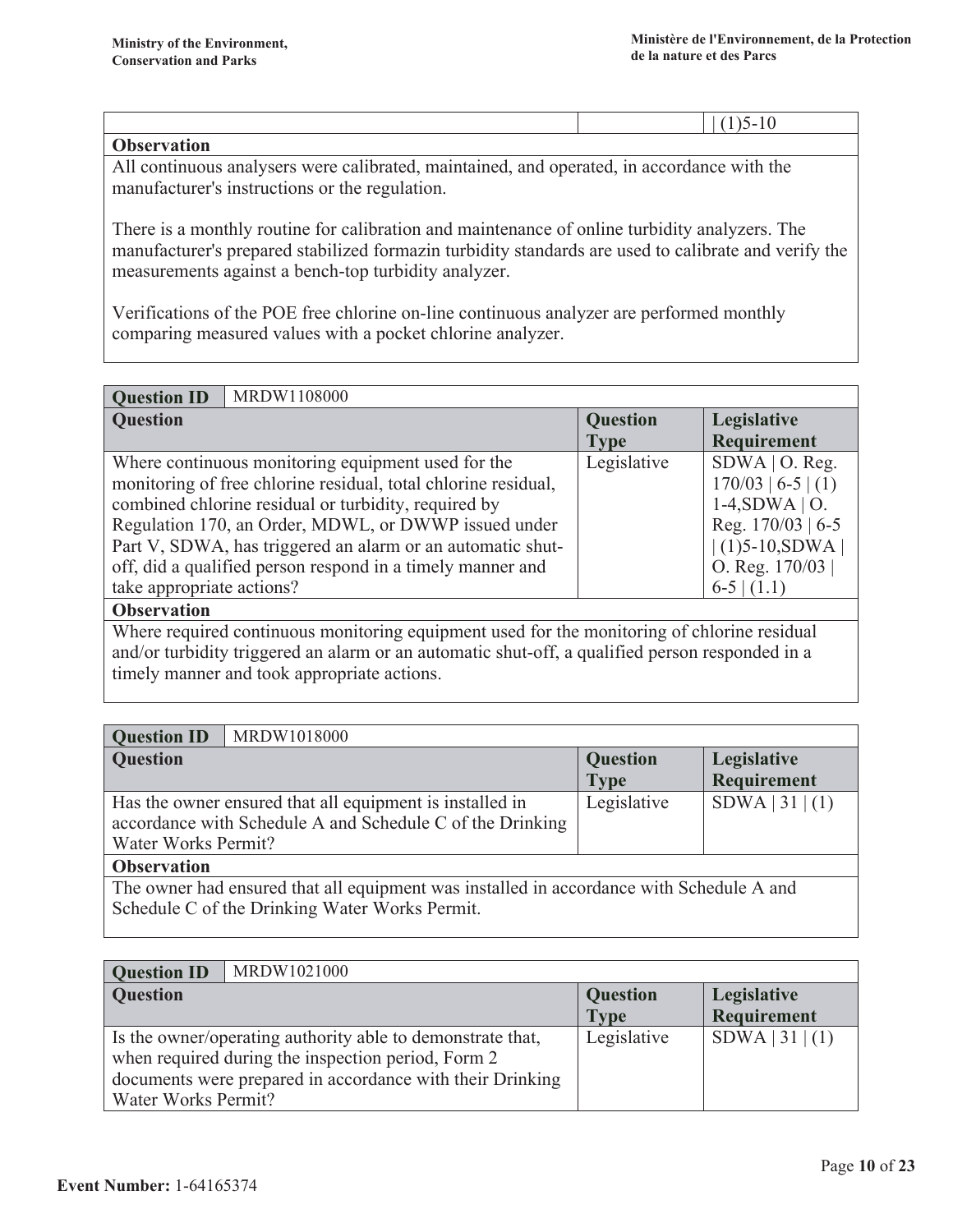#### **Observation**

The owner/operating authority was in compliance with the requirement to prepare Form 2 documents as required by their Drinking Water Works Permit during the inspection period. The following Form 2 documents were prepared during the inspection period and signed by the owner representative:

- Addition of green sand on top of silica sand layer and beneath the granular activated carbon; February 8, 2021,

- Removal of unused coagulant-aid polymer chemical dosing pumps and storage tanks; February 18, 2021.

- Relocation of chlorine injection point from common filter effluent to individual filter effluent streams, March 1, 2021,

- Installation of a larger day tank for waste system polymer; March 15, 2021,

- Addition of potassium permanganate injection point at the filter backwash header; March 19, 2021.

- Replacement of one large capacity sodium hypochlorite storage tank with two smaller tanks for individual dosing to separate effluent streams, April 23, 2021 and

- Utilization of unused post-filter chlorine injection point for atmospheric vacuum air injection; May 19, 2021.

#### **Ouestion ID** MRDW1023000

| $\sim$ accepted in                                         |                 |                      |
|------------------------------------------------------------|-----------------|----------------------|
| Question                                                   | <b>Question</b> | Legislative          |
|                                                            | <b>Type</b>     | Requirement          |
| Do records indicate that the treatment equipment was       | Legislative     | $SDWA$   O. Reg.     |
| operated in a manner that achieved the design capabilities |                 | $170/03$   1-2   (2) |
| required under Ontario Regulation 170/03 or a DWWP         |                 |                      |
| and/or MDWL issued under Part V of the SDWA at all times   |                 |                      |
| that water was being supplied to consumers?                |                 |                      |
|                                                            |                 |                      |

**Observation** 

Records indicated that the treatment equipment was operated in a manner that achieved the design capabilities required under Ontario Regulation 170/03 or a Drinking Water Works Permit and/or Municipal Drinking Water Licence issued under Part V of the SDWA at all times that water was being supplied to consumers.

Section 1-4 of Schedule 1 of O. Reg. 170/03 requires the owner of a surface water drinking water system must ensure the provision of water treatment equipment that is designed to be capable of chemically assisted filtration, and is designed to be capable of achieving, at all times, primary disinfection in accordance with the Ministry's Procedure for Disinfection of Drinking Water in Ontario, including at least 99 per cent (2-log) removal or inactivation of Cryptosporidium oocysts, at least 99.9 per cent (3-log) removal or inactivation of Giardia cysts and at least 99.99 per cent (4-log) removal or inactivation of viruses by the time water leaves the point of entry units or water enters the distribution system.

The MDWL No. 200-101 requires the following minimum log removal/inactivation for South River Water Treatment Plant (WTP): 2-log removal or inactivation of Cryptosporidium oocysts, 3-log removal or inactivation of Giardia cysts and 4-log removal or inactivation of viruses. The process of conventional filtration is assigned 2-log removal or inactivation of Cryptosporidium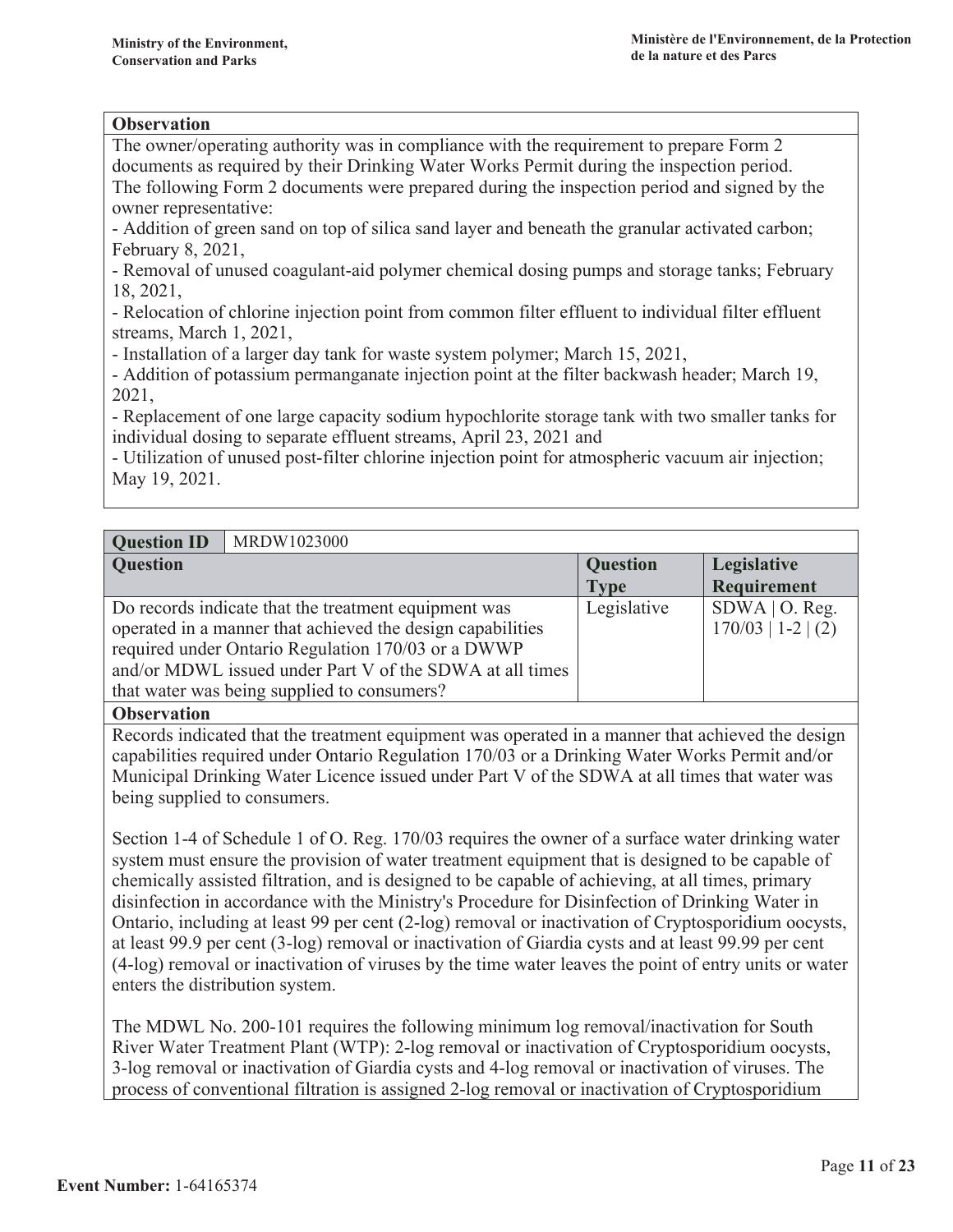oocysts, 2.5-log removal or inactivation of Giardia cysts and 2-log removal or inactivation of viruses. The process of chlorination is assigned 0.5 log removal of Giardia cysts and 2-log removal or inactivation of viruses.

Schedule E of the MDWL No. 200-101 specifies the following criteria for achievement of assigned log removal/inactivation credits for the process of conventional filtration at South River WTP:

1. A chemical coagulant shall be used at all times when the treatment plant is in operation;

2. Chemical dosages shall be monitored and adjusted in response to variations in raw water quality;

3. Effective backwash procedures shall be maintained including filter-to-waste or an equivalent procedure during filter ripening to ensure that effluent turbidity requirements are met at all times;

4. Filtrate turbidity shall be continuously monitored from each filter; and

5. Performance criterion for filtered water turbidity of less than or equal to 0.3 NTU in 95% of the measurements each month shall be met for each filter.

According to the review of logbooks, monitoring trends for filter effluent turbidity, round sheets for the WTP and reported monthly filter performances by the operating authority for the inspection period, the process of conventional filtration at the South River WTP satisfied the required criteria for the achievement of removal/inactivation credits.

The MDWL specifies the following criteria for achievement of assigned log removal/inactivation credits for the process of chlorination at South River WTP:

1. Sampling and testing for free chlorine residual shall be carried out by continuous monitoring equipment in the treatment process at or near a location where the intended contact time has just been completed in accordance with the Ministry's Procedure for Disinfection of Drinking Water in Ontario: and

2. At all times, CT provided shall be greater than or equal to the CT required to achieve the log removal credits assigned.

Sampling and testing for free chlorine residual is carried out at the high lift header, downstream of the location where the intended contact time has just been completed. Calculation of CT is performed by an Excel sheet with specified minimum required CT depending of water temperature, water pH and free chlorine residual at clearwell exit, high lift pumps flow rate, clearwell level and baffle conditions.

Based on the review of facility's logbooks, monitoring trends for finished water free chlorine residual and a review of call out work orders for the inspection period, it appears that the process of chlorination at South River WTP satisfied the required criteria for the achievement of removal/inactivation credits.

| <b>Question ID</b> | MRDW1024000                                                    |                 |                      |
|--------------------|----------------------------------------------------------------|-----------------|----------------------|
| <b>Question</b>    |                                                                | <b>Question</b> | Legislative          |
|                    |                                                                | <b>Type</b>     | Requirement          |
|                    | Do records confirm that the water treatment equipment          | Legislative     | $SDWA$   O. Reg.     |
|                    | which provides chlorination or chloramination for secondary    |                 | $170/03$   1-2   (2) |
|                    | disinfection purposes was operated so that at all times and    |                 |                      |
|                    | all locations in the distribution system the chlorine residual |                 |                      |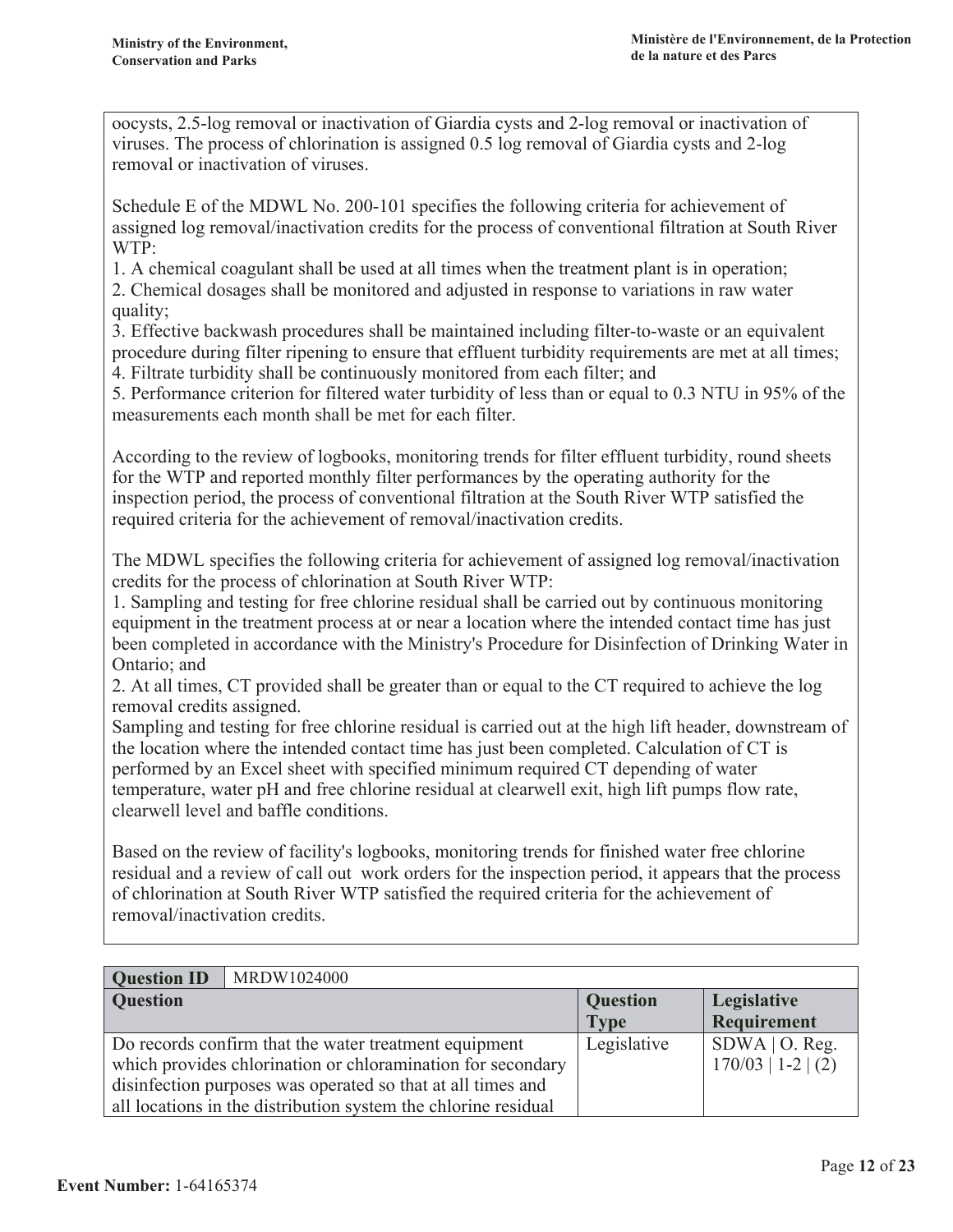| was never less than $0.05 \text{ mg/l}$ free or $0.25 \text{ mg/l}$ combined? |  |
|-------------------------------------------------------------------------------|--|
|                                                                               |  |

#### **Observation**

Records confirmed that the water treatment equipment which provides chlorination or chloramination for secondary disinfection purposes was operated so that at all times and all locations in the distribution system the chlorine residual was never less than 0.05 mg/l free or 0.25 mg/l combined.

Based on the review of monthly free chlorine residual sheets, the lowest free chlorine residual measured in the distribution during the inspection period was on August 31, 2021 at 0.32 mg/L.

Note: Previous inspection report gave a recommendation to the owner and/or operator that they should consider completing and recording results for regular free chlorine residual tests at the dead ends and extremities of the distribution system to ensure the provision of adequate secondary disinfectant residual to all parts of the distribution system. Following this recommendation on July 20, 2021 free chlorine residuals were taken from all 6 bleeders with concentrations above 0.05  $mg/L$ .

| MRDW1025000<br><b>Question ID</b>                           |                 |                    |
|-------------------------------------------------------------|-----------------|--------------------|
| <b>Question</b>                                             | <b>Question</b> | Legislative        |
|                                                             | <b>Type</b>     | <b>Requirement</b> |
| Were all parts of the drinking water system that came in    | Legislative     | SDWA   31   (1)    |
| contact with drinking water (added, modified, replaced or   |                 |                    |
| extended) disinfected in accordance with a procedure listed |                 |                    |
| in Schedule B of the Drinking Water Works Permit?           |                 |                    |

#### **Observation**

All parts of the drinking water system were disinfected in accordance with a procedure listed in Schedule B of the Drinking Water Works Permit.

Condition 2.3 to MDWL requires that all parts of the drinking water system in contact with drinking water which are:

2.3.1 Added, modified, replaced, extended; or

2.3.2 Taken out of service for inspection, repair or other activities that may lead to contamination, shall be disinfected before being put into service in accordance with a procedure approved by the Director or in accordance with the applicable provisions of the following documents:

a) The ministry's Watermain Disinfection Procedure, effective August 1, 2016;

b) AWWA C652 – Standard for Disinfection of Water-Storage Facilities;

c) AWWA C653 – Standard for Disinfection of Water Treatment Plants; and d) AWWA C654 – Standard for Disinfection of Wells.

On February 2, 2021 OCWA submitted a request to the Director to use alternate procedure for disinfection for replacement of granulated activated carbon (GAC) in South River DWS package plants. The request was approved by the Director on February 4, 2021. A review of the operational records confirmed that the approved procedure was followed during the filter media replacement on February 23 and March 2, 2021.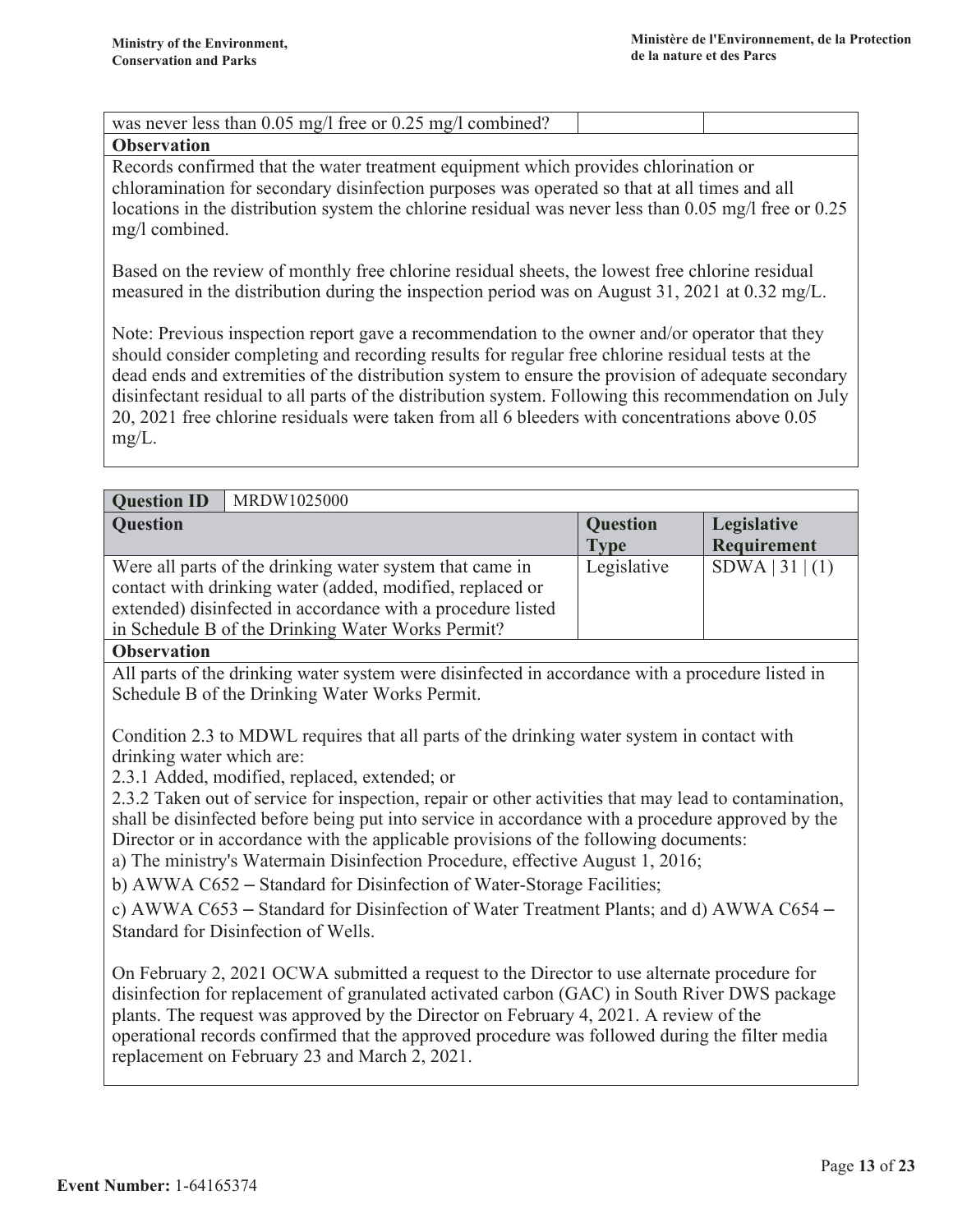| <b>Question ID</b>                                         | MRDW1062000                                                 |                 |                  |
|------------------------------------------------------------|-------------------------------------------------------------|-----------------|------------------|
| <b>Question</b>                                            |                                                             | <b>Question</b> | Legislative      |
|                                                            |                                                             | <b>Type</b>     | Requirement      |
|                                                            | Do records or other record keeping mechanisms confirm that  | Legislative     | $SDWA$   O. Reg. |
| operational testing not performed by continuous monitoring |                                                             |                 | $170/03$   7-5   |
| equipment is being done by a certified operator, water     |                                                             |                 |                  |
|                                                            | quality analyst, or person who meets the requirements of O. |                 |                  |
| Reg. 170/03 7-5?                                           |                                                             |                 |                  |
| <b>Observation</b>                                         |                                                             |                 |                  |

Records or other record keeping mechanisms confirmed that operational testing not performed by continuous monitoring equipment was being done by a certified operator, water quality analyst, or person who suffices the requirements of O. Reg. 170/03 7-5.

| <b>Question ID</b><br>MRDW1060000                                                                                                                                                                                                                                                                                                                                                      |                         |                            |  |
|----------------------------------------------------------------------------------------------------------------------------------------------------------------------------------------------------------------------------------------------------------------------------------------------------------------------------------------------------------------------------------------|-------------------------|----------------------------|--|
| <b>Question</b>                                                                                                                                                                                                                                                                                                                                                                        | Question<br><b>Type</b> | Legislative<br>Requirement |  |
| Do the operations and maintenance manuals meet the                                                                                                                                                                                                                                                                                                                                     | Legislative             | SDWA   31   (1)            |  |
| requirements of the DWWP and MDWL issued under Part V                                                                                                                                                                                                                                                                                                                                  |                         |                            |  |
| of the SDWA?                                                                                                                                                                                                                                                                                                                                                                           |                         |                            |  |
| <b>Observation</b>                                                                                                                                                                                                                                                                                                                                                                     |                         |                            |  |
| The operations and maintenance manuals met the requirements of the Drinking Water Works<br>Permit and Municipal Drinking Water Licence issued under Part V of the SDWA.                                                                                                                                                                                                                |                         |                            |  |
| Note: Previous inspection report had the following recommendations regarding documentation for<br>the DWS:<br>1. The Operator should consider updating the process flow diagram included in the DWWP to                                                                                                                                                                                |                         |                            |  |
| include accurate equipment and chemicals.<br>2. The Owner should attempt to compile an accurate inventory of locations, sizes, lengths and<br>material types of installed watermains and should keep accurate records for any new or<br>replacement watermains which they install going forward.                                                                                       |                         |                            |  |
| The operating authority provided the following updates regarding the recommendations:<br>1. SCADA overview screen has been updated with details about piping, layout of equipment and<br>chemicals used and injection points and is available at the WTP.<br>2. The owner already has an inventory list of water assets and map from GIS which contains<br>lengths and types of pipes. |                         |                            |  |

| <b>Question ID</b>                                                                           | MRDW1071000                                         |                 |                    |
|----------------------------------------------------------------------------------------------|-----------------------------------------------------|-----------------|--------------------|
| <b>Question</b>                                                                              |                                                     | <b>Question</b> | Legislative        |
|                                                                                              |                                                     | <b>Type</b>     | <b>Requirement</b> |
|                                                                                              | Has the owner provided security measures to protect | <b>BMP</b>      | Not Applicable     |
| components of the drinking water system?                                                     |                                                     |                 |                    |
| <b>Observation</b>                                                                           |                                                     |                 |                    |
| The owner had provided security measures to protect components of the drinking water system. |                                                     |                 |                    |
|                                                                                              |                                                     |                 |                    |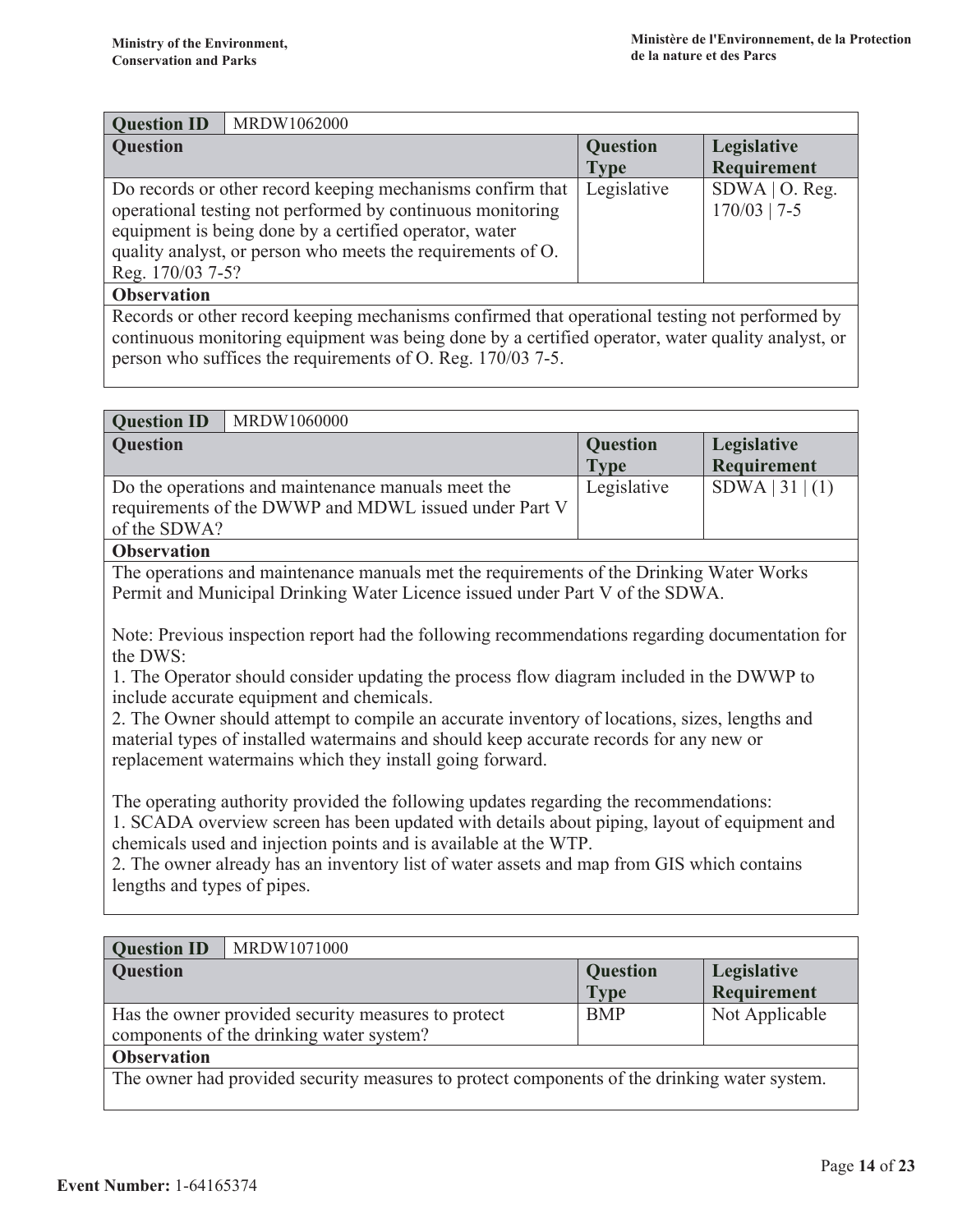The intake and the WTP are locked and secured with alarms at all times. All doors are equipped with intrude alarms; there is a motion sensor in the control room. There is bright exterior lightning outside the WTP. A monitoring camera was installed on the low lift pump building.

| <b>Question ID</b>                                   | MRDW1073000                                                  |                 |                     |
|------------------------------------------------------|--------------------------------------------------------------|-----------------|---------------------|
| <b>Question</b>                                      |                                                              | <b>Question</b> | Legislative         |
|                                                      |                                                              | <b>Type</b>     | Requirement         |
|                                                      | Has the overall responsible operator been designated for all | Legislative     | $SDWA$   O. Reg.    |
| subsystems which comprise the drinking water system? |                                                              |                 | $128/04$   23   (1) |
| <b>Observation</b>                                   |                                                              |                 |                     |

The overall responsible operator has been designated for each subsystem.

For the South River WTP and Distribution System, OCWA is designated ORO. The On-call operator is designated as the ORO. The ORO is alternated on a weekly basis between operators Darren Aljoe and Dan Finnigan as per the On-call schedule, each serving as backup ORO to each other. Alternate operators that may function as Designated ORO while on call for this facility are Gerry Duguay, Don Michaud and Tim Fraser.

| <b>Question ID</b><br>MRDW1074000                                          |                 |                  |
|----------------------------------------------------------------------------|-----------------|------------------|
| <b>Question</b>                                                            | <b>Question</b> | Legislative      |
|                                                                            | <b>Type</b>     | Requirement      |
| Legislative<br>Have operators in charge been designated for all subsystems |                 | $SDWA$   O. Reg. |
| $128/04$   25   (1)<br>for which comprise the drinking water system?       |                 |                  |
| <b>Observation</b>                                                         |                 |                  |

Operators-in-charge had been designated for all subsystems which comprised the drinking water system.

The operator attending the subsystem and having the required subsystem operator certificate is designated as an operator in charge.

| MRDW1075000<br><b>Question ID</b>                    |                 |                  |  |
|------------------------------------------------------|-----------------|------------------|--|
| <b>Question</b>                                      | <b>Question</b> | Legislative      |  |
|                                                      | <b>Type</b>     | Requirement      |  |
| Do all operators possess the required certification? | Legislative     | $SDWA$   O. Reg. |  |
|                                                      |                 | $128/04$   22    |  |
| <b>Observation</b>                                   |                 |                  |  |
| All operators possessed the required certification.  |                 |                  |  |

| <b>Question ID</b>   | MRDW1076000                                         |                 |                      |
|----------------------|-----------------------------------------------------|-----------------|----------------------|
| <b>Question</b>      |                                                     | <b>Question</b> | Legislative          |
|                      |                                                     | <b>Type</b>     | Requirement          |
|                      | Do only certified operators make adjustments to the | Legislative     | $SDWA$   O. Reg.     |
| treatment equipment? |                                                     |                 | $170/03$   1-2   (2) |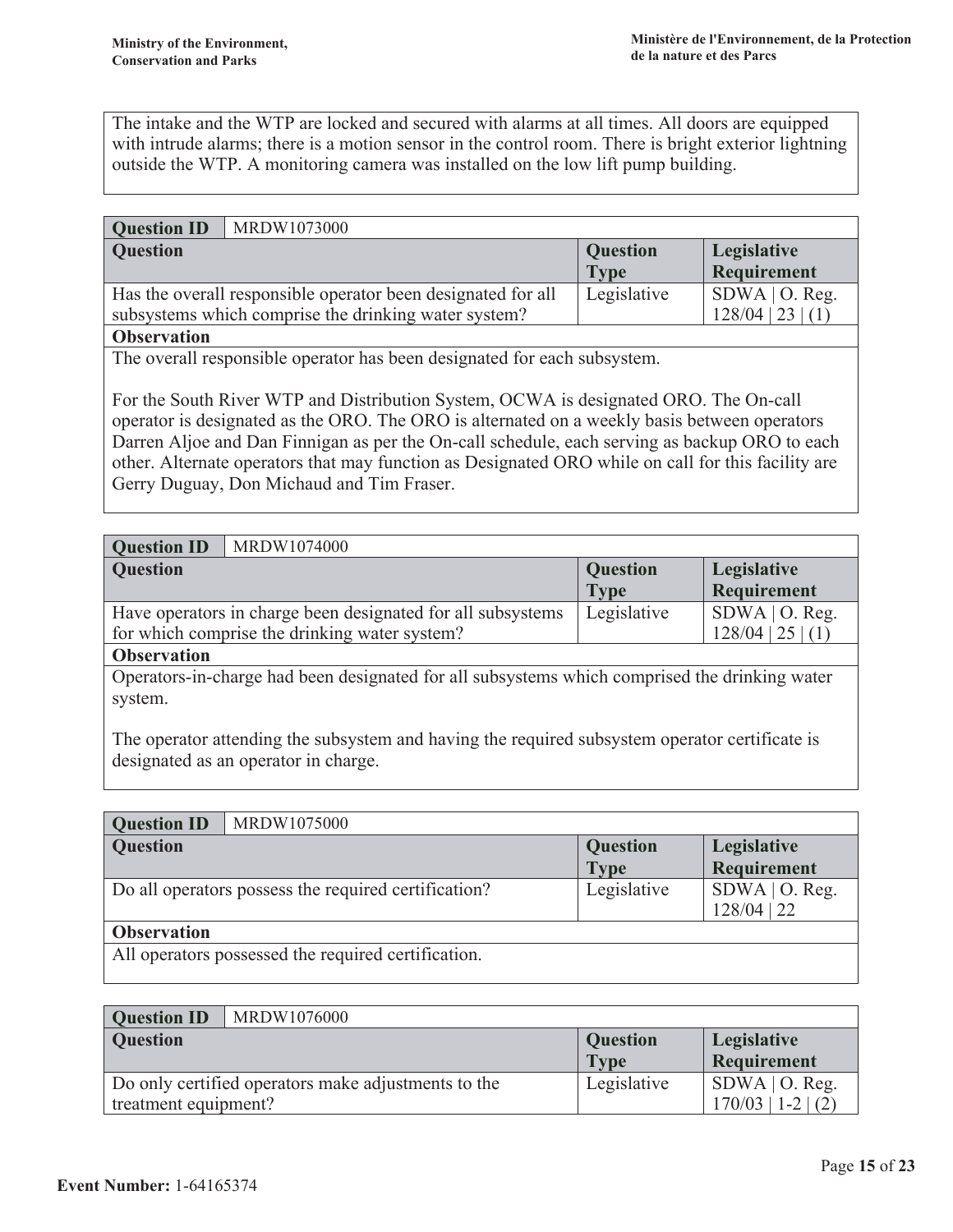#### **Observation**

Only certified operators made adjustments to the treatment equipment.

#### **Ouestion ID** MRDW1099000

| <b>Question</b>                                            | <b>Question</b> | Legislative    |
|------------------------------------------------------------|-----------------|----------------|
|                                                            | <b>Type</b>     | Requirement    |
| Do records show that all water sample results taken during | Information     | Not Applicable |
| the inspection review period did not exceed the values of  |                 |                |
| tables 1, 2 and 3 of the Ontario Drinking Water Quality    |                 |                |
| Standards (O. Reg., 169/03)?                               |                 |                |
| <b>Observation</b>                                         |                 |                |

Records showed that all water sample results taken during the inspection review period did not exceed the values of tables 1, 2 and 3 of the Ontario Drinking Water Quality Standards (O.Reg.  $169/03$ ).

| MRDW1096000<br><b>Question ID</b>                                                                                                                              |                                |                                          |
|----------------------------------------------------------------------------------------------------------------------------------------------------------------|--------------------------------|------------------------------------------|
| <b>Question</b>                                                                                                                                                | <b>Question</b><br><b>Type</b> | Legislative<br>Requirement               |
| Do records confirm that chlorine residual tests are being<br>conducted at the same time and at the same location that<br>microbiological samples are obtained? | Legislative                    | $SDWA$   O. Reg.<br>$170/03$   6-3   (1) |
| <b>Observation</b>                                                                                                                                             |                                |                                          |

Records confirmed that chlorine residual tests were being conducted at the same time and at the same location that microbiological samples were obtained.

| <b>Question ID</b> | MRDW1081000                                                                                          |                                |                                                                                                                         |
|--------------------|------------------------------------------------------------------------------------------------------|--------------------------------|-------------------------------------------------------------------------------------------------------------------------|
| <b>Question</b>    |                                                                                                      | <b>Question</b><br><b>Type</b> | Legislative<br><b>Requirement</b>                                                                                       |
|                    | Are all microbiological water quality monitoring<br>requirements for distribution samples being met? | Legislative                    | $SDWA$   O. Reg.<br>$170/03$   10-2  <br>$(1)$ , SDWA   O.<br>Reg. 170/03   10-<br>2 (2),SDWA 0.<br>Reg. $170/03$   10- |

#### **Observation**

All microbiological water quality monitoring requirements for distribution samples were being met.

Section 10-2 of Schedule 10 of O. Reg. 170/03 requires that the owner of a drinking-water system and the operating authority for the system must ensure that at least eight distribution samples are taken every month, with at least one of the samples being taken in each week. The owner of the drinking-water system and the operating authority for the system must ensure that each of the samples is tested for Escherichia coli and total coliforms and that at least 25 per cent of the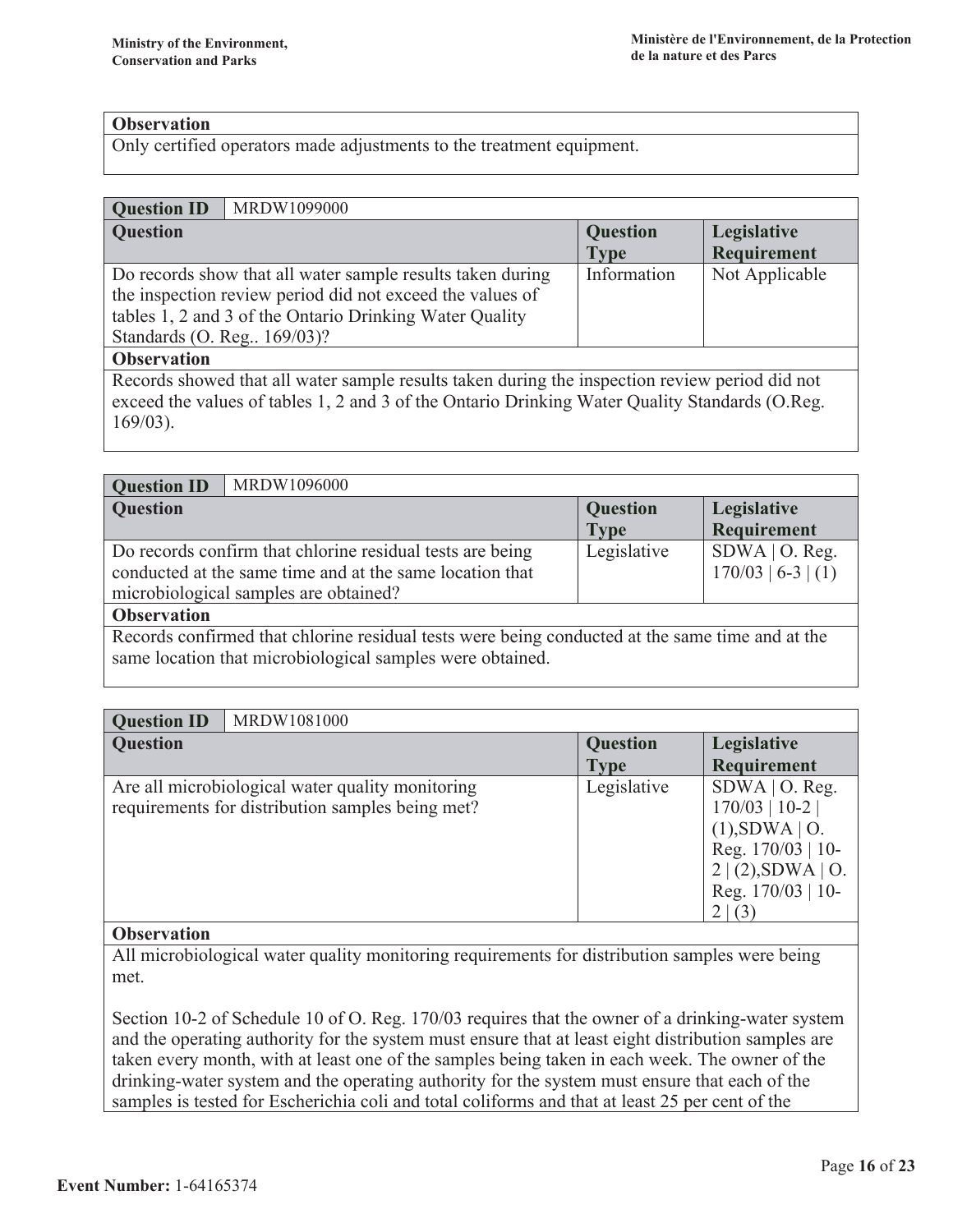samples required to be taken are tested for general bacteria population expressed as colony counts on a heterotrophic plate count (HPC).

A review of sampling records confirmed that at leas 12 distribution samples are collected in a month and tested for Escherichia coli and total coliforms. At least one sample is taken each week and tested for HPC, meeting the requirement to have at least 25 per cent of the samples tested for HPC.

| <b>Question ID</b>                          | MRDW1083000                                      |                 |                  |
|---------------------------------------------|--------------------------------------------------|-----------------|------------------|
| <b>Question</b>                             |                                                  | <b>Question</b> | Legislative      |
|                                             |                                                  | <b>Type</b>     | Requirement      |
|                                             | Are all microbiological water quality monitoring | Legislative     | $SDWA$   O. Reg. |
| requirements for treated samples being met? |                                                  |                 | $170/03$   10-3  |
| $\mathbf{a}$ $\mathbf{a}$                   |                                                  |                 |                  |

#### **Observation**

All microbiological water quality monitoring requirements for treated samples were being met.

Section 10-3 of Schedule 10 of O. Reg. 170/03 requires the owner of a drinking-water system and the operating authority for the system must ensure that a treated water sample is taken at least once every week and tested for Escherichia coli, total coliforms and general bacteria population expressed as colony counts on a heterotrophic plate count (HPC).

During the inspection period, samples of treated water were collected once every week and tested for Escherichia coli, total coliforms and HPC.

| <b>Question ID</b> | MRDW1084000                                                                                                        |                                |                                     |
|--------------------|--------------------------------------------------------------------------------------------------------------------|--------------------------------|-------------------------------------|
| <b>Question</b>    |                                                                                                                    | <b>Question</b><br><b>Type</b> | Legislative<br>Requirement          |
| frequency?         | Are all inorganic water quality monitoring requirements<br>prescribed by legislation conducted within the required | Legislative                    | $SDWA$   O. Reg.<br>$170/03$   13-2 |

#### **Observation**

All inorganic water quality monitoring requirements prescribed by legislation were conducted within the required frequency.

Subsection 13-2 of Schedule 13 of O. Reg. 170/03 requires that owner of a large municipal residential system and the operating authority for the system must ensure that at least one water sample is taken every 12 months, if the system obtains water from a raw water supply that is surface water and that each of the samples is tested for every parameter set out in Schedule 23.

A sample was collected on January 18, 2021 and tested for every parameter set out in Schedule 23.

**Question ID** MRDW1085000 **Ouestion** 

**Question** Legislative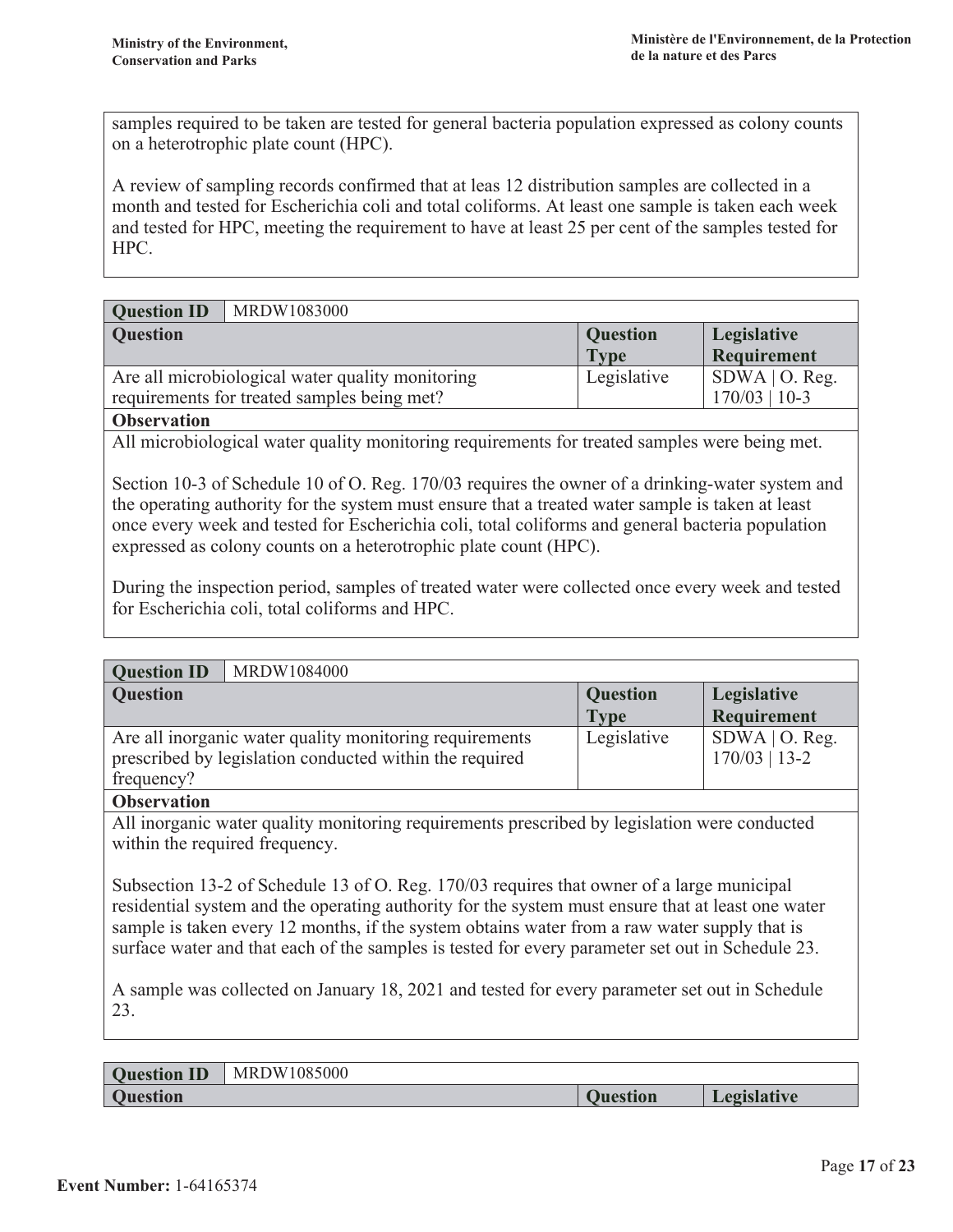|                                                                                                                                | Type        | Requirement                                                                                                                          |  |
|--------------------------------------------------------------------------------------------------------------------------------|-------------|--------------------------------------------------------------------------------------------------------------------------------------|--|
| Are all organic water quality monitoring requirements<br>prescribed by legislation conducted within the required<br>frequency? | Legislative | $SDWA$   O. Reg.<br>$170/03$   13-4  <br>$(1)$ , SDWA   O.<br>Reg. 170/03   13-<br>$4 (2)$ , SDWA   O.<br>Reg. 170/03   13-<br>4 (3) |  |
| <b>Observation</b>                                                                                                             |             |                                                                                                                                      |  |
| All organic water quality monitoring requirements prescribed by legislation were conducted<br>within the required frequency.   |             |                                                                                                                                      |  |
|                                                                                                                                |             |                                                                                                                                      |  |

Subsection 13-4 of Schedule 13 of O. Reg. 170/03 requires that owner of a large municipal residential system and the operating authority for the system shall ensure that at least one water sample is taken every 12 months, if the system obtains water from a raw water supply that is surface water and tested for every parameter set out in Schedule 24.

A sample was collected on January 18, 2021 and tested for every parameter set out in Schedule 24.

| MRDW1086000<br><b>Question ID</b>                                                                                                                                   |                                |                                                                                                                                                                                                                                                                                           |
|---------------------------------------------------------------------------------------------------------------------------------------------------------------------|--------------------------------|-------------------------------------------------------------------------------------------------------------------------------------------------------------------------------------------------------------------------------------------------------------------------------------------|
| <b>Question</b>                                                                                                                                                     | <b>Question</b><br><b>Type</b> | Legislative<br>Requirement                                                                                                                                                                                                                                                                |
| Are all haloacetic acid water quality monitoring<br>requirements prescribed by legislation conducted within the<br>required frequency and at the required location? | Legislative                    | $SDWA$   O. Reg.<br>$170/03$   13-6.1  <br>$(1)$ , SDWA   O.<br>Reg. 170/03   13-<br>$6.1$ (2), SDWA<br>O. Reg. $170/03$<br>$13-6.1$ (3),<br>$SDWA$   O. Reg.<br>$170/03$   13-6.1  <br>$(4)$ , SDWA   O.<br>Reg. 170/03   13-<br>$6.1$   (5), SDWA  <br>O. Reg. $170/03$<br>$13-6.1$ (6) |

#### **Observation**

All haloacetic acid water quality monitoring requirements prescribed by legislation are being conducted within the required frequency and at the required location.

Section 13-6.1 of Schedule 13 of O. Reg. 170/03 requires that the owner of a drinking water system that provides chlorination and the operating authority for the system must ensure that at least one distribution sample is taken in each calendar quarter, from a point in the drinking water systems distribution system, or plumbing that is connected to the drinking water system, that is likely to have an elevated potential for the formation of haloacetic acids and tested for haloacetic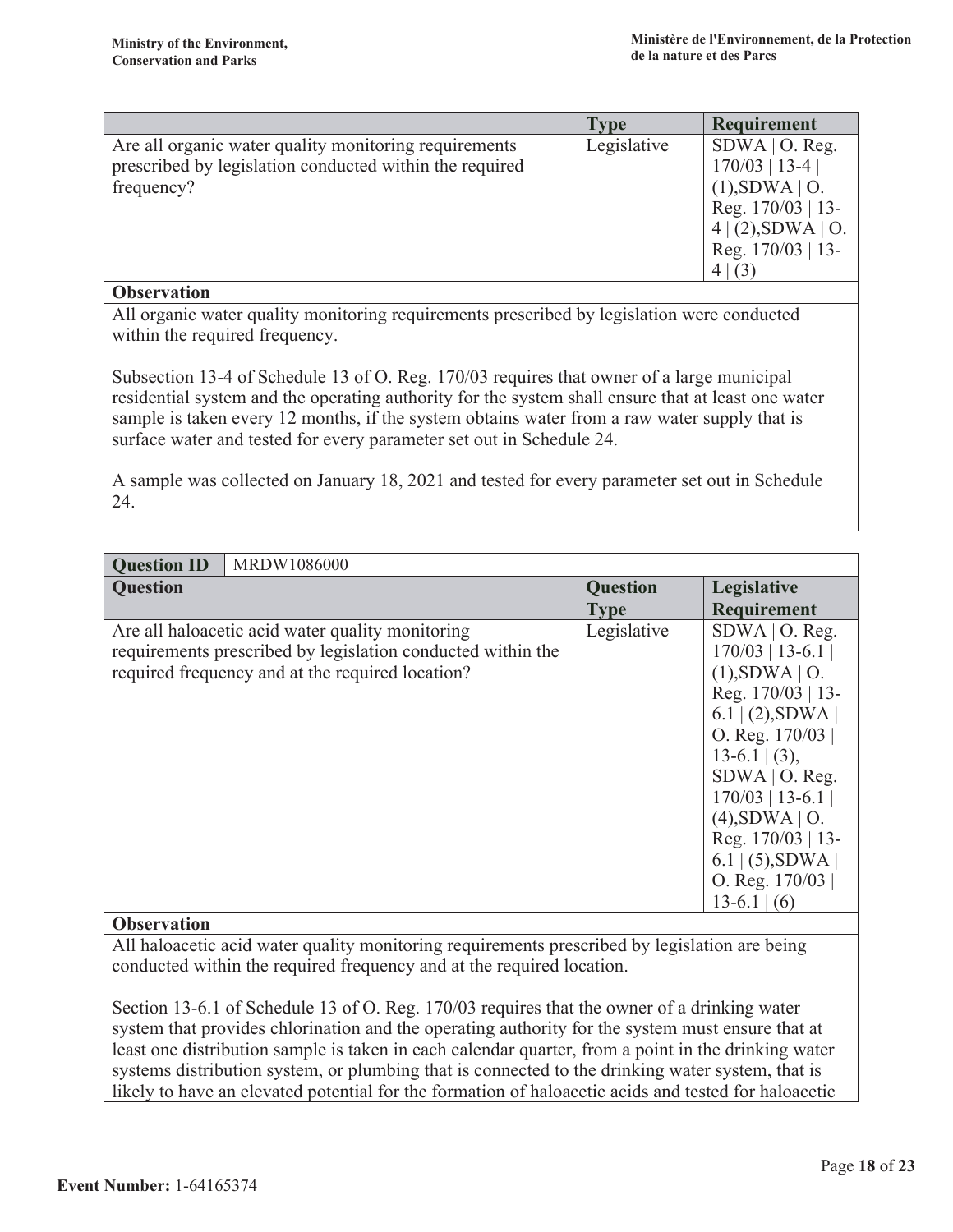acids (HAAs). O. Reg. 170/03 defines the "calendar quarter" as the three-month period that begins on January 1, April 1, July 1 or October 1. Effective January 1, 2020, a standard for HAAs was introduced. The standard is 0.08 mg/L (80  $\mu$ g/L) and will be expressed as a running annual average (RAA) of quarterly results.

During the inspection period, samples were collected and tested for total haloacetic acids from a location in the distribution system that has shown higher concentrations of HAAs in samples collected from three different locations in period January 2017 to October 2019. Current RAA for HAAs is 0.036 mg/L (36  $\mu$ g/L).

| MRDW1087000<br><b>Question ID</b>                           |                 |                       |
|-------------------------------------------------------------|-----------------|-----------------------|
| <b>Question</b>                                             | <b>Question</b> | Legislative           |
|                                                             | <b>Type</b>     | Requirement           |
| Have all trihalomethane water quality monitoring            | Legislative     | $SDWA$   O. Reg.      |
| requirements prescribed by legislation been conducted       |                 | $170/03$   13-6   (1) |
| within the required frequency and at the required location? |                 |                       |

**Observation** 

All trihalomethane water quality monitoring requirements prescribed by legislation were conducted within the required frequency and at the required location.

Subsection 13-6 of Schedule 13 of O. Reg. 170/03 requires the owner of a drinking water system that provides chlorination and the operating authority for the system must ensure that at least one distribution sample is taken in each calendar quarter, from a point in the drinking water system's distribution system that is likely to have an elevated potential for the formation of trihalomethanes and tested for trihalomethanes (THMs). O. Reg.169/03 sets the standard for THMs as 0.100 mg/L  $(100 \mu g/L)$  expressed as a RAA, where RAA is defined as "the running annual average of quarterly results" for THMs for a drinking water system. O. Reg. 170/03 defines the "calendar" quarter" as the three-month period that begins on January 1, April 1, July 1 or October 1.

Previous inspection report indicated that historical sampling data appeared to indicate that other locations within the distribution system may have greater THM formation potential than the selected sample locations for 2019-2020 inspection period. There was a recommendation in the previous inspection report that the operator should evaluate their historical THM sampling results and choose the locations with the greatest disinfection by-product formation potential for future sampling locations.

Following the recommendation from the previous inspection report, the operating authority conducted a program of sampling from more than one location in July 2021 to determine the locations with highest THM forming potential. Total of nine (9) samples from different locations were collected on July 20, 2021. Sampling results show that the highest concentration of THM was found in Grant St bleeder line at 0.061 mg/L (61  $\mu$ g/L). Based on this program, the operating authority plans to sample for THM at this location in future, unless inaccessible due to winter weather.

During the inspection period, samples were collected and tested for THMs with the required frequency. Current RAA for THMs is  $0.042 \text{ mg/L}$  (42  $\mu$ g/L).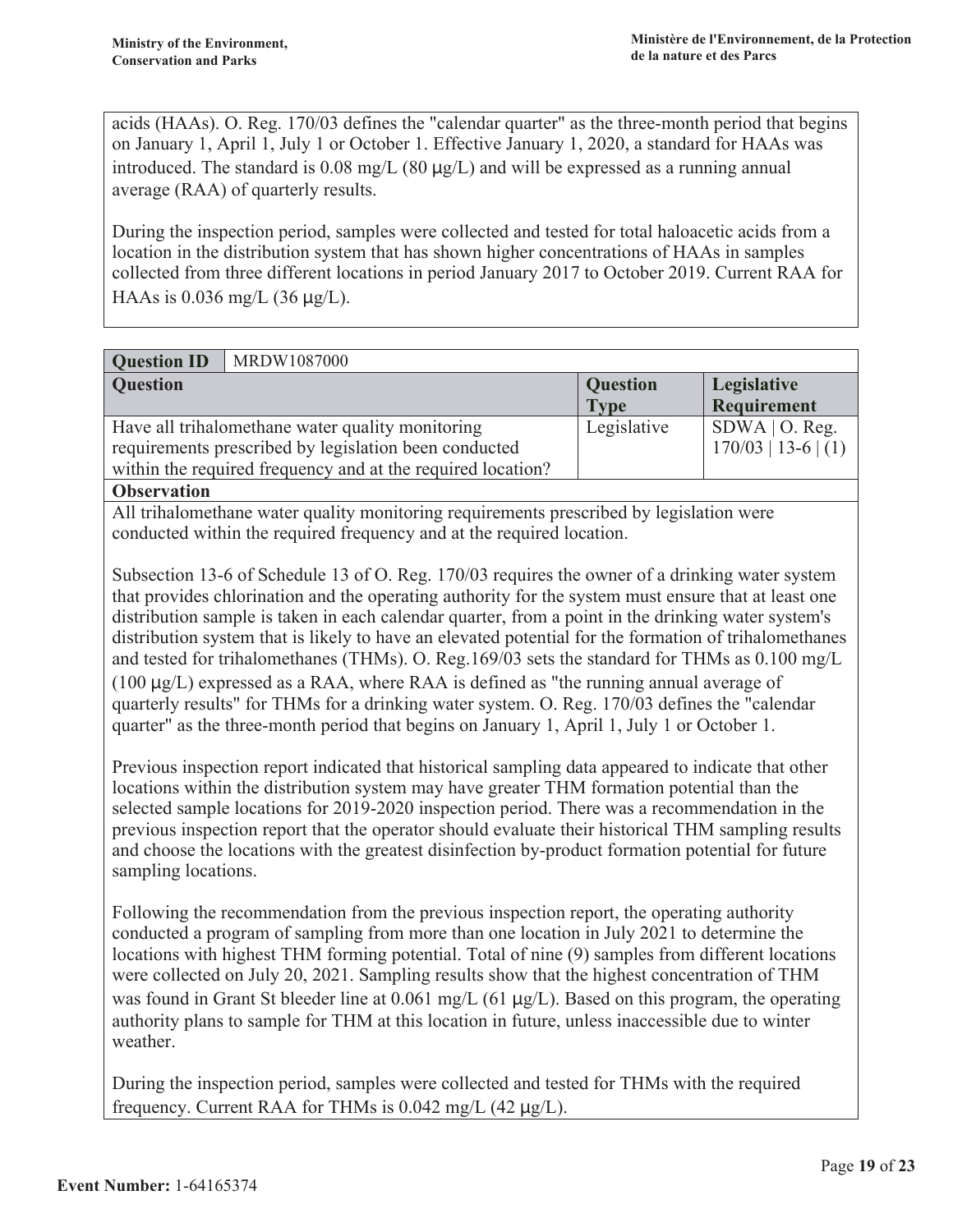| <b>Question ID</b><br>MRDW1088000                             |                 |                  |
|---------------------------------------------------------------|-----------------|------------------|
| <b>Question</b>                                               | <b>Question</b> | Legislative      |
|                                                               | <b>Type</b>     | Requirement      |
| Are all nitrate/nitrite water quality monitoring requirements | Legislative     | $SDWA$   O. Reg. |
| prescribed by legislation conducted within the required       |                 | $170/03$   13-7  |
| frequency for the DWS?                                        |                 |                  |
| $\sim$ $\sim$                                                 |                 |                  |

#### **Observation**

All nitrate/nitrite water quality monitoring requirements prescribed by legislation were conducted within the required frequency for the DWS.

Section 13-7 of Schedule 13 of O. Reg. 170/03 requires that the owner of a drinking water system and the operating authority for the system must ensure that at least one water sample is taken every three months and tested for nitrate and nitrite.

During the inspection period, samples were collected and tested for nitrate and nitrite with the required frequency.

| <b>Question ID</b><br>MRDW1089000                                                                                             |                                |                                     |
|-------------------------------------------------------------------------------------------------------------------------------|--------------------------------|-------------------------------------|
| <b>Question</b>                                                                                                               | <b>Question</b><br><b>Type</b> | Legislative<br>Requirement          |
| Are all sodium water quality monitoring requirements<br>prescribed by legislation conducted within the required<br>frequency? | Legislative                    | $SDWA$   O. Reg.<br>$170/03$   13-8 |
| $\bigcap$                                                                                                                     |                                |                                     |

#### **Observation**

All sodium water quality monitoring requirements prescribed by legislation were conducted within the required frequency.

Section 13-8 of Schedule 13 requires that the owner of a drinking water system and the operating authority for the system must ensure that at least one treated water sample is taken every 60 months and tested for sodium.

For the purpose of Section 13-8, a sodium sample was collected on January 22, 2018 with concentration of 24.6 mg/L, exceeding the parameter limit set by O. Reg. 169/03. This was reported as an adverse water quality incident to Spills Action Centre and North Bay Parry Sound Public Health Unit (NBPSDHU) and a resample was taken on January 30, 2018 with sodium concentration at 24 mg/L. Since the first sodium exceedance in 2013 and as per the Health Unit request, notifications have been posted at locations used by the public to advise of elevated levels of sodium for persons following low sodium diet.

A sample of treated water was collected on January 18, 2021 and tested for sodium with the result of 49.3 mg/L. There was no requirement to report the exceedance of parameter limit to SAC and NBPSDHU as per Subsection 16-3(1)8 of Schedule 16 to O. Reg. 170/03 that requires that the concentration of sodium exceeding 20 mg/L is to be reported as an adverse water quality incident unless a report in respect to sodium exceedance had been made in the previous 57 month.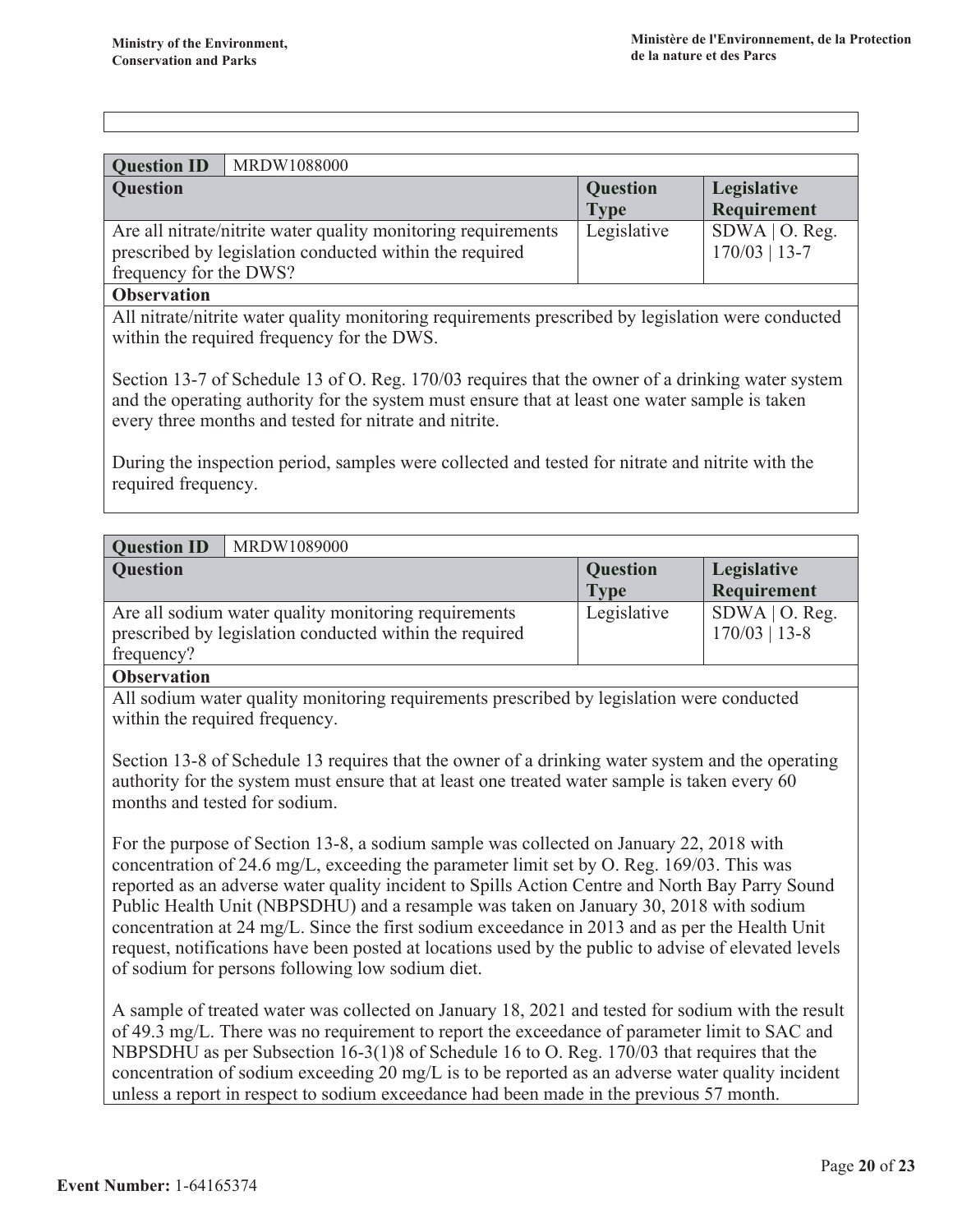| <b>Question ID</b> | MRDW1090000                                                                                                                                                          |                                |                                     |
|--------------------|----------------------------------------------------------------------------------------------------------------------------------------------------------------------|--------------------------------|-------------------------------------|
| <b>Question</b>    |                                                                                                                                                                      | <b>Question</b><br><b>Type</b> | Legislative<br>Requirement          |
|                    | Where fluoridation is not practiced, are all fluoride water<br>quality monitoring requirements prescribed by legislation<br>conducted within the required frequency? | Legislative                    | $SDWA$   O. Reg.<br>$170/03$   13-9 |

#### **Observation**

All fluoride water quality monitoring requirements prescribed by legislation were conducted within the required frequency.

Section 13-9 of Schedule 13 requires that the owner of a drinking water system and the operating authority for the system must ensure that at least one treated water sample is taken every 60 months and tested for fluoride.

The most recent fluoride sample was collected on January 18, 2021.

| MRDW1100000<br><b>Question ID</b>                                                                                                                                  |                                |                                   |  |  |
|--------------------------------------------------------------------------------------------------------------------------------------------------------------------|--------------------------------|-----------------------------------|--|--|
| <b>Question</b>                                                                                                                                                    | <b>Question</b><br><b>Type</b> | Legislative<br><b>Requirement</b> |  |  |
| Did any reportable adverse/exceedance conditions occur<br>during the inspection period?                                                                            | Information                    | Not Applicable                    |  |  |
| <b>Observation</b>                                                                                                                                                 |                                |                                   |  |  |
| There were no reportable adverse/exceedances during the inspection period. There were no<br>reportable adverse/exceedance conditions during the inspection period. |                                |                                   |  |  |

| <b>Question ID</b> | MRDW1115000                                                 |                 |                |  |  |
|--------------------|-------------------------------------------------------------|-----------------|----------------|--|--|
| <b>Question</b>    |                                                             | <b>Question</b> | Legislative    |  |  |
|                    |                                                             | <b>Type</b>     | Requirement    |  |  |
|                    | In the event that an issue of non-compliance outside the    | Legislative     | Not Applicable |  |  |
|                    | scope of this inspection protocol is identified, a "No"     |                 |                |  |  |
|                    | response may be used if further actions are deemed          |                 |                |  |  |
|                    | necessary (and approved by the DW Supervisor) to facilitate |                 |                |  |  |
| compliance.        |                                                             |                 |                |  |  |
|                    |                                                             |                 |                |  |  |

#### **Observation**

The following instance(s) of non-compliance were also noted during the inspection:

Waste streams from the facility are treated in the facility's wastewater system. The sludge from the clarifier blowdown is directed to the wastewater surge tank. The supernation from the was tewater surge tank is directed to the clarification tank; the settled solids are directed to the sludge holding tank. The filter backwash water is discharged to the clarification tank. The supernatant from the clarification tank is decanted and discharged to a storm sewer which discharges to the lake. The sludge that is built up in the clarification cell is pumped to the sludge holding tank. The tanks are equipped with level monitors triggering the pumping of supernatant to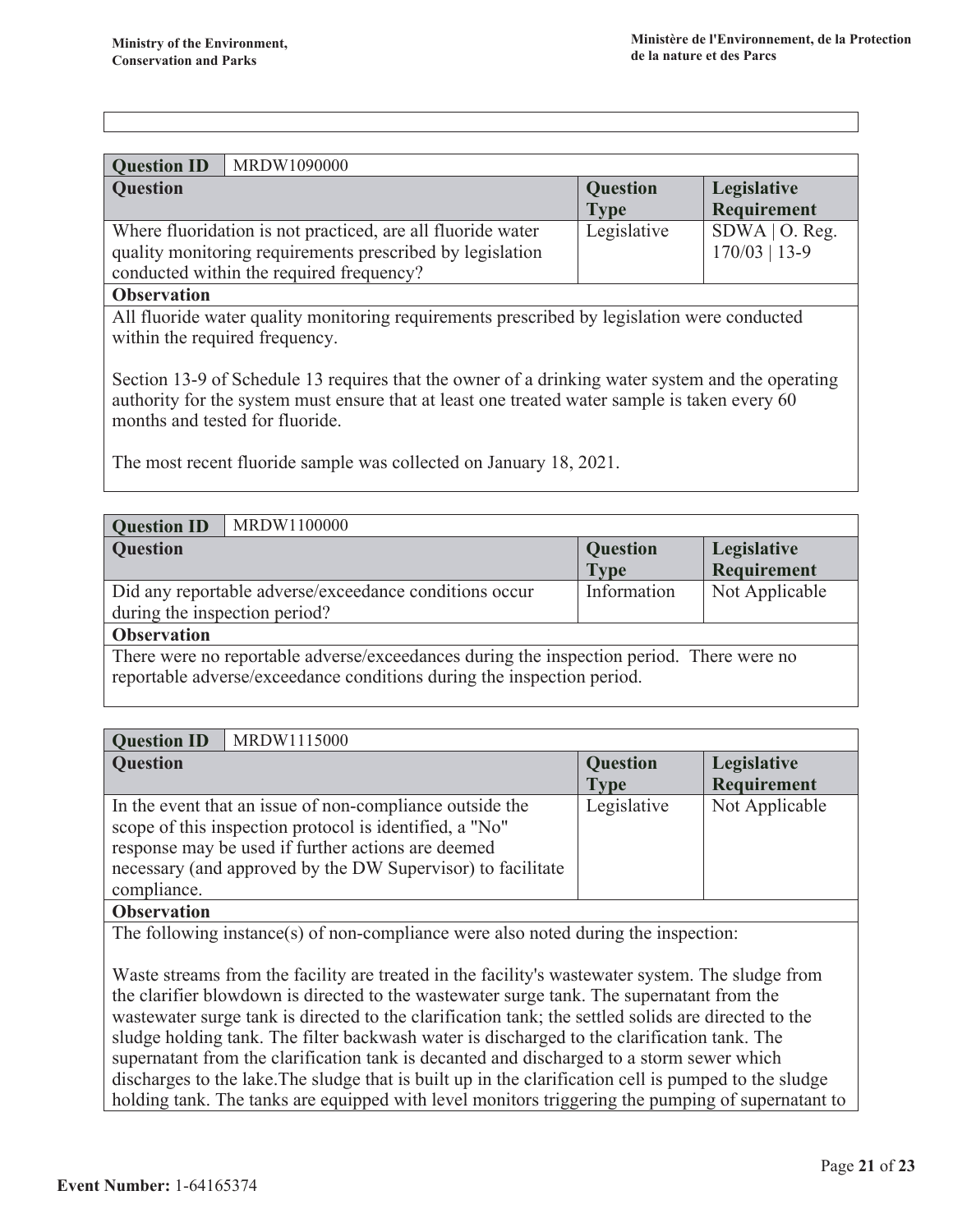a storm sewer that discharges to a lake. The sludge from the sludge thickening tank is pumped to the sludge bagging system that dries out the sludge with addition of polymer and is disposed of at the local landfill 3-5 times/week.

In period 2011 to 2021, there have been fourteen  $(14)$  reported events of spills or overflows from this facility's wastewater treatment system. Volumes of spilled supernate in this period ranged from 0.05 to 280  $m^3$ .

In period 2011 to 2019, these events were spills of supernate and filter backwash caused by unadjusted system or faulty equipment.

In period April 2019 to November 2021, there were five reported incidents of overflows or spills from South River WTP wastewater treatment facility:

- April 2, 2019 (date when the event was reported to MECP) - supernate and sludge discharging from a storm water grate on obstructed discharge pipe to Forest Lake. There was a layer of sludge surrounding the grate which indicates of possible backwash spills. Estimated volume of spilled sludge was 2 to 3  $m<sup>3</sup>$ . Corrective action was to replace the storm sewer pipe and site clean up. - September 16, 2019 - spill of supernatant while backwashing due to operator error. Estimated volume of supernatant was  $15 \text{ m}^3$ . Corrective action was to close valves and clean up the spill. - September 19, 2019 - overflow of supernate due to faulty level sensor. Estimated overflow volume was 7.2 m<sup>3</sup>. Corrective action taken was to adjust supernation pump setpoints in SCADA and clean transducer.

- December 27, 2020 - multiple backwashes of filters overwhelming the waste tank and SCADA did not signal the overflow. Approximate volume spilled  $10 \text{ m}^3$ . Corrective action taken was to adjust SCADA setpoints and clean up the site.

- May 5, 2021 - Overflow of supernate and sludge during maintenance of the system. Corrective action was to clean up the site.

The operating agency indicated that the following actions were also taken to address the issues of overflows and spills from the facility's wastewater system:

- polymer has been changed twice over the years - currently used is LT27AG,

- sludge is removed from the sludge tank once a year and

- internal alarm has been added to SCADA to warn of overflows.

Condition 10.1 to MDWL states that "Nothing in this licence or the drinking water works permit shall be read as to permit the discharge of a contaminant into the natural environment that causes or is likely to cause an adverse effect."

Condition 31(1) to Safe Drinking Water Act specifies that no person shall use or operate a municipal drinking-water system that was established before or after this section comes into force except under the authority of and in accordance with an approval under this Part or municipal drinking-water licence.

#### Required action:

By no later than February 4, 2022 the owner and the operating authority are required to provide Vesna Alimpic, Water Inspector and Provincial Officer, Ministry of Environment, Conservation and Parks with an Action Plan specifying the planned actions and timelines to prevent, with the objective to eliminate, future spills and overflows from South River WTP wastewater system to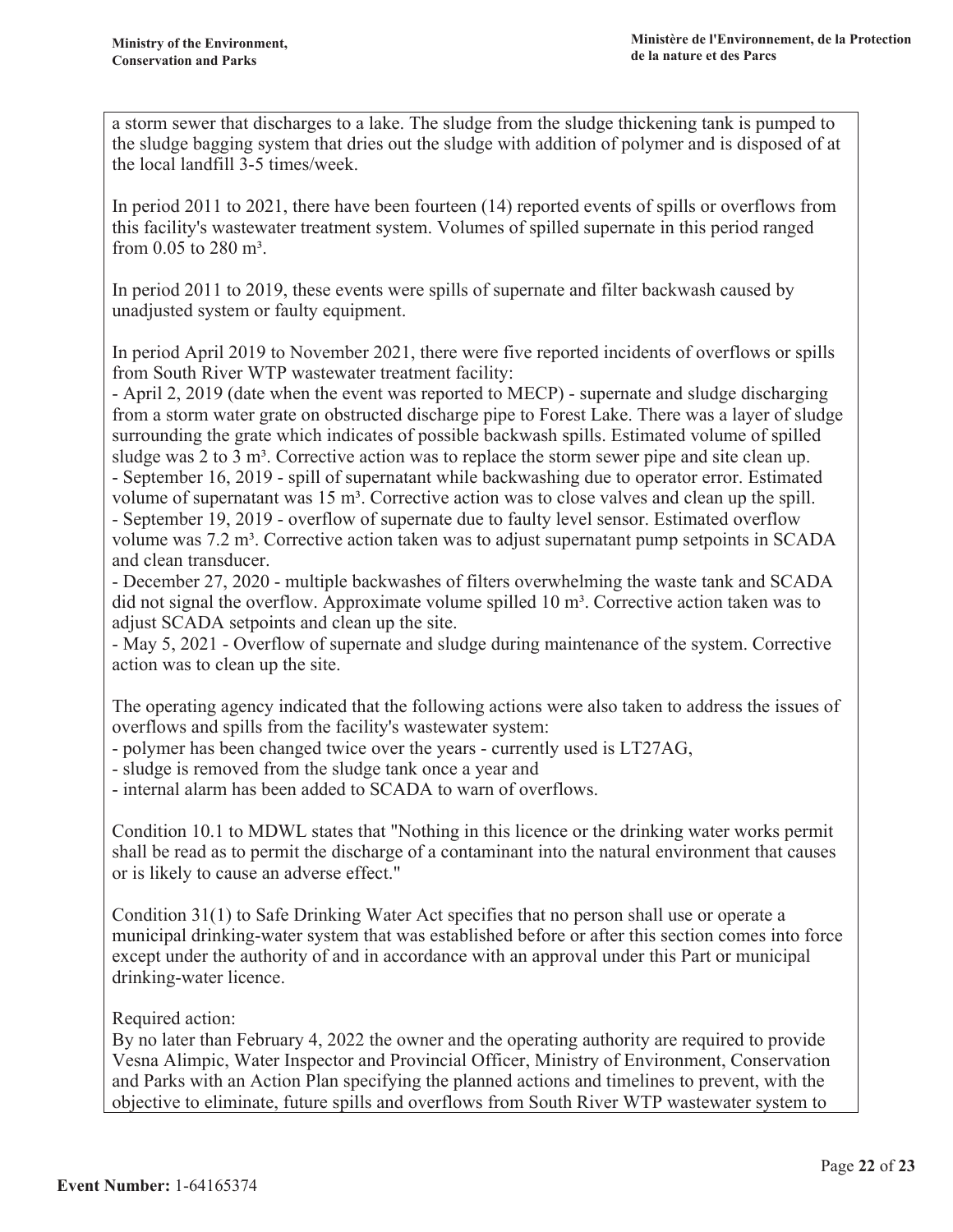#### the environment.

The action plan is to be provided by email to vesna.alimpic@ontario.ca or by mail to 191 Booth Road, Unit 16 & 17, North Bay, ON, P1A 4K3.

| <b>Question ID</b> | MRDW1059000                                                                                                                                                     |                                |                                   |
|--------------------|-----------------------------------------------------------------------------------------------------------------------------------------------------------------|--------------------------------|-----------------------------------|
| <b>Question</b>    |                                                                                                                                                                 | <b>Question</b><br><b>Type</b> | Legislative<br>Requirement        |
|                    | Do the operations and maintenance manuals contain plans,<br>drawings and process descriptions sufficient for the safe and<br>efficient operation of the system? | Legislative                    | $SDWA$   O. Reg.<br>$128/04$   28 |
| <b>Observation</b> |                                                                                                                                                                 |                                |                                   |
|                    | The operations and maintenance manuals contained plans, drawings and process descriptions<br>sufficient for the safe and efficient operation of the system.     |                                |                                   |

| <b>Question ID</b>                                                        | MRDW1061000                                               |                 |                                                                                                                                                                                                                                                                  |  |  |
|---------------------------------------------------------------------------|-----------------------------------------------------------|-----------------|------------------------------------------------------------------------------------------------------------------------------------------------------------------------------------------------------------------------------------------------------------------|--|--|
| <b>Question</b>                                                           |                                                           | <b>Question</b> | Legislative                                                                                                                                                                                                                                                      |  |  |
|                                                                           |                                                           | <b>Type</b>     | Requirement                                                                                                                                                                                                                                                      |  |  |
| information?                                                              | Are logbooks properly maintained and contain the required | Legislative     | $SDWA$   O. Reg.<br>$128/04$   27   (1),<br>$SDWA$   O. Reg.<br>$128/04$   27   (2),<br>$SDWA$   O. Reg.<br>$128/04$   27   (3),<br>SDWA   O. Reg.<br>$128/04$   27   (4),<br>$SDWA$   O. Reg.<br>$128/04$   27   (5),<br>SDWA   O. Reg.<br>$128/04$   27   (6), |  |  |
|                                                                           |                                                           |                 | $SDWA$   O. Reg.<br>$128/04$   27   (7)                                                                                                                                                                                                                          |  |  |
| <b>Observation</b>                                                        |                                                           |                 |                                                                                                                                                                                                                                                                  |  |  |
| Logbooks were properly maintained and contained the required information. |                                                           |                 |                                                                                                                                                                                                                                                                  |  |  |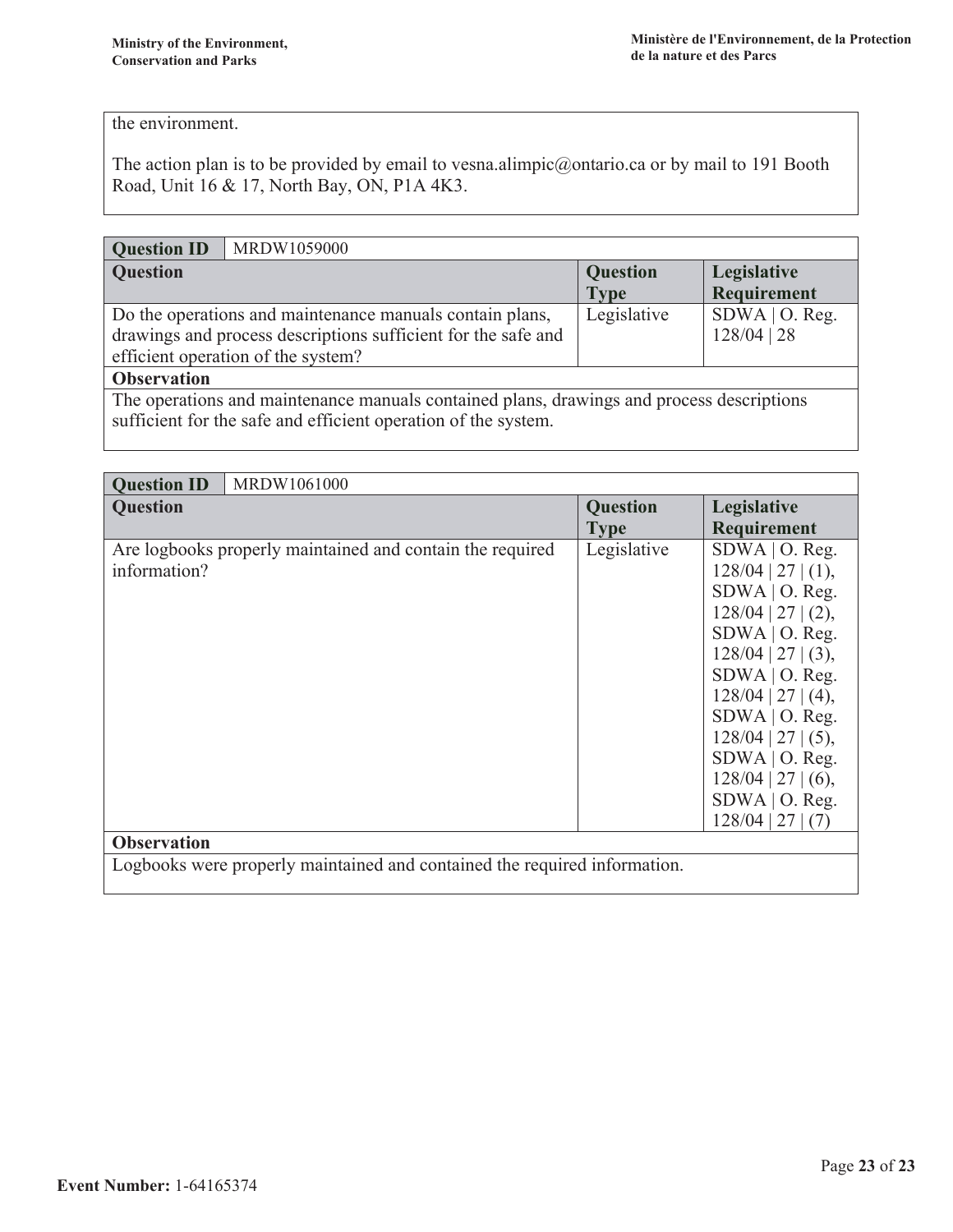

### **APPENDIX B**

### **REFERENCE MATERIALS**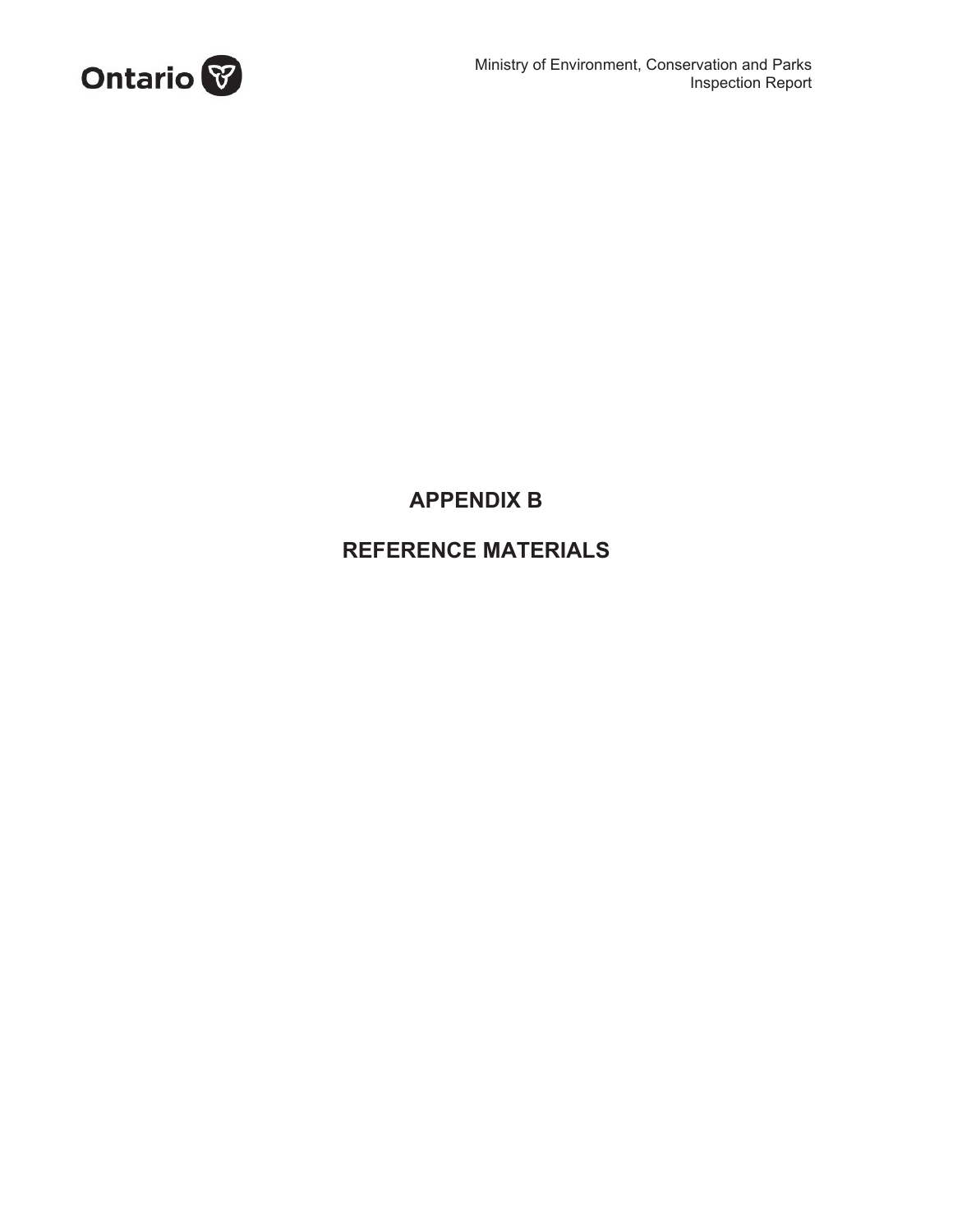# **DWS Component Information Report for 220013562**

#### **as of 14-DEC-2021**

### **Drinking Water System Profile Information**

**DWS #** 220013562 **Category** LMRS<br> **Regulation** C.REC **DWS Type**<br> **Source Type**<br> **Surface Water**<br>
Surface Water **Source Type District** North Bay Area Office **Municipality**<br> **Public Health Unit**<br> **Public Health Unit** 

**MOE Assigned Name** South River Drinking Water System **Regulation** O.REG 170/03 Address<br> **Address**<br> **Address**<br> **Address**<br> **Address**<br> **Address**<br> **Address**<br> **Address**<br> **Address**<br> **Address**<br> **Address**<br> **Address**<br> **Address**<br> **Address**<br> **Address**<br> **Address**<br> **Address**<br> **Address**<br> **Address**<br> **Address**<br> **Add Region** Northern Region **Public Health Unit** North Bay Parry Sound District Health Unit

| <b>LWIS Component</b><br>Name              | <b>LWIS Component</b><br><b>Type</b> | <b>LWIS Component</b><br>Sub-Type | Component<br><b>Address</b> | Comments                                                                                                                                                                                                                                                                                                                                                                                                                                                                                                                                                                                                                                                                                                                                                                                                                                                                                                                                                                                                                                                                                                                                                                                                                                                                                                                                                                                                                                                                        |
|--------------------------------------------|--------------------------------------|-----------------------------------|-----------------------------|---------------------------------------------------------------------------------------------------------------------------------------------------------------------------------------------------------------------------------------------------------------------------------------------------------------------------------------------------------------------------------------------------------------------------------------------------------------------------------------------------------------------------------------------------------------------------------------------------------------------------------------------------------------------------------------------------------------------------------------------------------------------------------------------------------------------------------------------------------------------------------------------------------------------------------------------------------------------------------------------------------------------------------------------------------------------------------------------------------------------------------------------------------------------------------------------------------------------------------------------------------------------------------------------------------------------------------------------------------------------------------------------------------------------------------------------------------------------------------|
| Distribution System                        | Other                                | Class I                           |                             | - The South River distribution system supplies<br>approximately 1110 people according to the 2016 census.<br>It is classified as a Class I Water Distribution Subsystem<br>$(+1497).$<br>- As of December 2021, there were 508 total service<br>connections: 454 residential and multi-residential services;<br>38 commercial connections (mix of commercial, industrial<br>and institutional); and 16 separate residential services in<br>Machar Township fed from a watermain in South River<br>Village.<br>- Two service additions are planned in 2021 (one<br>residential and one commercial).<br>- There are 30 customers who do not receive water, but<br>who are billed for fire protection.<br>- The distribution system infrastructure consists of a<br>mixture of cast iron, ductile iron, asbestos and PVC piping.<br>Pipes range in diameter from 300 mm down to 100 mm.<br>The installed length of pipe in the entire distribution<br>system is not currently known.<br>- Fire protection is provided.<br>- There are 11 dead end locations, approximately 60 main<br>valves and 66 fire hydrants. There are no water storage<br>facilities, no rechlorination facilities, pressure boosting<br>facilities, flow monitoring or residual monitoring facilities.<br>There are no known pressure sustaining or regulating<br>valves.<br>- There are no DWSs which receive water from this<br>distribution system and there other DWSs supplying water<br>to this DWS. |
| <b>Chemical Addition</b><br><b>Systems</b> | Other                                | <b>Treatment Facility</b>         | 28 Howard St.,              | Chemical Addition Systems -<br>- All of the solution chemical tanks are situated on or in<br>secondary containment vessels.<br>- All of the pumps are variable speed and chemical<br>addition is flow paced.<br>- Coagulant System - Currently feeding potassium<br>chloride into the raw water header prior to the in-line<br>mixer. There are two metering pumps (one duty and one<br>standby) each rated at approximately 5 L/hour. There is a<br>polyethylene bulk storage tank (approximately 15000 L<br>capacity) which is filled from the exterior of the plant by<br>tanker and which is vented to the exterior of the WTP. A<br>transfer pump, drawing from the bulk tank and controlled                                                                                                                                                                                                                                                                                                                                                                                                                                                                                                                                                                                                                                                                                                                                                                               |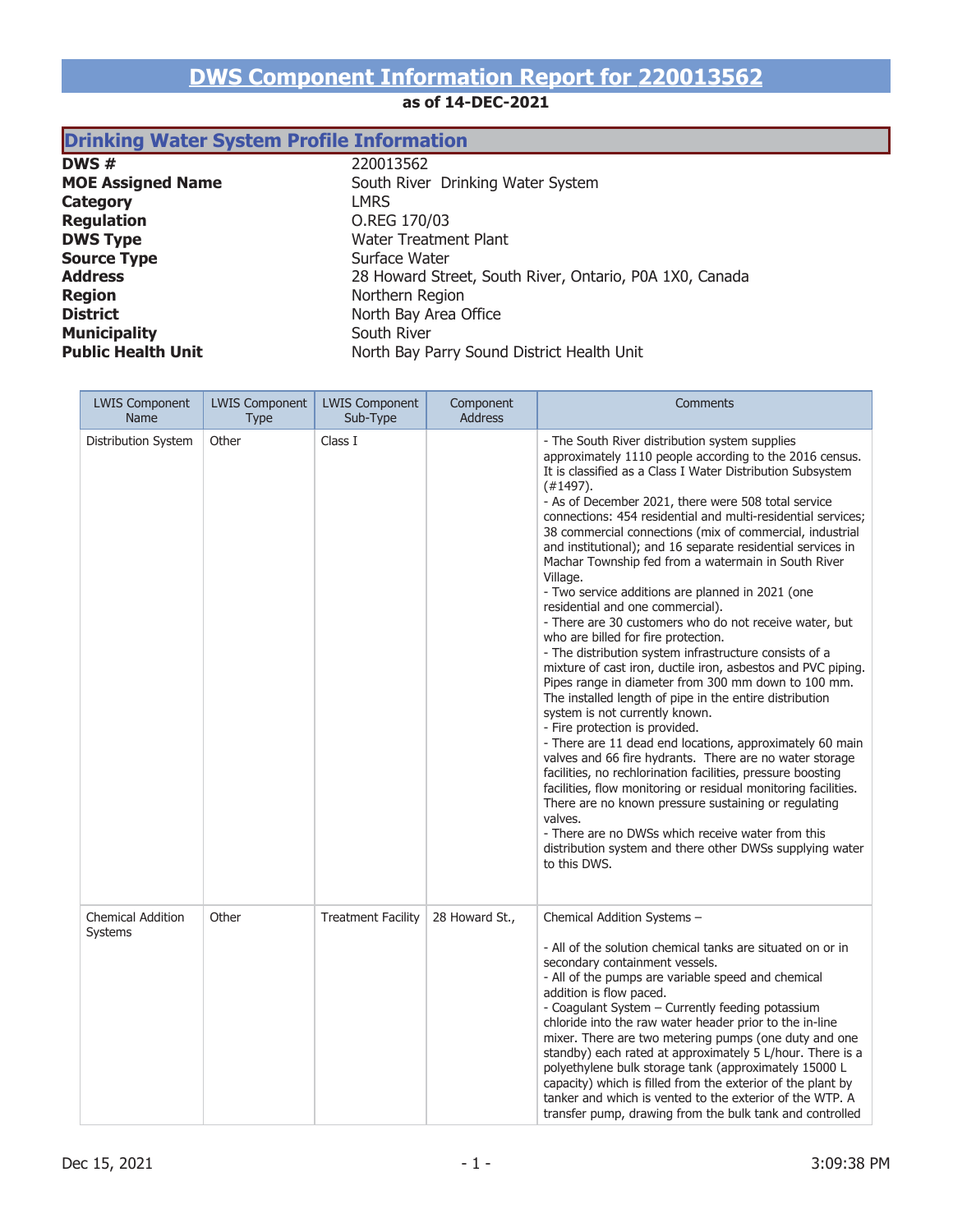| <b>LWIS Component</b><br><b>Name</b> | <b>LWIS Component</b><br><b>Type</b> | <b>LWIS Component</b><br>Sub-Type | Component<br><b>Address</b> | Comments                                                                                                                                                                                                                                                                                                                                                                                                                                                                                                                                                                                                                                                                                                                                                                                                                                                                                                                                                                                                                                                                                                                                                                                                                                                                                                                                                                                                                                                                                                                                                                                                                                                                                                                                                                                                                                                                                                                                                                                                                                                                                                                                                                                                                                                                                                                                                                                                                                                                                                                                                                                                                                                                                                                                                                                                                                                                           |
|--------------------------------------|--------------------------------------|-----------------------------------|-----------------------------|------------------------------------------------------------------------------------------------------------------------------------------------------------------------------------------------------------------------------------------------------------------------------------------------------------------------------------------------------------------------------------------------------------------------------------------------------------------------------------------------------------------------------------------------------------------------------------------------------------------------------------------------------------------------------------------------------------------------------------------------------------------------------------------------------------------------------------------------------------------------------------------------------------------------------------------------------------------------------------------------------------------------------------------------------------------------------------------------------------------------------------------------------------------------------------------------------------------------------------------------------------------------------------------------------------------------------------------------------------------------------------------------------------------------------------------------------------------------------------------------------------------------------------------------------------------------------------------------------------------------------------------------------------------------------------------------------------------------------------------------------------------------------------------------------------------------------------------------------------------------------------------------------------------------------------------------------------------------------------------------------------------------------------------------------------------------------------------------------------------------------------------------------------------------------------------------------------------------------------------------------------------------------------------------------------------------------------------------------------------------------------------------------------------------------------------------------------------------------------------------------------------------------------------------------------------------------------------------------------------------------------------------------------------------------------------------------------------------------------------------------------------------------------------------------------------------------------------------------------------------------------|
|                                      |                                      |                                   |                             | by a float switch in the adjacent, approximately 450 L day<br>tank, maintains solution level in the day tank. Coagulant is<br>fed continuously while the SCADA system registers raw<br>water flows. A failure of this system will shut-down water<br>production at the WTP.<br>- pH Adjustment System - Currently feeding sodium<br>carbonate (soda ash) into the raw water header prior to<br>the in-line mixer and the HLPW discharge. Bagged, dry<br>powdered is batched on site in a mixing tank using<br>distribution water. It is transferred to the day tank/bulk<br>tank and withdrawn by three metering pumps (on pre-<br>package plant, one post HLPW and one standby) each<br>rated at approximately 3 L/hour.<br>The pre-filtration pumps are triggered by raw water flows<br>and the post HLPW pump is triggered by treated water<br>flows).<br>- Iron and Manganese Control System - Currently feeding<br>potassium permanganate into the raw water header prior<br>to the in-line mixer. There is a single metering pump<br>(converted pre-filter chlorine pump) rated at<br>approximately 3 L/hour. There is a polyethylene storage<br>tank (approximately 1500 L capacity) with an in-tank<br>mixer. Material is received in 220 L drums and transferred<br>to the day tank.<br>Chemical is fed continuously while the SCADA system<br>registers raw water flows.<br>- Polymer Feed System - Flocculation aid and sludge<br>thickening agent - Currently feeding 'Mag<br>25' into the recirculation chambers in both package<br>plants and into the sludge holding/thickening tank. There<br>are three metering pumps (one for each package plant<br>and one for the sludge thickening tank) each rated at<br>approximately 6 L/hour. There is a polyethylene mixing,<br>aging and storage tank (approximately 450 L capacity).<br>Chemical is batched on-site and transferred to the storage<br>tank and fed continuously while the SCADA registers raw<br>water flows for the package plants and when backwashing<br>occurs. Additional application may occur during sludge<br>thickening practices.<br>- Sodium Hypochlorite Feed System - Primary and<br>Secondary Disinfection - Feeding liquid sodium<br>hypochlorite into the common filter effluent line prior to<br>the clearwells and into the treated water header prior to<br>the final free chlorine residual analyzer (if needed). There<br>are three metering pumps (two duty, one standby) each<br>rated at approximately 3 L/hour. Material is received in<br>220 L drums and transferred to the approximately 350 L<br>day tank. Chemical is fed continuously to the filter effluent<br>line while the SCADA system registers raw water flows<br>and manually to the HLP discharge line as desired. A<br>failure of both pumps will lock-out the LLPs and effectively<br>stop water production. |
| Forest Lake (South<br>River)         | Source                               | Surface                           | Tom Thomson<br>Lane,        | - The intake facilities consist of a 300 mm diameter intake<br>pipe extending 232 m into Forest Lake, with a flared<br>elbow in a wooden and concrete crib located at a depth of<br>4.5 m. An isolation valve is located in the low lift pumping<br>station (LLPS). Two plastic, 15 mm lines (unused)<br>reportedly run from the LLPS to the intake, one for pre-<br>chlorination for zebra muscle control (with diffuser) and<br>the second for raw water sampling.                                                                                                                                                                                                                                                                                                                                                                                                                                                                                                                                                                                                                                                                                                                                                                                                                                                                                                                                                                                                                                                                                                                                                                                                                                                                                                                                                                                                                                                                                                                                                                                                                                                                                                                                                                                                                                                                                                                                                                                                                                                                                                                                                                                                                                                                                                                                                                                                               |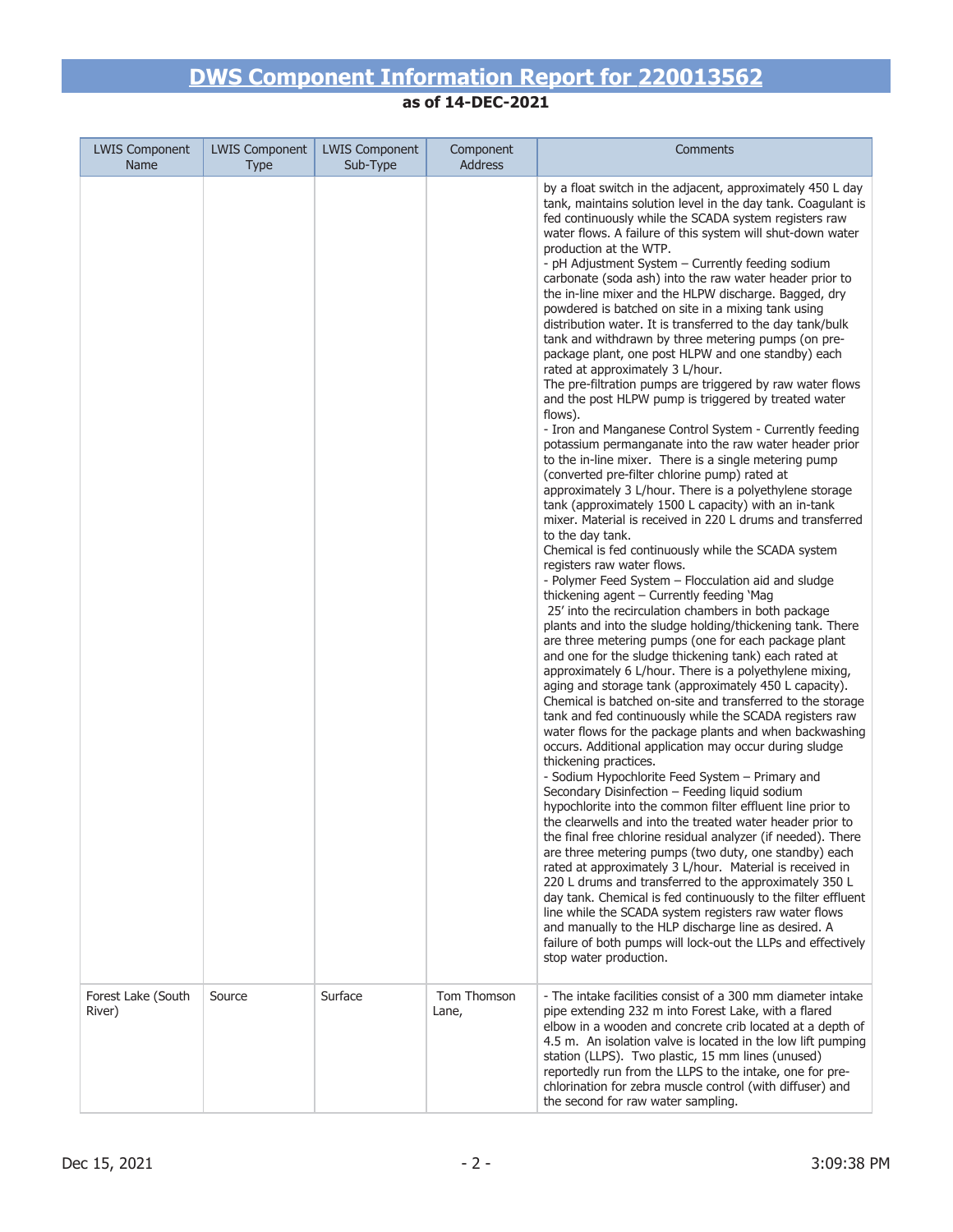| <b>LWIS Component</b><br><b>Name</b> | <b>LWIS Component</b><br><b>Type</b> | <b>LWIS Component</b><br>Sub-Type | Component<br><b>Address</b> | Comments                                                                                                                                                                                                                                                                                                                                                                                                                                                                                                                                                                                                                                                                                                                                                                                                                                                                                                                                                                                                                                                                                                                                                                                                                                                                                                                                                                                                                                                                                                                                                                                                                                      |
|--------------------------------------|--------------------------------------|-----------------------------------|-----------------------------|-----------------------------------------------------------------------------------------------------------------------------------------------------------------------------------------------------------------------------------------------------------------------------------------------------------------------------------------------------------------------------------------------------------------------------------------------------------------------------------------------------------------------------------------------------------------------------------------------------------------------------------------------------------------------------------------------------------------------------------------------------------------------------------------------------------------------------------------------------------------------------------------------------------------------------------------------------------------------------------------------------------------------------------------------------------------------------------------------------------------------------------------------------------------------------------------------------------------------------------------------------------------------------------------------------------------------------------------------------------------------------------------------------------------------------------------------------------------------------------------------------------------------------------------------------------------------------------------------------------------------------------------------|
|                                      |                                      |                                   |                             | - The LLPS is located approximately 170 m south of the<br>eastern end of Howard Street, at the south end of Tom<br>Thomson Lane. The locked, entry alarmed building<br>contains a 4.2 m deep raw water well, dual manual<br>screens which separate the low lift intake well and the low<br>lift pump well. There are continuous level monitors<br>trended to the Sensory Control and Data Acquisition<br>(SCADA) system at the water treatment plant (WTP) on<br>either side of the screens. There are three submersible<br>electric-driven low lift pumps (LLPs), each rated at 10 L/s,<br>which typically operate automatically (manual control is<br>possible) and sequentially in response to clearwell level<br>sensors. Each LLP discharge is equipped with backflow<br>prevention and manual valves. A low lift pressure control<br>valve will return water to the intake pipe if there is too<br>much pressure in the raw water main to the WTP. The<br>LLPs will lock-out on a low level alarm from the low lift<br>pump well level switch.<br>- The raw watermain to the WTP is 200 mm diameter<br>stainless steel with an isolation valve at the LLPS<br>discharge point. It runs approximately 400 m subsurface<br>to the WTP. At the WTP inlet, there is a continuously<br>monitored magnetic flow meter, a mechanical control<br>valve, a raw water sample tap, and a supply line feeding<br>the raw water turbidity analyzer and pH meter, both<br>continuously monitored through SCADA.<br>- Chemical addition begins immediately after the analyzer<br>supply line.<br>Analyzer discharge is directed to the roadside ditch. |
| Generator                            | Stand-By Power<br>Generation         |                                   | 28 Howard St.,              | Emergency backup power is provided by a 135 kW<br>radiator cooled diesel generator housed in a separate<br>building located approximately 20 m to the east of the<br>WTP. The fuel is contained in a double walled storage<br>tank outside and to the rear of the generator building.<br>The generator is programmed for automatic starts and<br>stops on power interruptions and restoration. It is<br>monitored and alarmed for operational parameters.                                                                                                                                                                                                                                                                                                                                                                                                                                                                                                                                                                                                                                                                                                                                                                                                                                                                                                                                                                                                                                                                                                                                                                                     |
| <b>Treated Water</b>                 | Plant<br>Classification              | Class Iii                         | 28 Howard St.,              | - Treatment consists of chemical addition, coagulation,<br>flocculation, sedimentation, filtration and disinfection by<br>chlorination with contact time. The WTP has a rated<br>capacity of 1680 m3/day. All of the processes are<br>completed within the approximately 26 m long, 21 m wide<br>enclosed WTP building located at 28 Howard Street, the<br>Village of South River, District of Parry Sound, Ontario.<br>- Raw water passes the raw water analyzers and is<br>injected with liquid potassium permanganate (iron and<br>manganese control by oxidation/precipitation), sodium<br>carbonate (soda ash - for elevation of pH (powder<br>batched on-site)) and liquid potassium chloride<br>(coagulant). These chemical feeds are triggered by raw<br>water flows and are flow paced. After chemical injection<br>and prior to entering the package plants the water passes<br>through an in-line mixer.<br>- A coagulant feed failure will lock-out the LLPs and<br>effectively stop treatment.<br>- Water is then typically directed equally into two Napier<br>Reid package treatment plants via individual headers and                                                                                                                                                                                                                                                                                                                                                                                                                                                                                                         |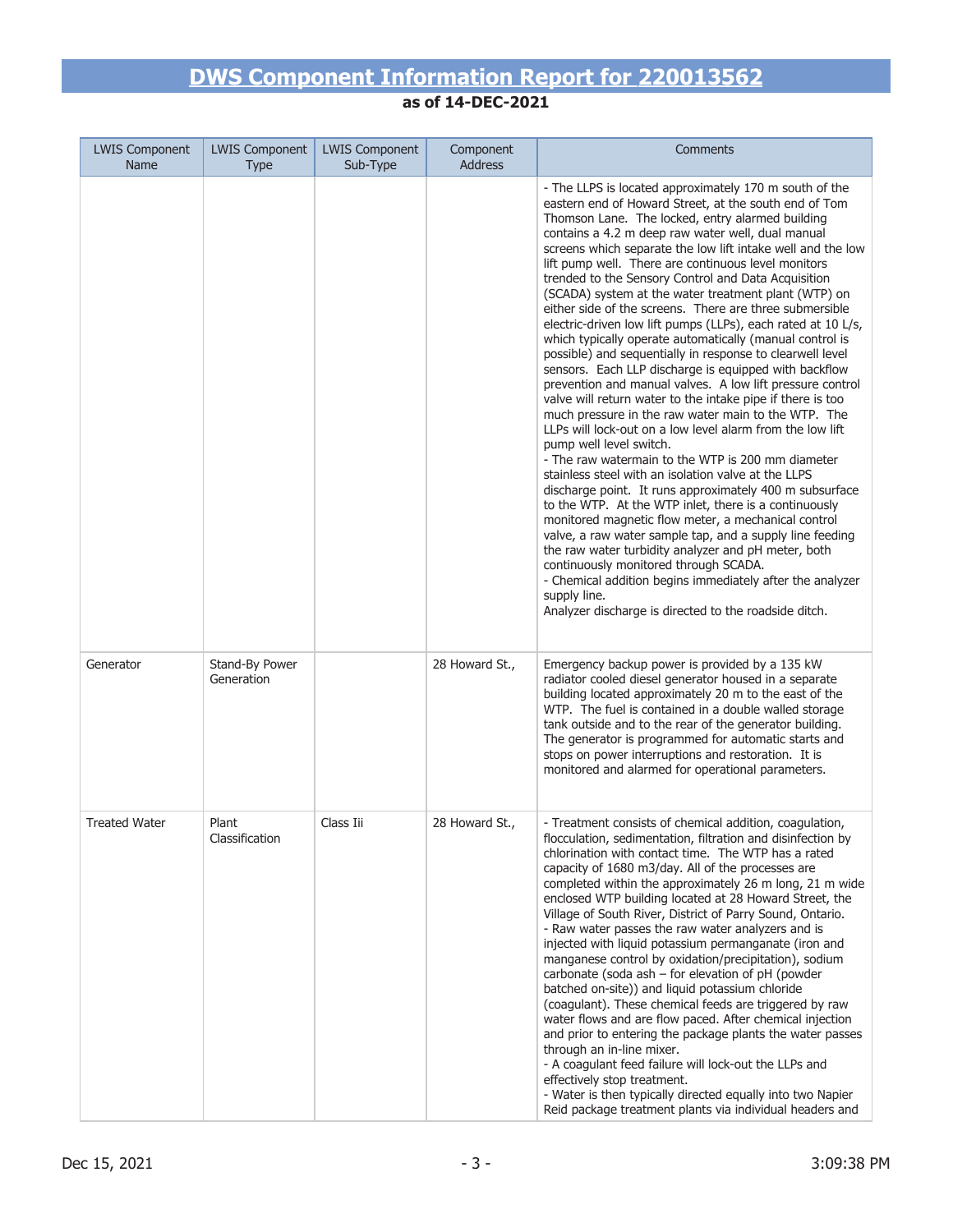| <b>LWIS Component</b> | <b>LWIS Component</b> | <b>LWIS Component</b> | Component      | Comments                                                                                                                                                                                                                                                                                                                                                                                                                                                                                                                                                                                                                                                                                                                                                                                                                                                                                                                                                                                                                                                                                                                                                                                                                                                                                                                                                                                                                                                                                                                                                                                                                                                                                                                                                                                                                                                                                                                                                                                                                                                                                                                                                                                                                                                                                                                                                                                                                                                                                                                                                                                                                                                                                                                                                                                                                                                                                                                                                                                                                                                                                                                                                                                                                                                                                                                                                                                                                                                                                                                                 |
|-----------------------|-----------------------|-----------------------|----------------|------------------------------------------------------------------------------------------------------------------------------------------------------------------------------------------------------------------------------------------------------------------------------------------------------------------------------------------------------------------------------------------------------------------------------------------------------------------------------------------------------------------------------------------------------------------------------------------------------------------------------------------------------------------------------------------------------------------------------------------------------------------------------------------------------------------------------------------------------------------------------------------------------------------------------------------------------------------------------------------------------------------------------------------------------------------------------------------------------------------------------------------------------------------------------------------------------------------------------------------------------------------------------------------------------------------------------------------------------------------------------------------------------------------------------------------------------------------------------------------------------------------------------------------------------------------------------------------------------------------------------------------------------------------------------------------------------------------------------------------------------------------------------------------------------------------------------------------------------------------------------------------------------------------------------------------------------------------------------------------------------------------------------------------------------------------------------------------------------------------------------------------------------------------------------------------------------------------------------------------------------------------------------------------------------------------------------------------------------------------------------------------------------------------------------------------------------------------------------------------------------------------------------------------------------------------------------------------------------------------------------------------------------------------------------------------------------------------------------------------------------------------------------------------------------------------------------------------------------------------------------------------------------------------------------------------------------------------------------------------------------------------------------------------------------------------------------------------------------------------------------------------------------------------------------------------------------------------------------------------------------------------------------------------------------------------------------------------------------------------------------------------------------------------------------------------------------------------------------------------------------------------------------------------|
| Name                  | Type                  | Sub-Type              | <b>Address</b> |                                                                                                                                                                                                                                                                                                                                                                                                                                                                                                                                                                                                                                                                                                                                                                                                                                                                                                                                                                                                                                                                                                                                                                                                                                                                                                                                                                                                                                                                                                                                                                                                                                                                                                                                                                                                                                                                                                                                                                                                                                                                                                                                                                                                                                                                                                                                                                                                                                                                                                                                                                                                                                                                                                                                                                                                                                                                                                                                                                                                                                                                                                                                                                                                                                                                                                                                                                                                                                                                                                                                          |
|                       |                       |                       |                | automated valves (plants can operate individually).<br>- Within the separate package plants, water flows into<br>flocculation tanks, each equipped with a flash mixer (0.38<br>kW variable speed motor), a vertical flocculator (0.56 kW<br>variable speed motor) and a floc recirculator (0.56 kW<br>variable speed motor). The flocculation tanks provide a<br>30 minute detention time.<br>- A polymer is injected into the flocculator chambers (at<br>the recirculator) as a coagulant aid.<br>- Continuous pH monitoring is completed within the<br>mixing/flocculation chamber. An unused pH analyzer is<br>also located at each package plant inlet.<br>- Following flocculation, the water flows into two semi-<br>circular settling/clarification chambers. Each chamber has<br>level monitoring, inclined tube settlers, 150 mm inlet<br>piping and 150 mm sludge collection and recirculation<br>headers. Each tank is designed for an overflow rate of 2.4<br>m/hour. Settled sludge is drawn down via an automated<br>valve to the<br>backwash clarification tank.<br>- The clarified water overflows from the tube settlers in<br>the clarifiers into gravity fed, individual multi-media filters<br>consisting of garnet, silica sand and granulated activated<br>carbon (GAC) with gravel underlayers. There is continuous<br>level monitoring on the surface of each filter. Continuous<br>turbidity monitoring is completed on each filter effluent<br>line with programmable LLP lock-outs on high/high alarm<br>set point for the affected plant(s) to effectively stop water<br>production. Continuous flow monitoring is also completed<br>on each filter effluent line.<br>- Filter backwashes are triggered on programmed pass<br>through volume (typical), time, filtered water turbidity<br>and/or head-loss pressure monitoring. Backwashes are<br>completed using chlorinated water from the clearwells via<br>two submersible, 15 HP pumps. Each backwash line has<br>continuous flow monitoring, automated valving and<br>backflow prevention.<br>- Filter-to-waste is completed during filter ripening.<br>Backwash water is directed to the backwash effluent<br>handling system (backwash clarification tank).<br>- Filtered water is directed into a common header and<br>injected with a 12% sodium hypochlorite solution for<br>primary and secondary disinfection. Continuous, pre-<br>contact free chlorine residual monitoring (operational<br>purposes) is completed on this water. The header splits<br>and chlorinated water is directed equally (typical, but<br>manual valving exists to isolate individual cells) into a two<br>celled (each with an approximate capacity of 573 m3),<br>subsurface, concrete walled, baffled clear well reservoir<br>beneath the WTP. Each cell is equipped with continuous<br>level monitoring (controls LLPs), low level lock-outs for<br>emergency low levels and valved lines feeding the high lift<br>pump well (HLPW) by gravity and high lift pump (HLP)<br>draw down. Overflows are directed to the roadside ditch.<br>- The HLPW has an estimated capacity of 140 m3. Six (6)<br>vertical turbine HLPs (two rated at 7 L/s at 45 m total<br>dynamic head<br>(TDH) with 5.6 kW motors; two rated at 14 L/s at 45 m<br>TDH with 11.2 kW motors; and two fire pumps (one duty,<br>one standby) rated at 56 L/s at 38 m TDH with 22 kW<br>motors) are situated above and draw from this tank<br>(sequential starts on system pressure monitoring set |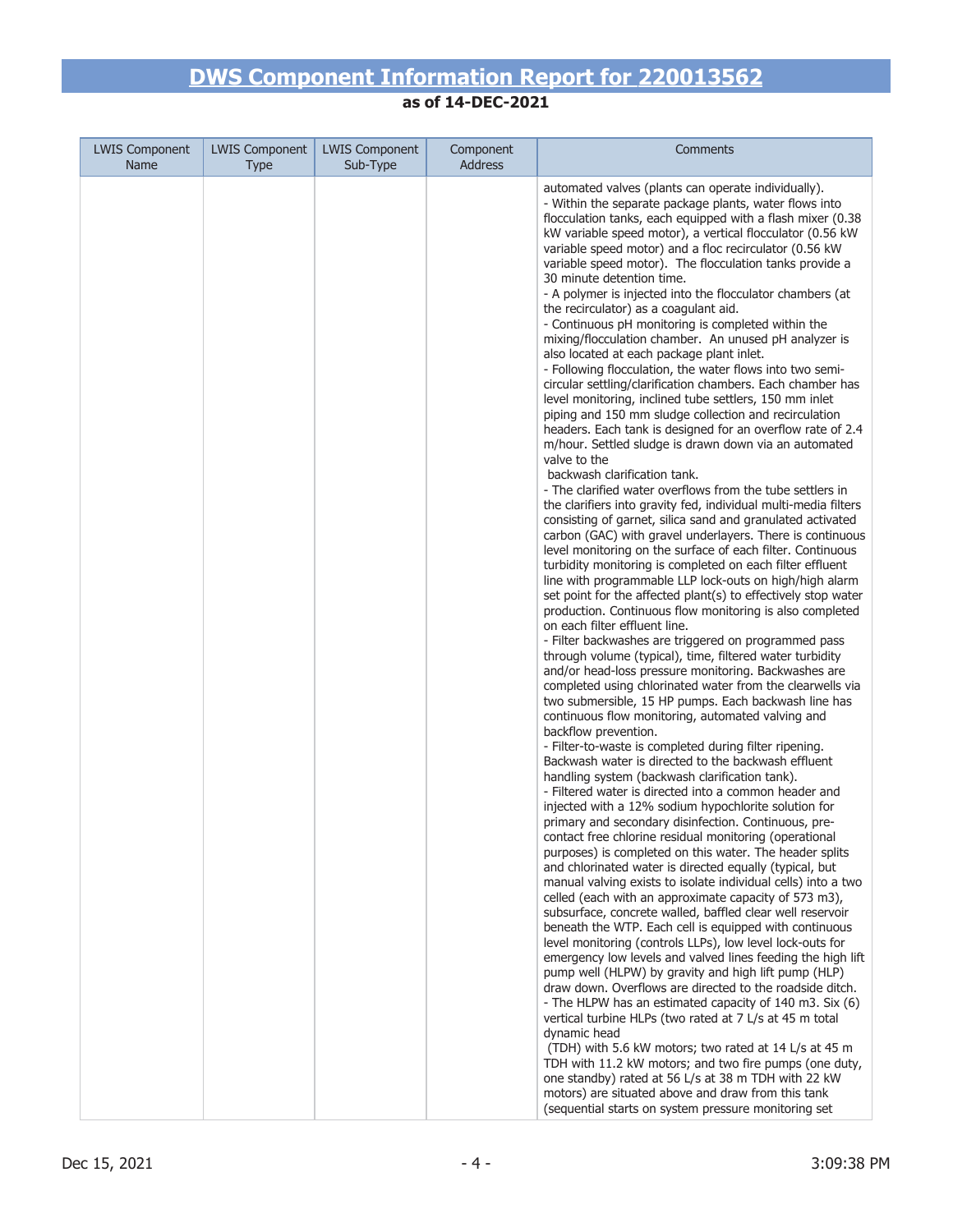| <b>LWIS Component</b><br><b>Name</b>  | <b>LWIS Component</b><br><b>Type</b> | <b>LWIS Component</b><br>Sub-Type | Component<br><b>Address</b> | <b>Comments</b>                                                                                                                                                                                                                                                                                                                                                                                                                                                                                                                                                                                                                                                                                                                                                                                                                                                                                                                                                                                                                                                                                                                                                                                                                                                                                                                                                                                                                                                                                                                                          |
|---------------------------------------|--------------------------------------|-----------------------------------|-----------------------------|----------------------------------------------------------------------------------------------------------------------------------------------------------------------------------------------------------------------------------------------------------------------------------------------------------------------------------------------------------------------------------------------------------------------------------------------------------------------------------------------------------------------------------------------------------------------------------------------------------------------------------------------------------------------------------------------------------------------------------------------------------------------------------------------------------------------------------------------------------------------------------------------------------------------------------------------------------------------------------------------------------------------------------------------------------------------------------------------------------------------------------------------------------------------------------------------------------------------------------------------------------------------------------------------------------------------------------------------------------------------------------------------------------------------------------------------------------------------------------------------------------------------------------------------------------|
|                                       |                                      |                                   |                             | points). These pumps direct treated water to the common<br>discharge header which is equipped with a post-contact<br>sodium hypochlorite injection point, a sodium carbonate<br>injection point (post treatment pH adjustment), a<br>continuously monitored treated water turbidity analyzer, a<br>treated water/distributed water continuously monitored<br>magnetic flow meter, continuous distribution<br>system /treated water discharge pressure monitoring,<br>continuous treated water pH monitoring, a plant supply<br>line with flow monitoring and backflow prevention, and, a<br>continuously monitored treated water free chlorine<br>residual analyzer. Treated water leaves the WTP is<br>directed underground into the South River Distribution<br>System.<br>- The SCADA system continuously collects and monitors<br>information from instruments and sensor throughout the<br>works and automatically controls plant processes and<br>generates alarms.<br>- There is an on-site septic system.                                                                                                                                                                                                                                                                                                                                                                                                                                                                                                                                        |
| Wastewater<br><b>Treatment System</b> | Other                                | Dewatered                         | 28 Howard St.,              | - The South River Water Treatment Plant Process<br>generates wastewater through: filter backwashing, and<br>clarifier blow-down to remove sludge.<br>- Filter backwash water is directed to the clarification<br>tank. The supernatant from the clarification tank is<br>decanted and discharged to a storm sewer which<br>discharges to the lake. The settled solids from the<br>clarification tank are pumped to the sludge holding tank<br>- Clarifier blow-down is directed to the wastewater surge<br>tank. Supernatant from the wastewater surge tank is<br>directed to the clarification tank, while the settled solids<br>are directed to the sludge holding tank.<br>- The sludge holding tank receives settled solids from both<br>the clarification tank and the waste surge tank.<br>Supernatant from the sludge holding tank is directed to<br>the clarification tank. The settled solids from the sludge<br>holding tank are pumped to the sludge bagging system<br>3-5 times/week for disposal at Machar Township Landfill.<br>- There are two process wastewater polymer systems;<br>one system consists of a storage tank, mechanical mixer,<br>and a single metering pump that injects polymer into the<br>package plant waste effluent line (common pipe for both<br>clarifier blowdown and filter backwash water). The<br>second system forms part of the twelve (12) bag sludge<br>dewatering system.<br>- A description of process wastewater equipment is<br>available in Section 1 of Drinking Water Works Permit<br>No.200-201. |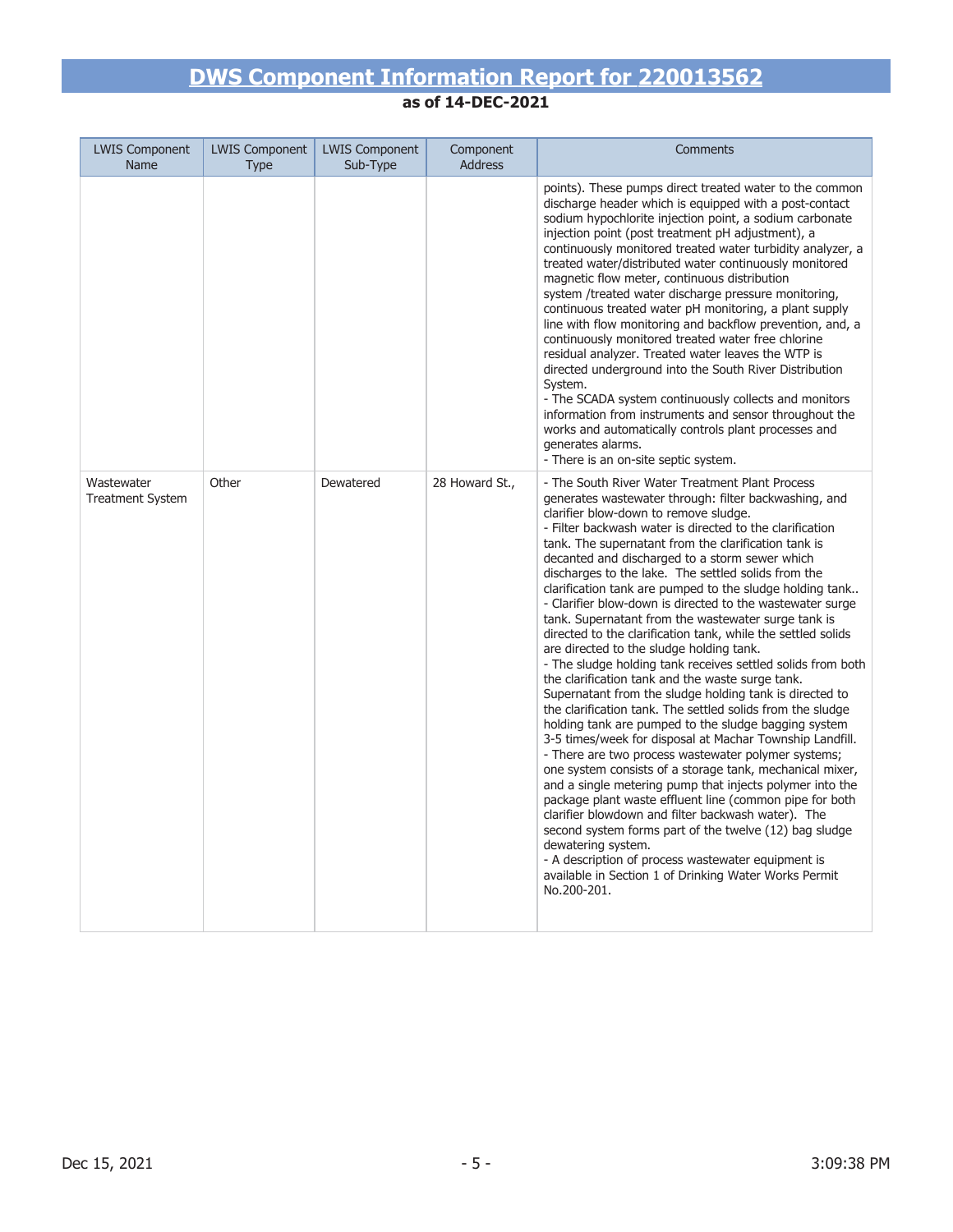

## **APPENDIX B**

### **SYSTEM COMPONENTS**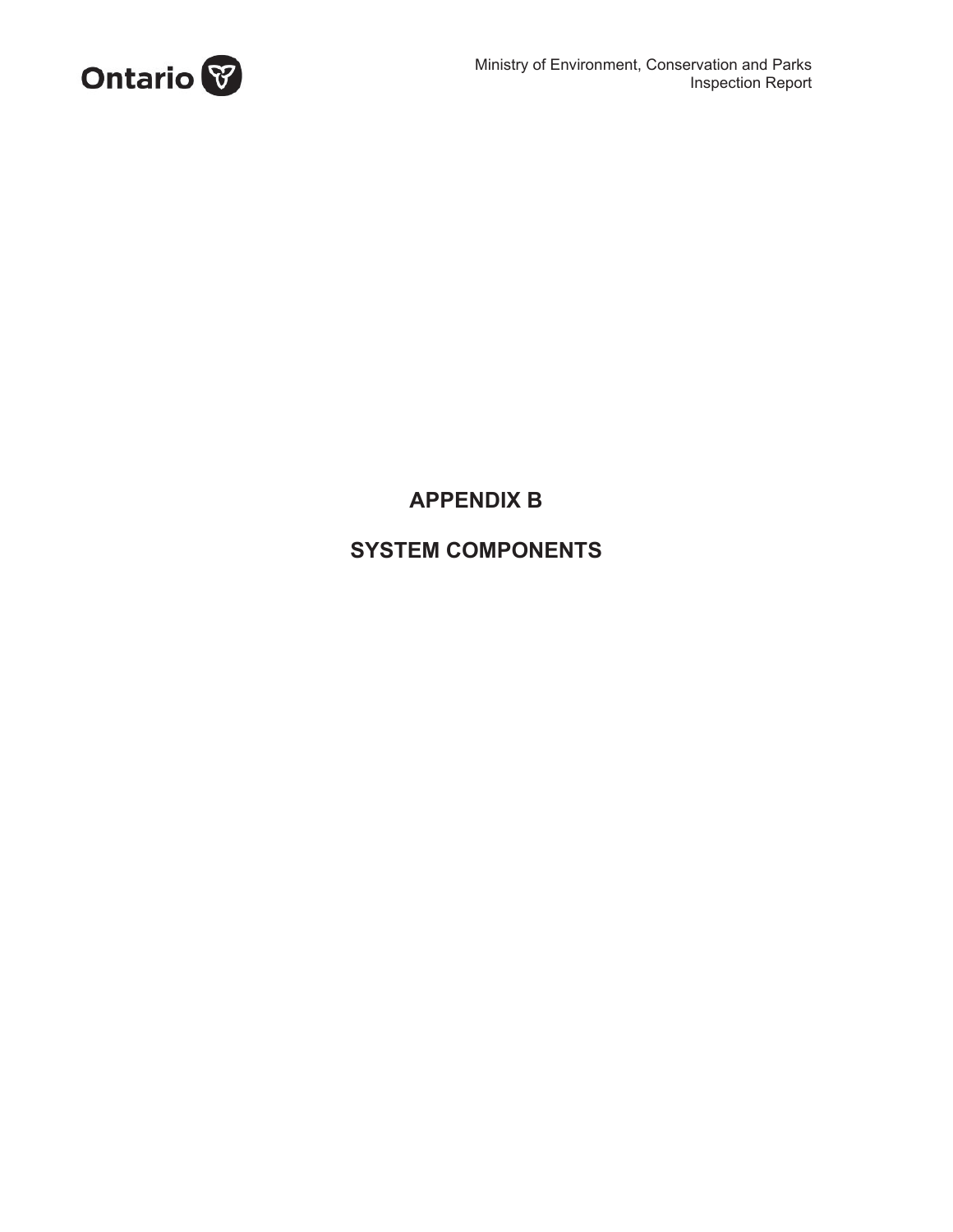# **APPLICATION OF THE RISK METHODOLOGY USED FOR MEASURING MUNICIPAL RESIDENTIAL DRINKING WATER SYSTEM INSPECTION RESULTS**



The Ministry of the Environment (MOE) has a rigorous and comprehensive inspection program for municipal residential drinking water systems (MRDWS). Its objective is to determine the compliance of MRDWS with requirements under the Safe Drinking Water Act and associated regulations. It is the responsibility of the municipal residential drinking water system owner to ensure their drinking water systems are in compliance with all applicable legal requirements.

This document describes the risk rating methodology, which has been applied to the findings of the Ministry's MRDWS inspection results since fiscal year 2008-09. The primary goals of this assessment are to encourage ongoing improvement of these systems and to establish a way to measure this progress.

MOE reviews the risk rating methodology every three years.

The Ministry's Municipal Residential Drinking Water Inspection Protocol contains 15 inspection modules consisting of approximately 100 regulatory questions. Those protocol questions are also linked to definitive guidance that ministry inspectors use when conducting MRDWS inspections.



ontario.ca/drinkingwater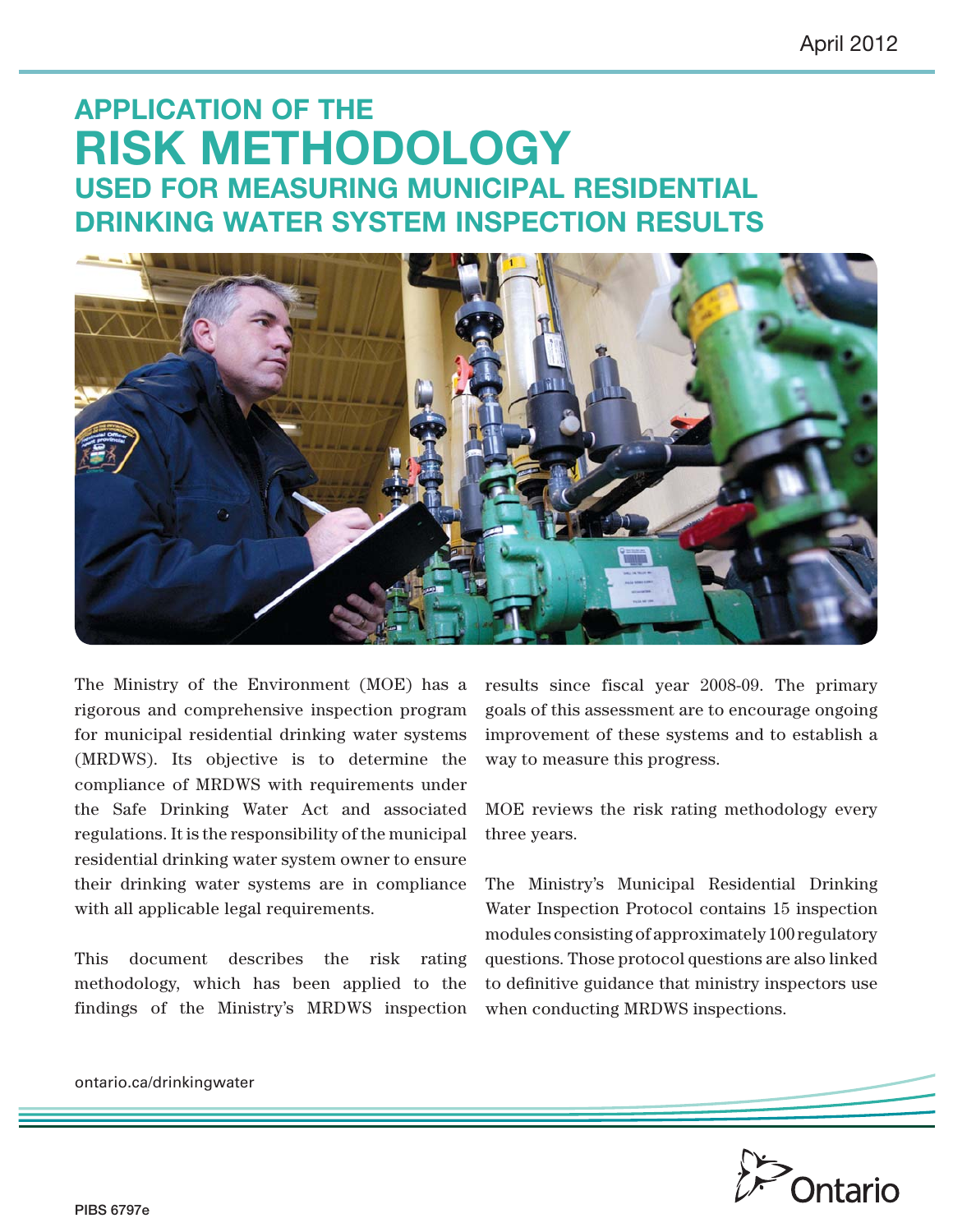The questions address a wide range of regulatory issues, from administrative procedures to drinking water quality monitoring. The inspection protocol also contains a number of non-regulatory questions.

A team of drinking water specialists in the ministry assessed each of the inspection protocol regulatory questions to determine the risk (not complying with the regulation) to the delivery of safe drinking water. This assessment was based on established provincial risk assessment principles, with each question receiving a risk rating referred to as the Question Risk Rating. Based on the number of areas where a system is deemed to be non-compliant during the inspection, and the significance of these areas to administrative, environmental, and health consequences, a riskbased inspection rating is calculated by the ministry for each drinking water system.

It is important to be aware that an inspection rating less than 100 per cent does not mean the drinking water from the system is unsafe. It shows areas where a system's operation can improve. The ministry works with owners and operators of systems to make sure they know what they need to do to achieve full compliance.

The inspection rating reflects the inspection results of the specific drinking water system for the reporting year. Since the methodology is applied consistently over a period of years, it serves as a comparative measure both provincially and in relation to the individual system. Both the drinking water system and the public are able to track the performance over time, which encourages continuous improvement and allows systems to identify specific areas requiring attention.

The ministry's annual inspection program is an important aspect of our drinking water safety net. The ministry and its partners share a common commitment to excellence and we continue to work toward the goal of 100 per cent regulatory compliance.

### **Determining Potential to Compromise the Delivery of Safe Water**

The risk management approach used for MRDWS is aligned with the Government of Ontario's Risk Management Framework. Risk management is a systematic approach to identifying potential hazards, understanding the likelihood and consequences of the hazards, and taking steps to reduce their risk if necessary and as appropriate.

The Risk Management Framework provides a formula to be used in the determination of risk:

#### **RISK = LIKELIHOOD × CONSEQUENCE (of the consequence)**

Every regulatory question in the inspection protocol possesses a likelihood value (L) for an assigned consequence value (C) as described in **Table 1** and **Table 2**.

| <b>TABLE 1:</b>                            |                         |  |  |  |  |  |  |
|--------------------------------------------|-------------------------|--|--|--|--|--|--|
| <b>Likelihood of Consequence Occurring</b> | <b>Likelihood Value</b> |  |  |  |  |  |  |
| 0% - 0.99% (Possible but Highly Unlikely)  | $L = 0$                 |  |  |  |  |  |  |
| $1 - 10\%$ (Unlikely)                      | $L = 1$                 |  |  |  |  |  |  |
| $11 - 49\%$ (Possible)                     | $L = 2$                 |  |  |  |  |  |  |
| $50 - 89%$ (Likely)                        | $L = 3$                 |  |  |  |  |  |  |
| 90 - 100% (Almost Certain)                 | $L = 4$                 |  |  |  |  |  |  |

| <b>TABLE 2:</b>                          |                          |  |  |  |
|------------------------------------------|--------------------------|--|--|--|
| <b>Consequence</b>                       | <b>Consequence Value</b> |  |  |  |
| <b>Medium Administrative Consequence</b> | $C = 1$                  |  |  |  |
| <b>Major Administrative Consequence</b>  | $C = 2$                  |  |  |  |
| Minor Environmental Consequence          | $C = 3$                  |  |  |  |
| Minor Health Consequence                 | $C = 4$                  |  |  |  |
| <b>Medium Environmental Consequence</b>  | $C = 5$                  |  |  |  |
| <b>Major Environmental Consequence</b>   | $C = 6$                  |  |  |  |
| <b>Medium Health Consequence</b>         | $C = 7$                  |  |  |  |
| <b>Major Health Consequence</b>          | $C = 8$                  |  |  |  |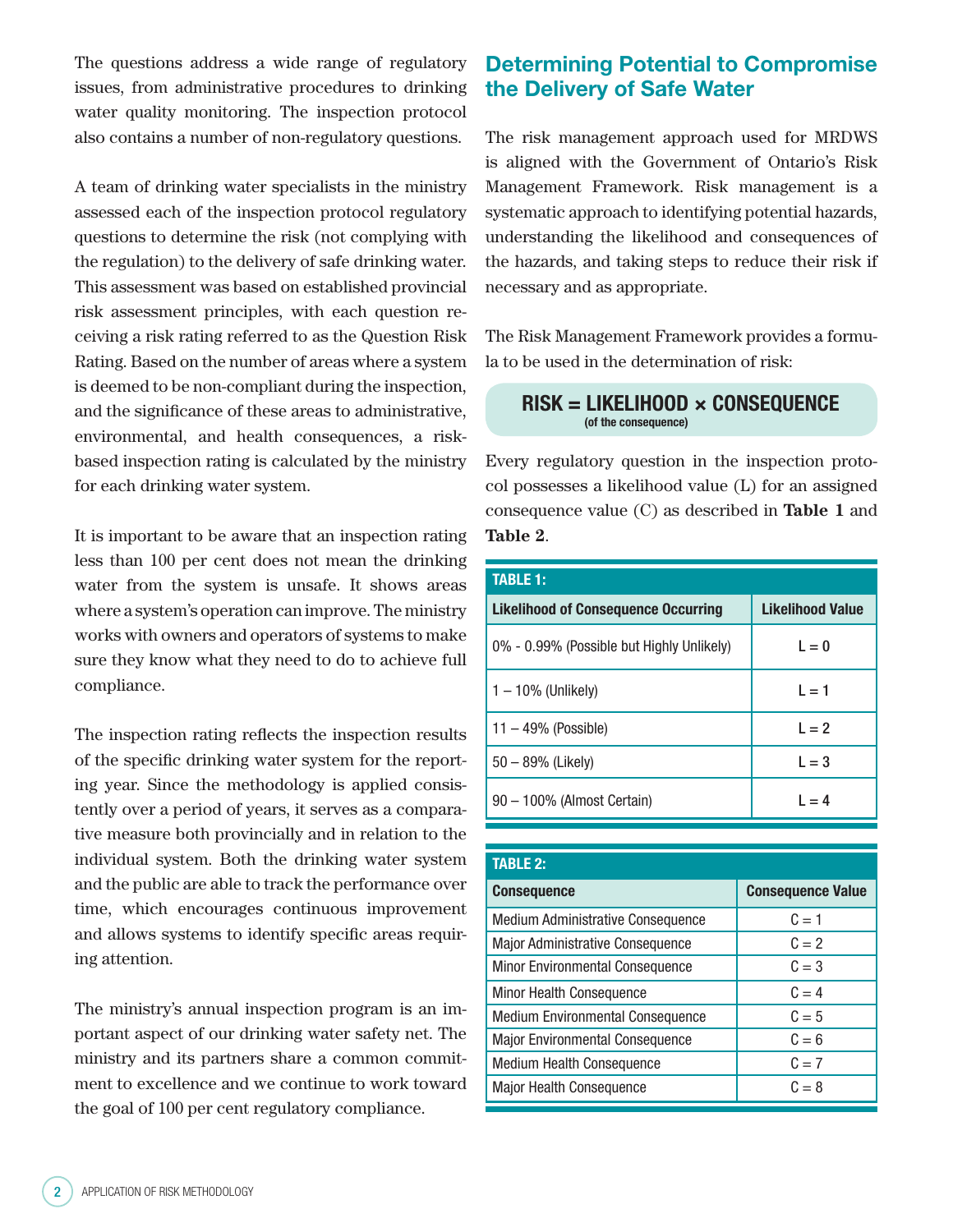The consequence values (0 through 8) are selected to align with other risk-based programs and projects currently under development or in use within the ministry as outlined in **Table 2**.

The Question Risk Rating for each regulatory inspection question is derived from an evaluation of every identified consequence and its corresponding likelihood of occurrence:

- All levels of consequence are evaluated for their potential to occur
- Greatest of all the combinations is selected.

The Question Risk Rating quantifies the risk of non-compliance of each question relative to the others. Questions with higher values are those with a potentially more significant impact on drinking water safety and a higher likelihood of occurrence. The highest possible value would be  $32 \, (4 \times 8)$  and the lowest would be  $0 (0 \times 1)$ .

**Table 3** presents a sample question showing the risk rating determination process.

#### **TABLE 3:**

**Does the Operator in Charge ensure that the equipment and processes are monitored, inspected and evaluated?**

| $Risk = Likelihood \times Consequence$         |                                               |                                              |                                       |                                               |                                              |                                        |                                              |  |  |
|------------------------------------------------|-----------------------------------------------|----------------------------------------------|---------------------------------------|-----------------------------------------------|----------------------------------------------|----------------------------------------|----------------------------------------------|--|--|
| $C=1$                                          | $C=2$                                         | $C = 3$                                      | $C=4$                                 | $C = 5$                                       | $C = 6$                                      | $C=7$                                  | $C = 8$                                      |  |  |
| <b>Medium</b><br>Administrative<br>Consequence | <b>Major</b><br>Administrative<br>Consequence | <b>Minor</b><br>Environmental<br>Consequence | <b>Minor</b><br>Health<br>Consequence | <b>Medium</b><br>Environmental<br>Consequence | <b>Major</b><br>Environmental<br>Consequence | <b>Medium</b><br>Health<br>Consequence | <b>Major</b><br><b>Health</b><br>Consequence |  |  |
| $L = 4$<br>(Almost<br>Certain)                 | $l = 1$<br>(Unlikely                          | $L=2$<br>(Possible)                          | $L=3$<br>(Likely)                     | $L = 3$<br>(Likely)                           | $L=1$<br>(Unlikely                           | $L=3$<br>(Likely)                      | $L=2$<br>(Possible)                          |  |  |
| $R=4$                                          | $R=2$                                         | $R = 6$                                      | $R = 12$                              | $R=15$                                        | $R=6$                                        | $R = 21$                               | $R=16$                                       |  |  |

### **Application of the Methodology to Inspection Results**

Based on the results of a MRDWS inspection, an overall inspection risk rating is calculated. During an inspection, inspectors answer the questions related to regulatory compliance and input their "yes", "no" or "not applicable" responses into the Ministry's Laboratory and Waterworks Inspection System (LWIS) database. A "no" response indicates noncompliance. The maximum number of regulatory questions asked by an inspector varies by: system (i.e., distribution, stand-alone); type of inspection (i.e., focused, detailed); and source type (i.e., groundwater, surface water).

The risk ratings of all non-compliant answers are summed and divided by the sum of the risk ratings of all questions asked (maximum question rating). The resulting inspection risk rating (as a percentage) is subtracted from 100 per cent to arrive at the final inspection rating.